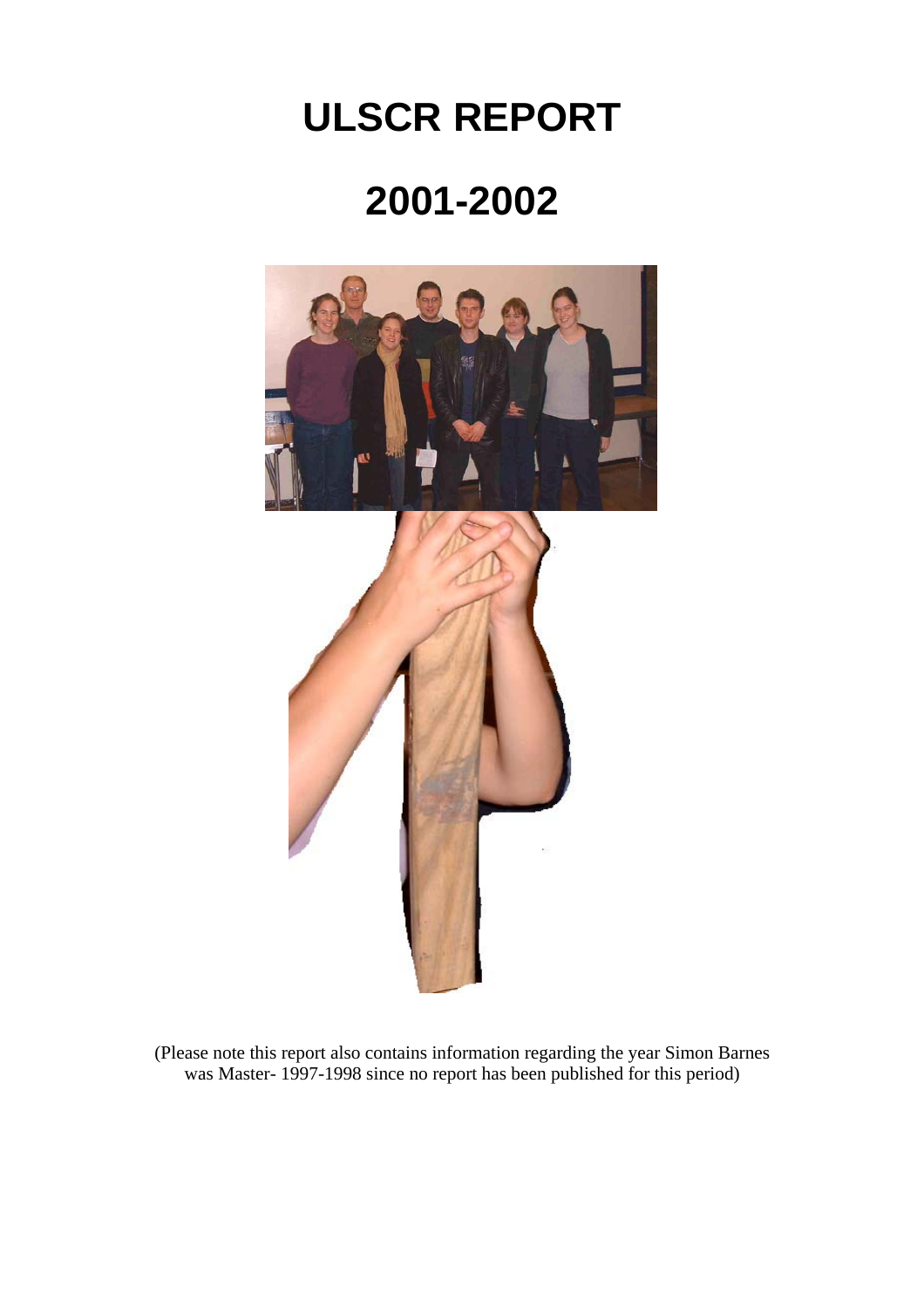## **Contents**

Contents  $\sim$  page 2 Society Officials 1997-1998  $\sim$  page 3 Society Officials 2000-2001  $\sim$  page 3 Society Officials 2001-2002  $\sim$  page 3 Masters Report  $\sim$  page 4 Secretaries Report  $\sim$  page 6 ULSCR Accounts 1997-1998  $\sim$  page 7 ULSCR Accounts  $2001-2002$  ~ page 9 Steeple Keeper's Report  $\sim$  page 10 UL Picnic '01  $\sim$  page 10 Summer Tour 2001  $\sim$  page 11 SUA 2001  $\sim$  page 16 UL Dinner 2001  $\sim$  page 18 Freshers Tour to the Guilford Area  $2002 \sim$  page 20 Peal Weekend  $2002 \sim$  page 21 ULSCR Ringing Trip to Washington DC USA  $\sim$  page 22 Tewkesbury Shield 2001  $\sim$  page 24 ULSCR Peals  $97-98$  ~ page 25 St Olave's Society Peals  $97-98$  ~ page 28 Compositions  $97-98 \sim$  page 31 ULSCR Peals  $01-02$  ~ page 39 St Olave's Society Peals  $01-02$  ~ page 42 Compositions  $01-02$  ~ page 44 Quarter Peals  $01-02$  ~ page 51 Data Protection Act  $\sim$  page 52 Acknowledgements  $\sim$  page 52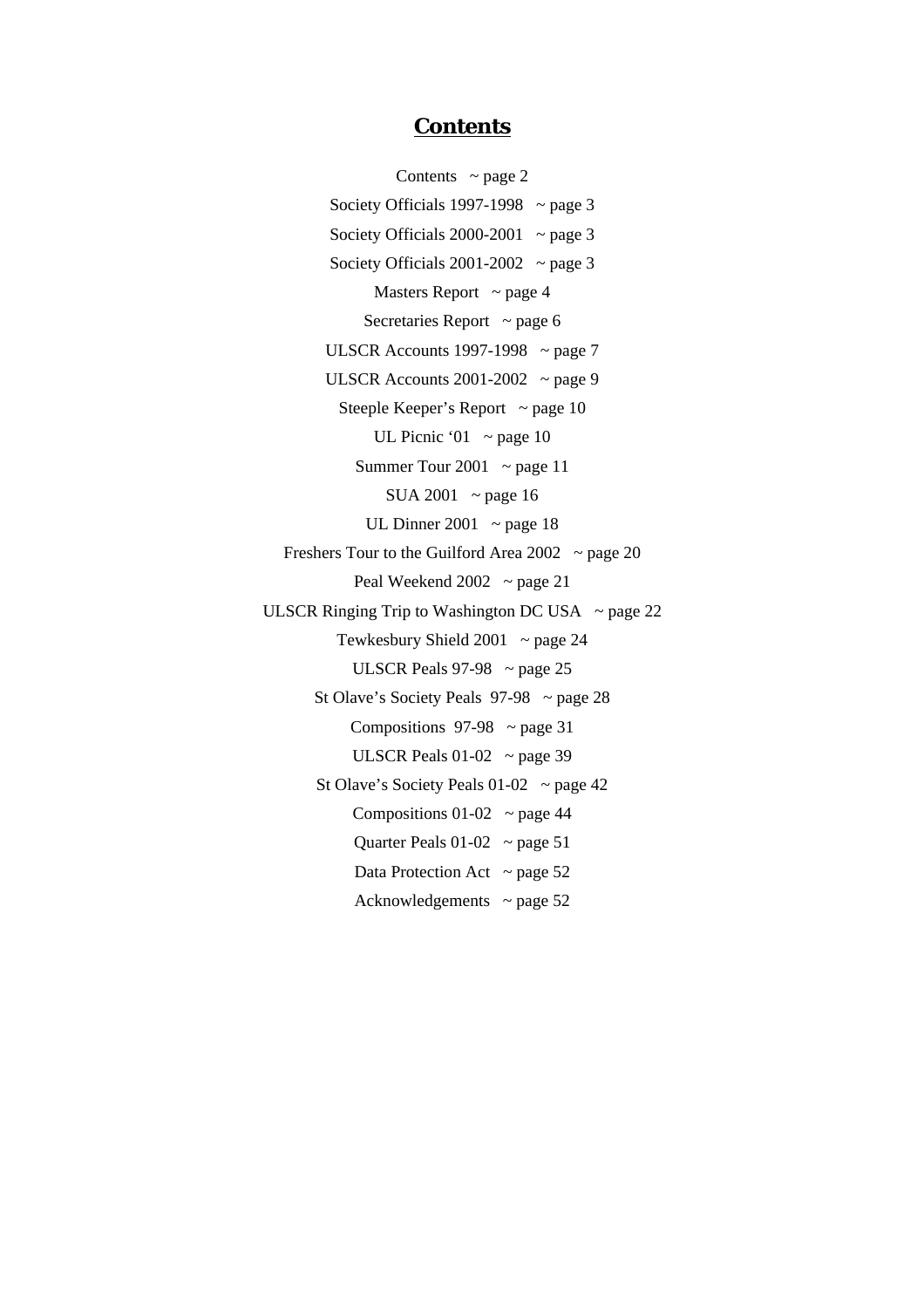# **Society Officials 1997-1998**

President Mike Trimm Master Simon Barnes Secretary James Sawle Trustees Roger Bailey

CC Representative Garry Barr Auditor Ian Fielding

Vice President James Sawle and Nick Jones Treasurer Fiona Edwards Richard Saddleton PCC Representative Richard Saddleton

# **Society Officials 2000-2001**

President James Sawle Vice President Rebecca Bruce Master **Master** Jennifer Holden Secretary William Norton Treasurer Michael Thorogood Committee Members Oliver Cross

CC Representative Mark Bennett Auditor Samantha Hovey

Alison Clarke Andy Bradford Trustees Roger Bailey Richard Saddleton PCC Representative Richard Saddleton

# **Society Officials 2001-2002**

President Mark Bennett Vice President Rebecca Bruce Master Jennifer Pick Secretary **Jennifer Holden** Treasurer **Richard Saddleton** Committee Members Oliver Cross

CC Representative Mark Bennett Auditor Samantha Hovey

Andy Bradford Jane Garner Trustees Roger Bailey Richard Saddleton PCC Representative Richard Saddleton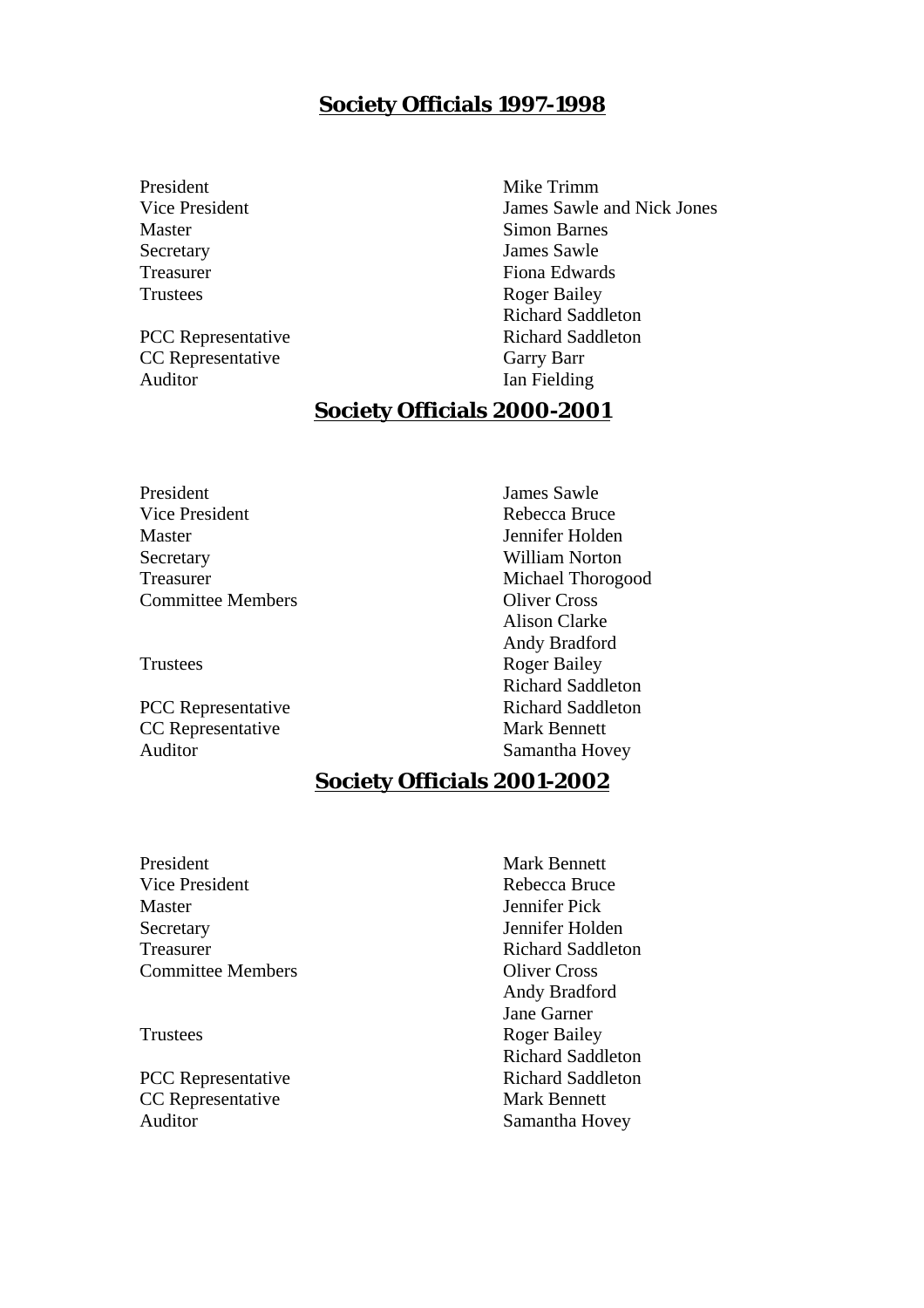# **Masters Report**

The year started with Hart Street out of action but thanks to Jen Holden's prior arrangements and a bit of further organisation we did practice nights at various towers in the area including Waterloo Rd, Aldgate, Bishops gate and helped at Spitalfields on Sundays. Three quarters were rung during the summer term two at Clement Danes and one at Southwark.

Numbers at practices this year have been on the whole very healthy. The freshers reception was well attended with UL now back at Hart Street and the presence of three "true" new freshers; Dave Hills (City University), Dave Ottley (London school of Printing) and Nick Bishop (UCL). Relatively new faces also included Quentin Jackson and Mark Nightingale both second years from Imperial, Helen Mansfield from St Martins and Simon Morris a gap year student working at Southwark Cathedral.

The first Southwark practice of the new term heralded a turnout of twenty and I just about managed to lead my first 12-bell practice focusing mainly on those who were not really used to ringing on such bells! Thursday night practices continued much as they have in previous years. I am very keen to have decent striking and did try and place bands accordingly. However, I was also very enthusiastic to make sure the learners were encouraged strongly to try new methods. I am especially grateful to the ringers whose high standard has supported those whose are learning both in terms of striking and method accuracy, this support helped many not least the master.

Sundays have seen the occasional turnout above eight but in the main have involved six of us struggling, a real shame but great credit and thanks go to those who attended regularly, namely Quentin, Helen and Richard Saddleton, Olly, Andy, Alison and Jenny. In comparison on Thursdays numbers turning up to practice have rarely fallen below 12. More often there were well over this amount, which has meant lively practices and pub sessions to follow.

UL's commitment to Bart's has been continued with increasing difficulty. We have failed many  $\frac{1}{4}$ 's there this year but do continue to ring if we can get a band, which in most cases we do. Quarters continued at St Clement Danes on a Sunday afternoon fairly successfully. In particular Jenny Holden, Quentin Jackson and Helen Mansfield have rung progressively. Also the help of a new ringer Philip Pratt, from Brighton University, must be mentioned since his assistance has often been very valuable. Another ¼ involving UL members occurred at the Southampton dinner in one of the ringer's flats. This ¼ of Cambridge Minor was rung on a mini ring suspended between the living room and bedroom. It began at 3am and formed a bizarre backdrop to blaring Abba tunes that were pumping out of a sound system nearby. Of course it was sent straight up to The Ringing World the following morning.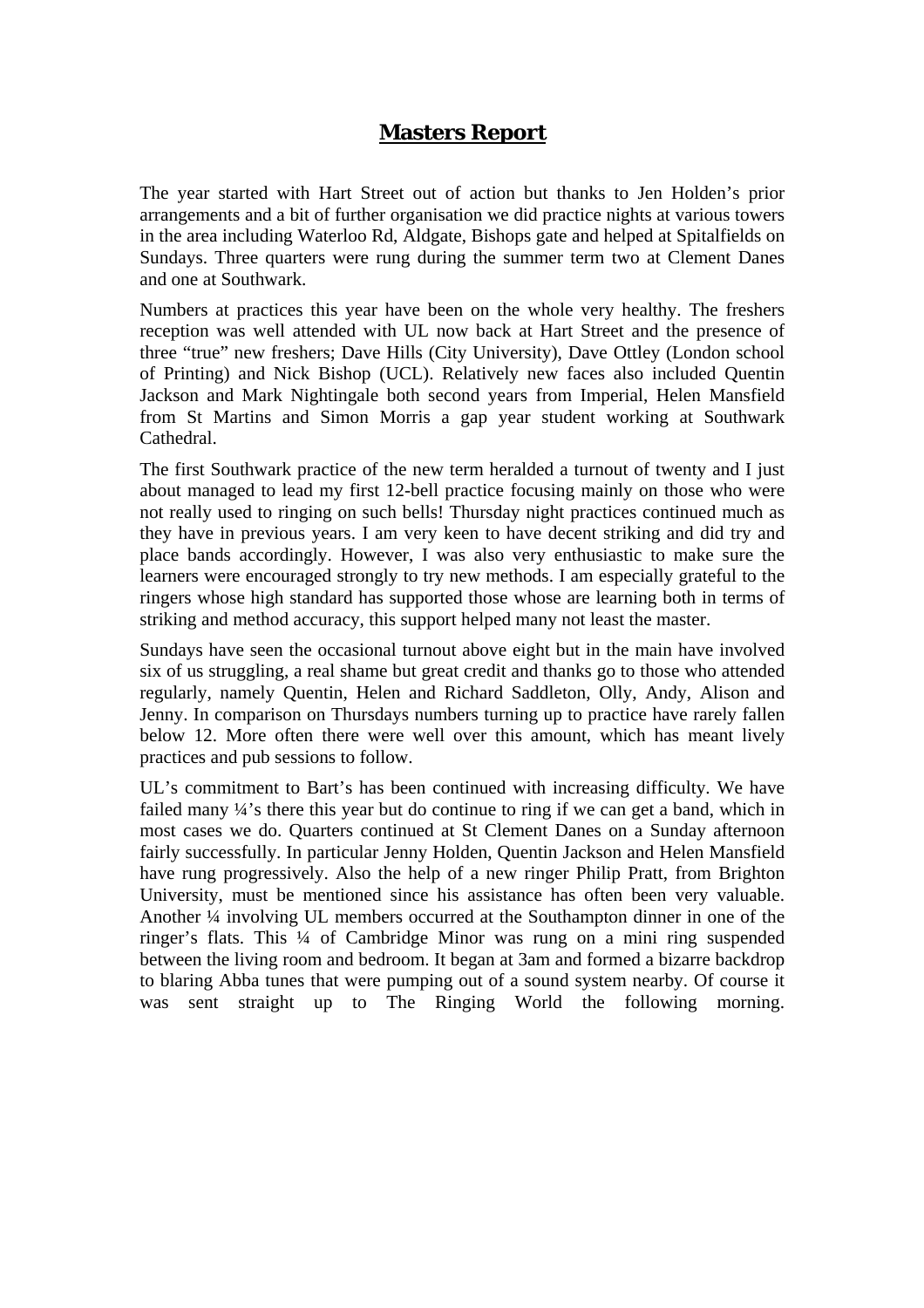The embryo of "UL Peal weekend 2002" began back in November; towers were booked and ringers warned in advanced. Special requests were taken into account and the hardest job of pleasing everyone was deemed impossible by the master just in time for final organisation to begin.

The weekend began with a peal of Imperial Surprise Royal at Seps on the Friday night. Next came Saturday morning and peals of Cornwall and 4 spliced at Limehouse and Hart Street respectively. The afternoon saw scores at Bermondsey (Bristol) and Willesden (Cambridge minor). Finally Will, Andy and Alison clinched their peal of Yorkshire at last at Isle of Dogs. This being their fourth attempt on UL peal weekend.

Finally the four strong handbell crew scored Bristol bringing the total for peal weekend to 8/8, hurrah. Special congratulations for Alison, Will, Katie, Jen Holden and Andy for significant achievements in their peals.

Olly informed me a few days ago that there have been 12 ULSCR peals (10 tower, 2 hand) and 9 St Olaves peals (3 tower, 6 hand) in my year. This includes all peals that have been in the comic to date.At the SUA striking competition in Bristol the UL (with additional ringers from Leicester) came fourth and fifth in the six and eight bell contests respectively. Then last weekend 10 UL members ventured to Tewksbury for the annual striking competition. The method, London Royal proved too challenging for some so we unfortunately did not win but a jovial atmosphere was sustained and we did end up coming fourth out of seven teams, notably beating Southwark.

Finally I just want to thank some specific people in addition to all those who have turned up this year to UL events. Firstly my secretary, Jen Holden, for strong and useful support, advice and an attitude which is always welcoming. Olly Cross for his immense grasp of the art of campanology and a job which allows him always to be contactable by email. Beccy for saying cheery things when you need it most and Katie for dealing with those sparse, crazy but crucial phone calls I burdened her with. Richard was there when I really needed him- at the curry to feed the peal weekend masses when popadoms didn't turn up quite fast enough. Plus Andy B for coming to practice even when he'd been burgled at knifepoint which had branded him homeless, Alison for the summer tour organisation and Mark for quiet yet significant words of UL wisdom.

So that concludes my round up as Master. I would highly recommend the job as although it has been challenging, it is always rewarding and help is always at hand in many shapes and forms. I have loved being part of a strong committee and appreciated their support and wise words. I hope I have continued to uphold the main features and bulk spirit of UL. Finally I feel proud that out of those who started UL this year, many are now regular members that will secure the society a healthy future and I wish the next master as much fun and reward as I have experienced.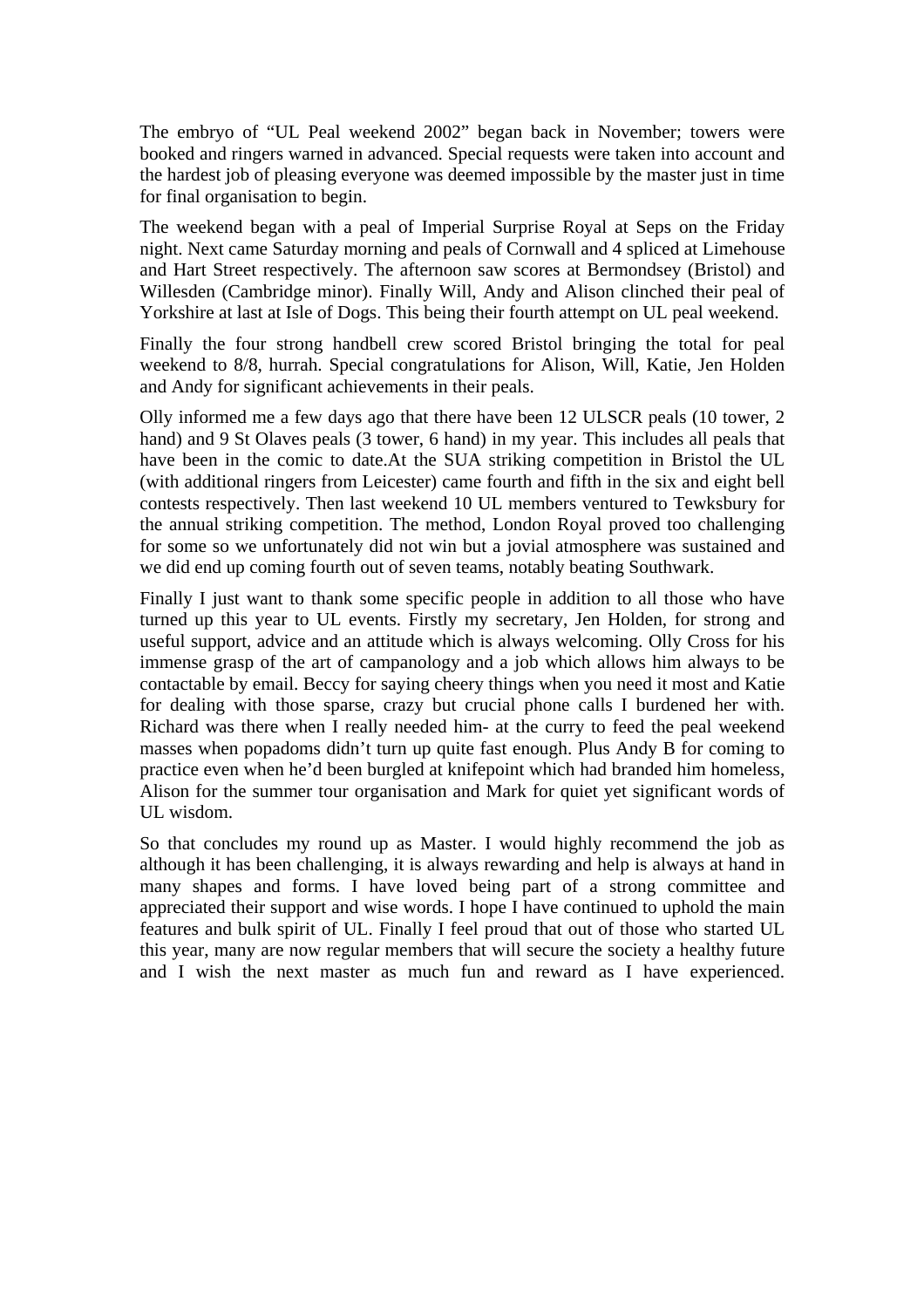# **Secretaries Report**

# **OD** Dinners

We attended ours (obviously), and various others including Southampton and Oxford

# $\overrightarrow{1}$  Social Side

We have continued to frequent the Liberty Bounds after practice. However there has been an increase in brightly coloured alcopops being consumed in line with Weatherspoons' promotions.

# 8<sub>T</sub> Hart Street Visitors

There have been lots of requests this year (more than the last two put together). In light of this the committee decided to limit visiting bands to 2 a month spread throughout the month. During term time there will be max one peal a month split between the UL and others. In vacations there will more allowed including Thursday nights. In total there have been 6 peals (4 UL, 2 visitors) this year.

# **WW** Congratulations

Congratulations go to Ian Fielding and Jo Schofield getting married today and James Sawle and Kristen Muedell who got engaged.

# $\bigodot_{\text{Ne$

I wish the new secretary the best of luck.

JAH 11/05/02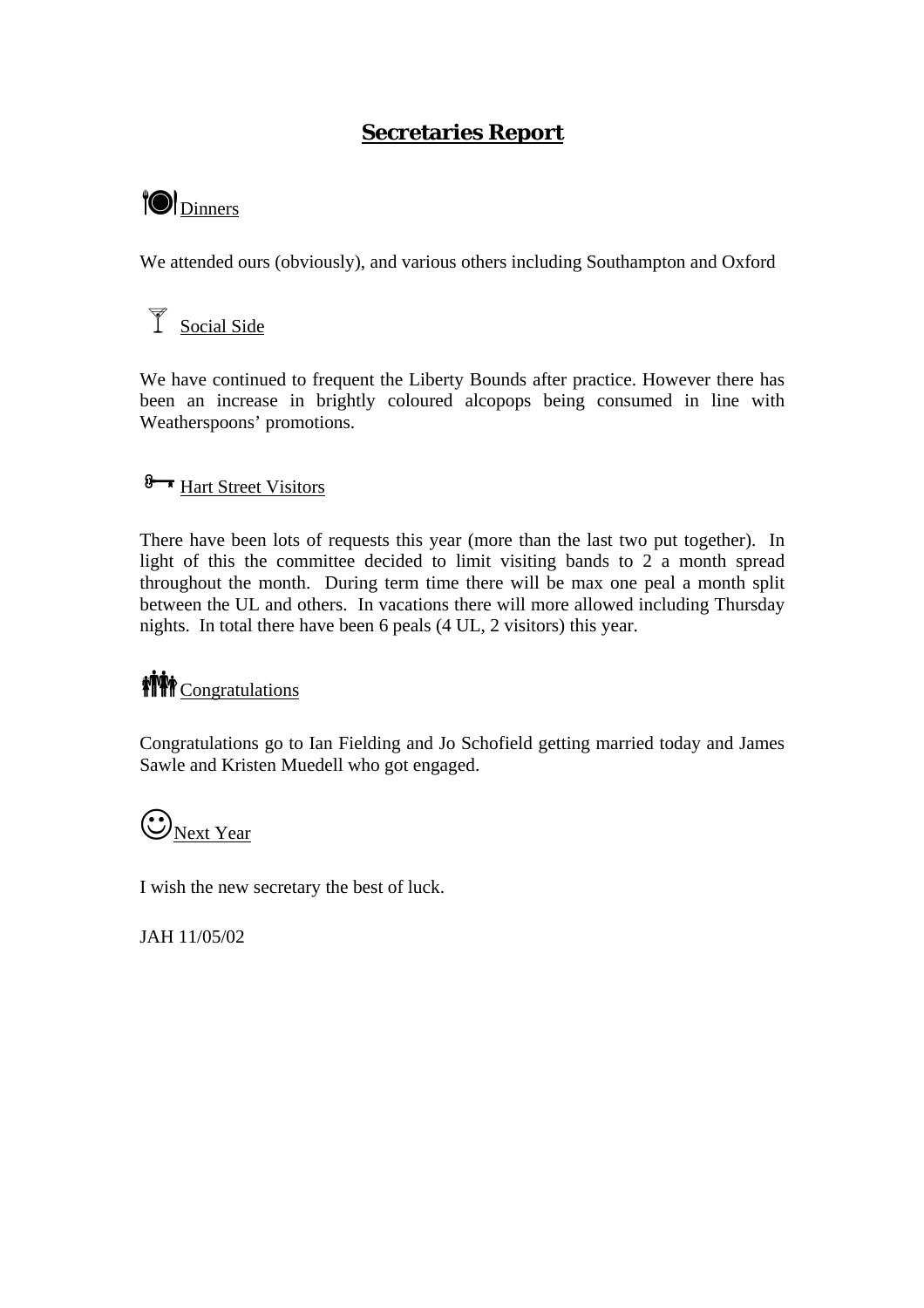# **ULSCR Accounts 1997-1998**

# Accounts for the year ended 31<sup>st</sup> March 1998.

| Balances b/f:                                                                                                                                                                                                | <b>Community Account</b><br>Petty Cash                                    |                                                             |        | 980.24<br>0<br>980.24                |
|--------------------------------------------------------------------------------------------------------------------------------------------------------------------------------------------------------------|---------------------------------------------------------------------------|-------------------------------------------------------------|--------|--------------------------------------|
| <b>Income</b><br><b>Membership Subscriptions</b><br>Donations and Steepleage<br>Peal Fees<br>Interest                                                                                                        | Dinner Profit (£82.00 from 1996 Dinner)                                   | 22.50<br>137.25<br>26.00<br>16.83<br>145.30                 | 347.88 |                                      |
| <b>Expenditure</b><br><b>Central Council Subscription</b><br>Handbell Insurance<br><b>Ringing World Expenses</b><br>Posters<br>Sweatshirts<br><b>Donation Towards Jack Euston Table</b><br>Other Expenditure |                                                                           | 10.00<br>17.36<br>50.00<br>12.80<br>99.41<br>50.00<br>80.70 | 320.27 |                                      |
| Excess Income over Expenditure                                                                                                                                                                               |                                                                           |                                                             |        | 27.61                                |
| Balance c/f:                                                                                                                                                                                                 |                                                                           |                                                             |        | 1,008.55                             |
| Represented by:                                                                                                                                                                                              | <b>Community Account</b><br><b>Business Premium Account</b><br>Petty Cash |                                                             |        | 907.69<br>100.86<br>0.00<br>1,008.55 |
| <b>Sweatshirts</b>                                                                                                                                                                                           |                                                                           |                                                             |        |                                      |
| <b>Income</b><br>Sale of Garments                                                                                                                                                                            |                                                                           | 519.90                                                      | 519.90 |                                      |
| <b>Expenditure</b><br>Software<br><b>Invoices for Garments</b>                                                                                                                                               |                                                                           | 141.95<br>477.36                                            | 619.31 |                                      |
|                                                                                                                                                                                                              | <b>Overall Deficit on Sweatshirts</b>                                     |                                                             |        | $-99.41$                             |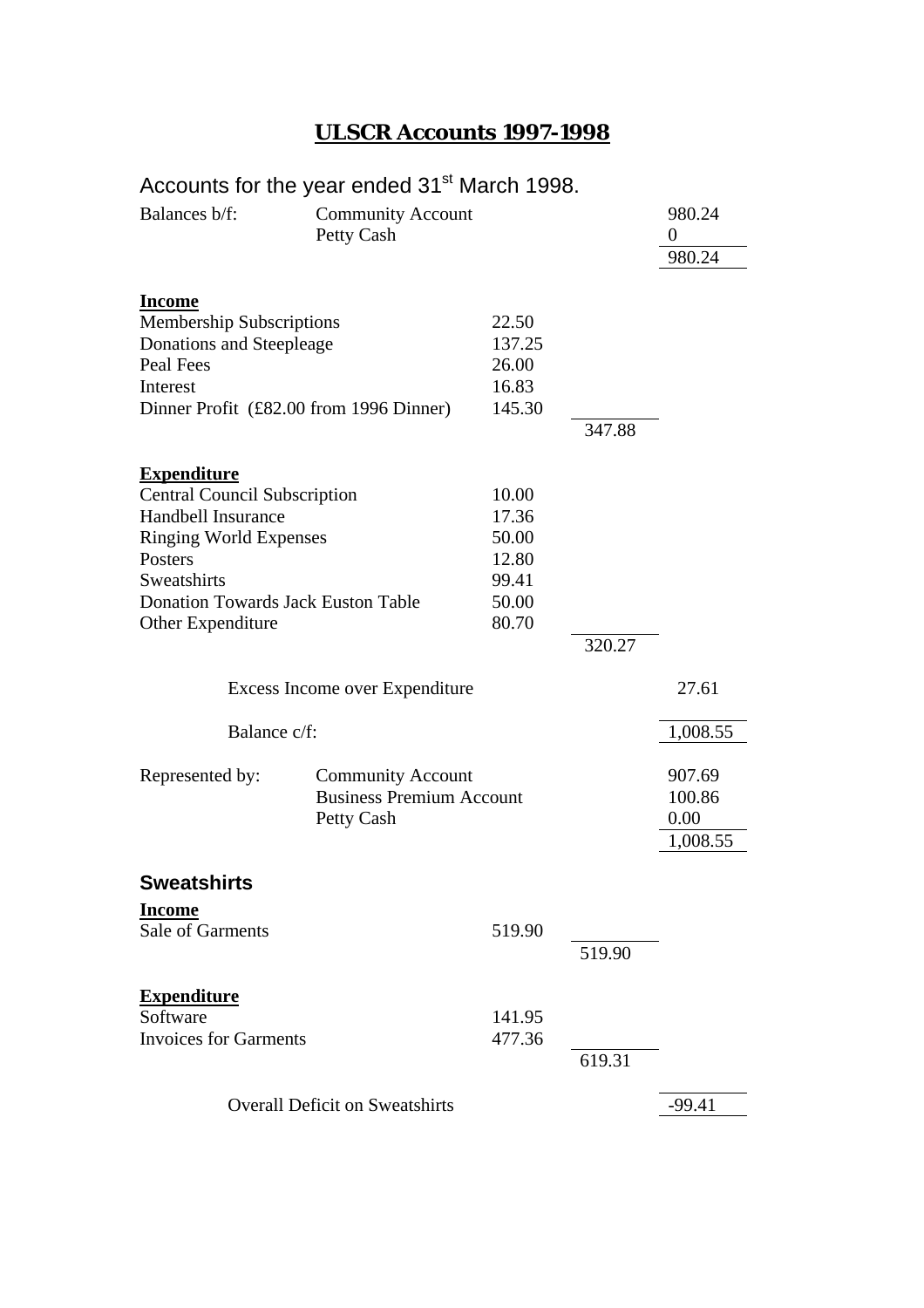Accounts for the year ended  $31<sup>st</sup>$  March 1998.

# **UL Dinner Account**

| <b>Income</b>                  |          |          |
|--------------------------------|----------|----------|
| 79 Tickets @ £28.00            | 2,212.00 |          |
| 1 Deposit for a Ticket         | 20.00    |          |
| Raffle and Disco Donations     | 112.00   |          |
|                                |          | 2,344.00 |
| <b>Expenditure</b>             |          |          |
| 74 Meals @ £22.95              | 1,698.30 |          |
| 6 Veg. Meals @ £21.20          | 127.20   |          |
| Reception                      | 200.00   |          |
| Beer Corkage 144 Pints @ £0.30 | 43.20    |          |
| <b>Tickets and Menus</b>       | 12.00    |          |
| Disco                          | 150.00   |          |
| Donation to Children In Need   | 50.00    |          |
|                                |          | 2,280.70 |
|                                |          |          |

Profit on Dinner 63.30

NB: Accounts subject to audit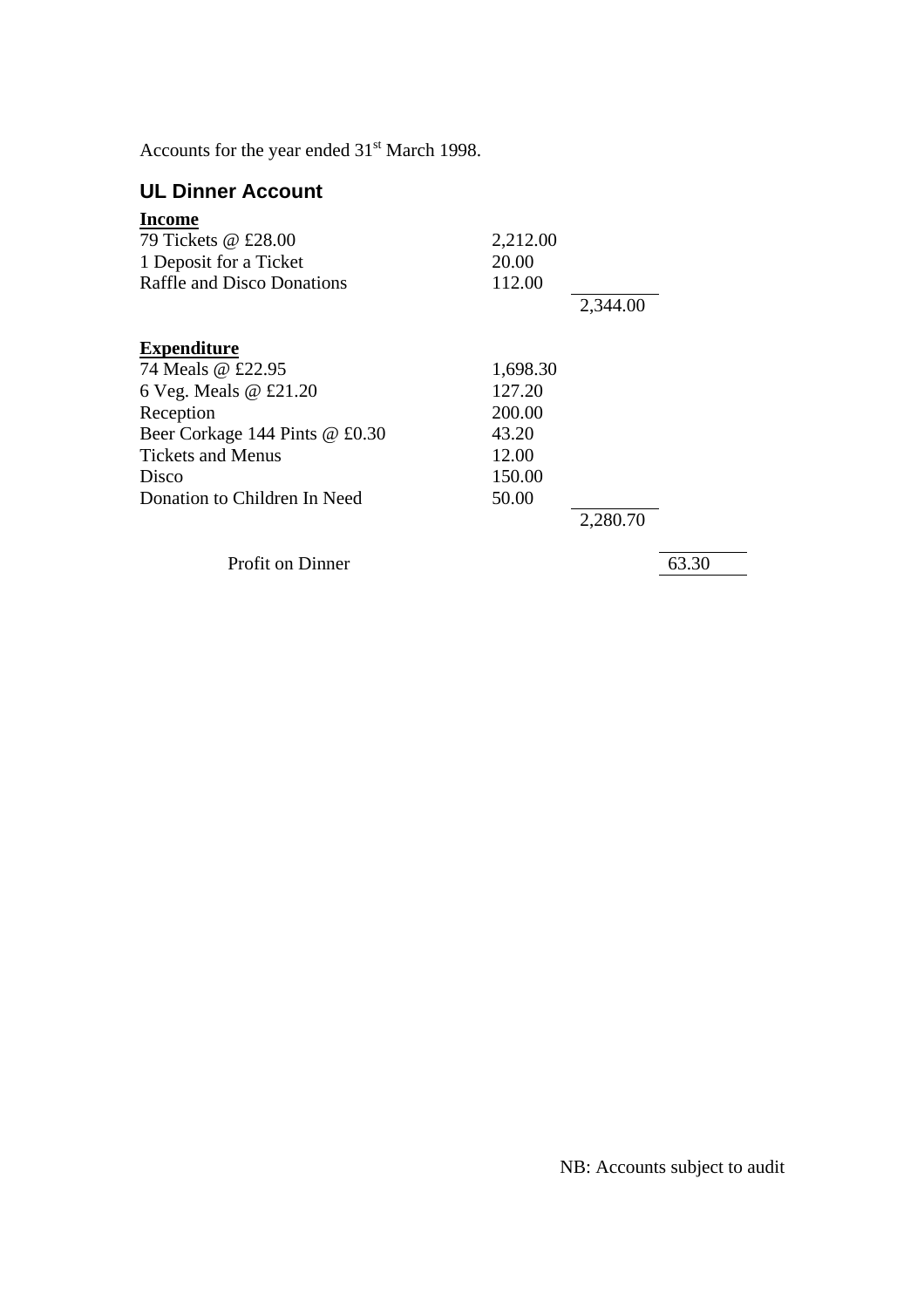# **ULSCR Accounts 2001-2002**

# Accounts for the year ended 31<sup>st</sup> March 2002.

| Balances b/f:                                                                                                                                                                                    | Petty Cash                                                                                                | <b>Community Account</b><br><b>Business Premium Account</b><br><b>Ringing World Account</b> |          |                                                   |  |
|--------------------------------------------------------------------------------------------------------------------------------------------------------------------------------------------------|-----------------------------------------------------------------------------------------------------------|---------------------------------------------------------------------------------------------|----------|---------------------------------------------------|--|
| <b>Income</b><br><b>Membership Subscriptions</b><br>Donations and Steepleage<br><b>Visiting Ringers</b><br>Peal Fees<br>Sale of T-shirt<br>Interest<br>Profit on Dinner Account                  |                                                                                                           | 37.50<br>93.95<br>105.00<br>37.00<br>5.00<br>1.54<br>187.04                                 | 467.03   |                                                   |  |
| <b>Expenditure</b><br>Central Council Subscription (3 Years)<br>Tewkesbury Shield Entry Fee<br>Practices<br><b>Ringing World Expenses</b><br><b>Report Printing</b><br>Miscellaneous Expenditure |                                                                                                           | 30.00<br>15.00<br>5.00<br>103.08<br>117.36<br>54.31                                         | 324.75   |                                                   |  |
|                                                                                                                                                                                                  | Excess Income over Expenditure                                                                            |                                                                                             |          | 142.28                                            |  |
| Balance c/f:                                                                                                                                                                                     |                                                                                                           |                                                                                             |          | 1,166.41                                          |  |
| Represented by:                                                                                                                                                                                  | <b>Community Account</b><br><b>Business Premium Account</b><br>Petty Cash<br><b>Ringing World Account</b> |                                                                                             |          | 996.19<br>106.65<br>82.27<br>$-18.70$<br>1,166.41 |  |
| <b>UL Dinner Account</b>                                                                                                                                                                         |                                                                                                           |                                                                                             |          |                                                   |  |
| <b>Income</b><br>57 Tickets @ £24.50 (3 Outstanding)<br>Raffle<br>6 Tickets from 2000 Dinner $@$ £34.50                                                                                          |                                                                                                           | 1,396.50<br>83.00<br>207.00                                                                 | 1,686.50 |                                                   |  |
| <b>Expenditure</b><br>Cost of Dinner                                                                                                                                                             |                                                                                                           | 1,499.46                                                                                    | 1,499.46 |                                                   |  |
|                                                                                                                                                                                                  | <b>Excess on Dinner Account</b>                                                                           |                                                                                             |          | 187.04                                            |  |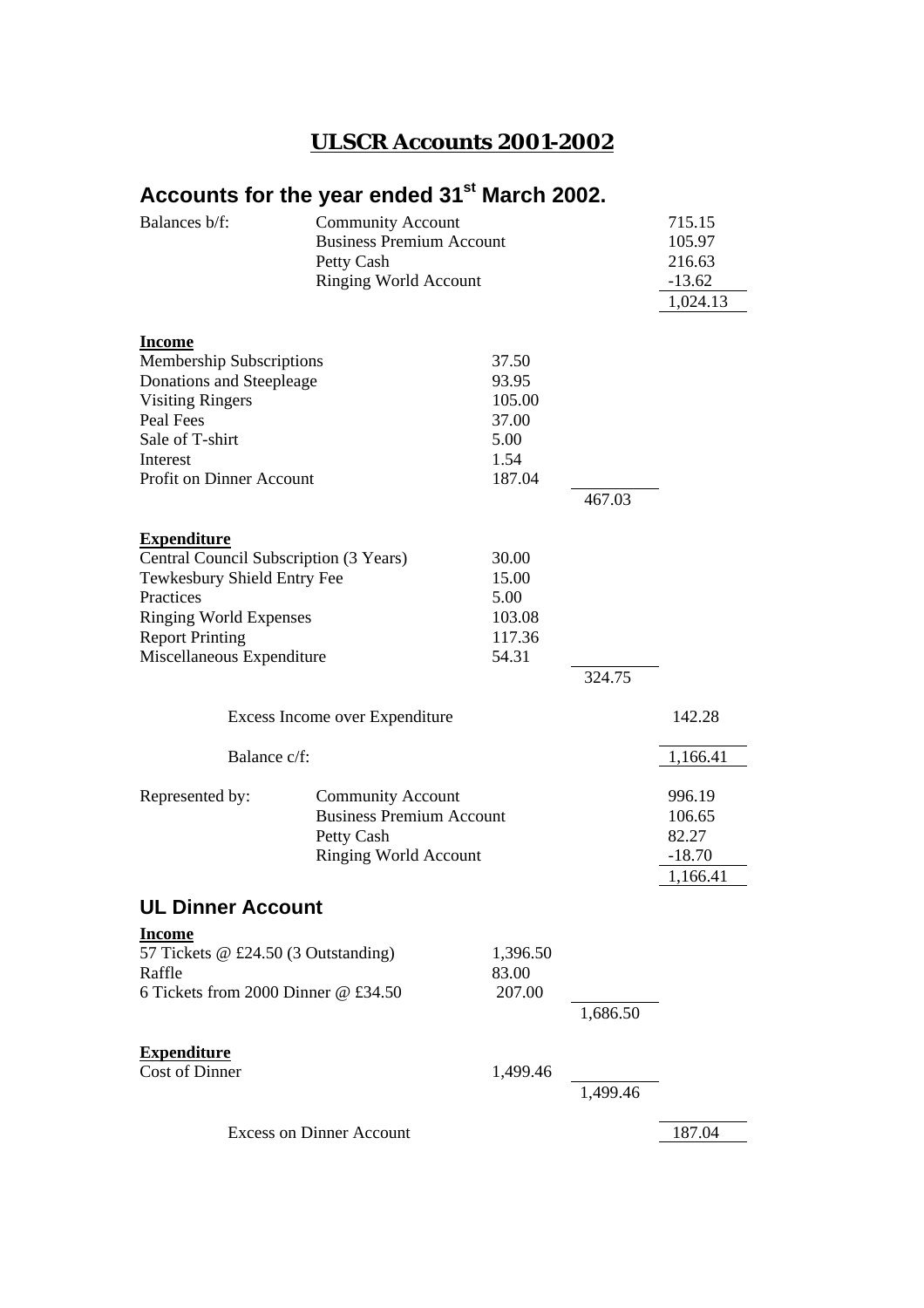# **Steeple Keeper's Report**

After a thorough examination of the tower, Andy and I can confirm what we had long suspected; there are some bells up there...

The sound control is now complete (or as complete as it's going to be), allowing regular ringing on the bells again.

We have started replacing the carpet tiles, and we have a new whiteboard. The cupboard was due to be removed, but unfortunately this was not possible due to motivational problems.

Olly

# **UL Picnic '01**

Here is pictorial representation of some of what went on.

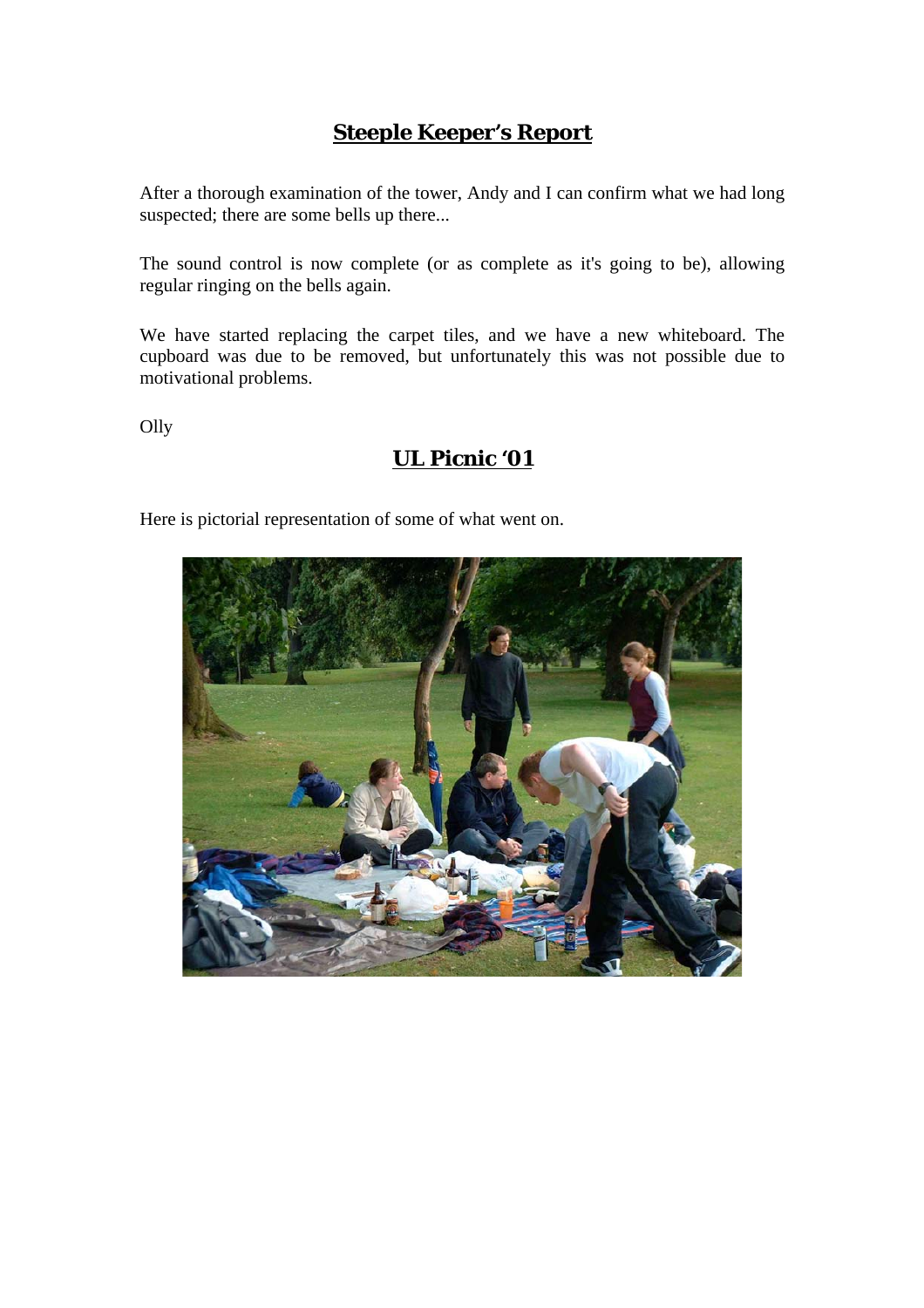# **Summer Tour 2001**

Nobody knew quite what to expect; the accommodation had only been booked a few days previously, the car even more recently and there was no itinerary or towers booked. However, we all had faith in Olly our organiser and knew that nothing could go wrong…..

## *Monday 17th September*

Mark Nightingale, Olly and Becky (eventually) met at Bayswater tube station and then walked the rather-longer-than-anticipated journey to the Easy Rent-a-Car depot in Chelsea, complete with suitcases and huge bags big enough to accommodate several Vietnamese boat people. We eventually found the place which turned out to be a rather seedy looking underground car park. Once the nominated drivers (Olly and Becky) had filled in all the necessary forms and had their photo taken (presumably for 'Wanted' posters should we decide to do a runner), we were ready for the off….if we could find the damned car that is. The bays in the car park did not seem to be numbered in any sort of logical way and the fact that we were looking for a maroon Mercedes A Class did not help as every bay contained one. After several minutes of looking like inept fools and failing the first test of the summer tour we eventually found our car and embarked on the next test; finding the lights. After many many more displays of sheer incompetence we were ready to hit the road and soon we were on our way out of the big smoke (the correct road having been more chanced upon than navigated to) with Captain Corelli at the wheel. OK, so these beasts of vehicles may be easy to rent, but they sure as hell ain't easy to drive, not helped by feeling like you are sat up on a pedestal and having huge great pillars in the line of your rear vision. Olly's trick of overtaking a huge lorry at speed while approaching traffic lights at red on a busy junction was the last straw for Becky who had been slightly concerned from the very start about his cavalier attitude behind the wheel. The question "Olly, why are you driving like a maniac?" had to be asked, though it elicited little intelligible response. Our first stop of the tour was to be Salisbury where we were to pick up Quentin from the station. Turned out to be easier said than done. Never before has a station been so poorly sign posted. After circumnavigating the town several times much to Olly's despair (a certain number of miles were included in the price of hiring the car, anything over this limit was charged at an extortionate rate) we found the station and Quentin waiting outside. Thus onwards to the cottage in Bere Regis. It has to be said that Olly excelled himself with the accommodation. Our base for the week was to be Bathsheba Cottage in the grounds of the charmingly named Shitterton Farmhouse. The owner was very welcoming and the house itself was huge and perfect for a summer tour. The only problem being that mobile phone reception was very poor, something which was to cause untold problems as people tried to join us as the week went on, and as arrangements were made for ringing. After unloading our stuff we set out to the nearest town; Dorchester to go to Tescos for beer. Oh and food. On returning we walked into the centre of the thriving metropolis which was Bere Regis to check out the village's two(!) hostelries. The first one we came to (The Drax Arms) was very much a locals pub and was a little too quiet, so when Mark Nightingale swore it was heard by the landlord who told him to watch his language. We decided that a pub run by a landlord with such delicate sensibilities (surely he had chosen the wrong profession?) was not the sort of place for drunken UL nights and swiftly moved on to the other pub; The Royal Oak. This proved to be much more accommodating with good beer, good food, pool tables, darts and a jukebox.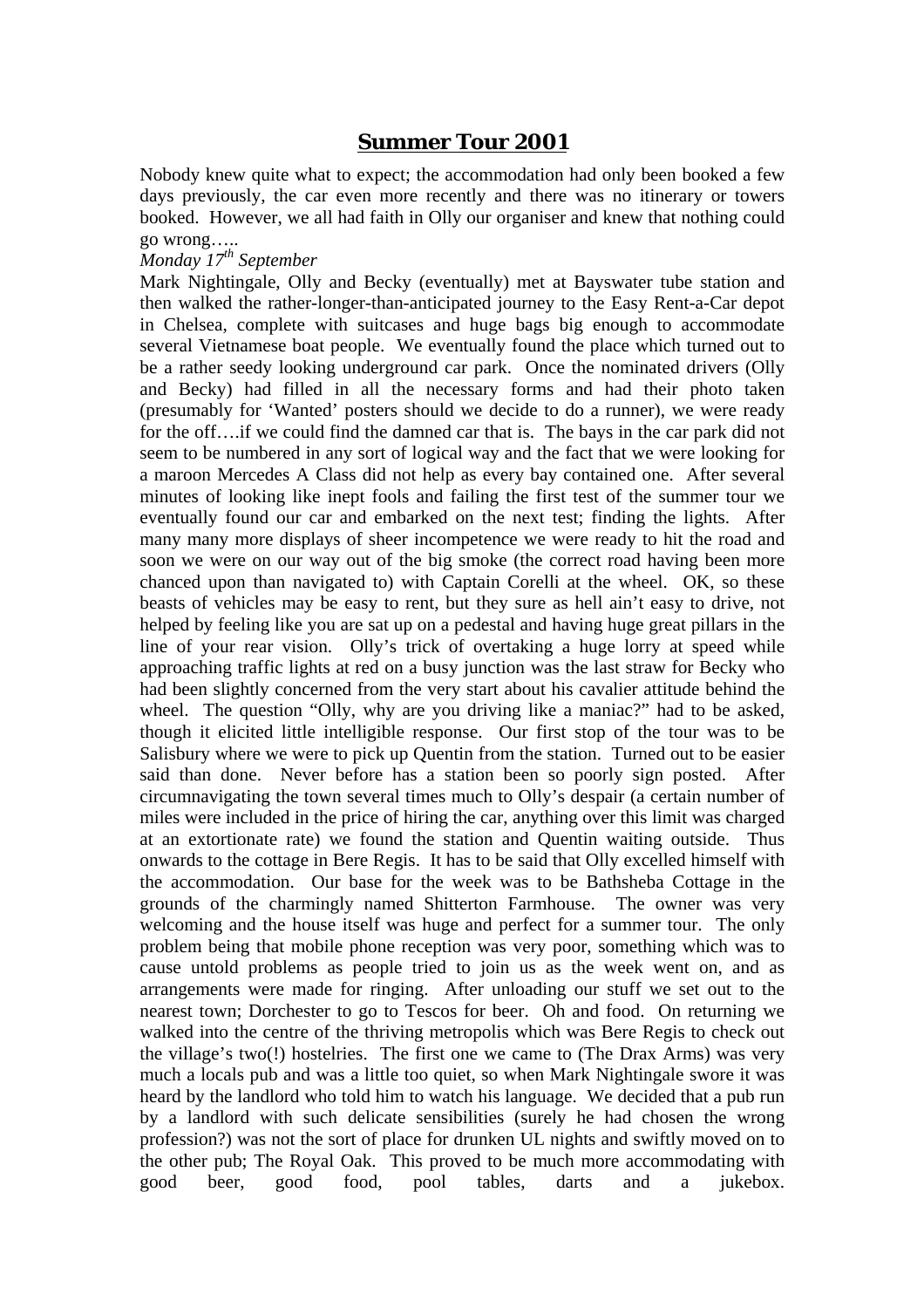Thus it was to be our watering hole for the week. During our evening here Olly decided it might be a good time to start looking for towers. Several phone calls were made with varying degrees of success, but things were beginning to shape up and we made our way back to the cottage well fed, well watered and happy. *Tuesday 18th September*

With only 4 of us no ringing had been planned for today. After a slap up breakfast prepared surprisingly efficiently by Quentin we made our way to Poole, where we spent some time wandering around. Not much else was done this day and we ended up in The Royal Oak eating and drinking at a relatively early hour. When Adrian finally managed to get through to Olly (bad reception…honest!) nobody was sober enough to pick him up from the station, so he had to get a taxi. He had just arrived at

the cottage as we staggered home gone closing time, thus our number increased to five. This was really turning into a tour now! We had a few welcoming beers with Adrian who was flagging from the start and retired a lot earlier than the rest of us who carried on toasting his arrival until some ungodly hour. Mark Nightingale never did make it to bed and spent the night on the sofa.

## *Wednesday 19th September*

The first thing I knew of this morning was being woken at around 10am by manic banging and ringing (first of the tour!) of the doorbell. I opened the door to a slightly annoyed looking Andy Bradford. Apparently he had been there for a while (whoops!) after having got up at 5am or something and after having semi broken down on the way. He was therefore far from amused that, to add insult to injury, he had had to improvise in finding somewhere to relieve himself due to his inability to stir us from our comas. Eventually the troops were roused and at around lunchtime we went to pick up Jenny P from the station. She had only just arrived back in the UK from Australia and judging by the size of her backpack and other luggage it seemed she had not bothered unpacking from that 2 month trip and had just brought it all with her for her 3 days in Dorset! We went shopping for more beer (seems the supplies had been more than somewhat depleted the previous night) and a few more food items. We made our way back to the cottage where it suddenly seemed like a good idea to go for a hike. A good idea it may have been, but the lure of Neighbours proved too much for me to resist. In the evening Olly had managed to "arrange" for us to join the local practice at Mappowder. This turned out to be, quite literally, in the middle of nowhere. Luckily Andy had thought to consult his OS maps (at great length) before setting out, so he led the way and Olly just about managed to keep up in the beast. The 6 at Mappowder had just been done up and were very pleasant. It suddenly struck us that we had not eaten that evening and we were all very hungry. There was no chance of getting back to The Royal Oak in time to order food, but Andy had a brilliant idea that we could phone ahead and ask for various pizzas to be made for us, which he proceeded to do. So it was that after hijacking the practice (no, we were very well behaved really) we made our way (very quickly) back to Bere Regis, the people in Andy's car being treated to very loud music of dubious taste. I think we managed to lose the Merc though, which has got to be a result. We spent the evening, just like all the rest, in The Royal Oak. I suspect it got quite messy (it usually did) but I can't recall exact details. I think Andy took on the hitherto UL pool champion Quentin and soundly beat him. After staggering back to the ranch several previously unknown talents were being unveiled; Andy put together a roaring fire (using just a fraction of the industrial size load of firewood he had thoughtfully brought from his parents place) while Mark Nightingale managed to produce an errrmmmm…..interesting form of headgear using a bath towel and Olly's head.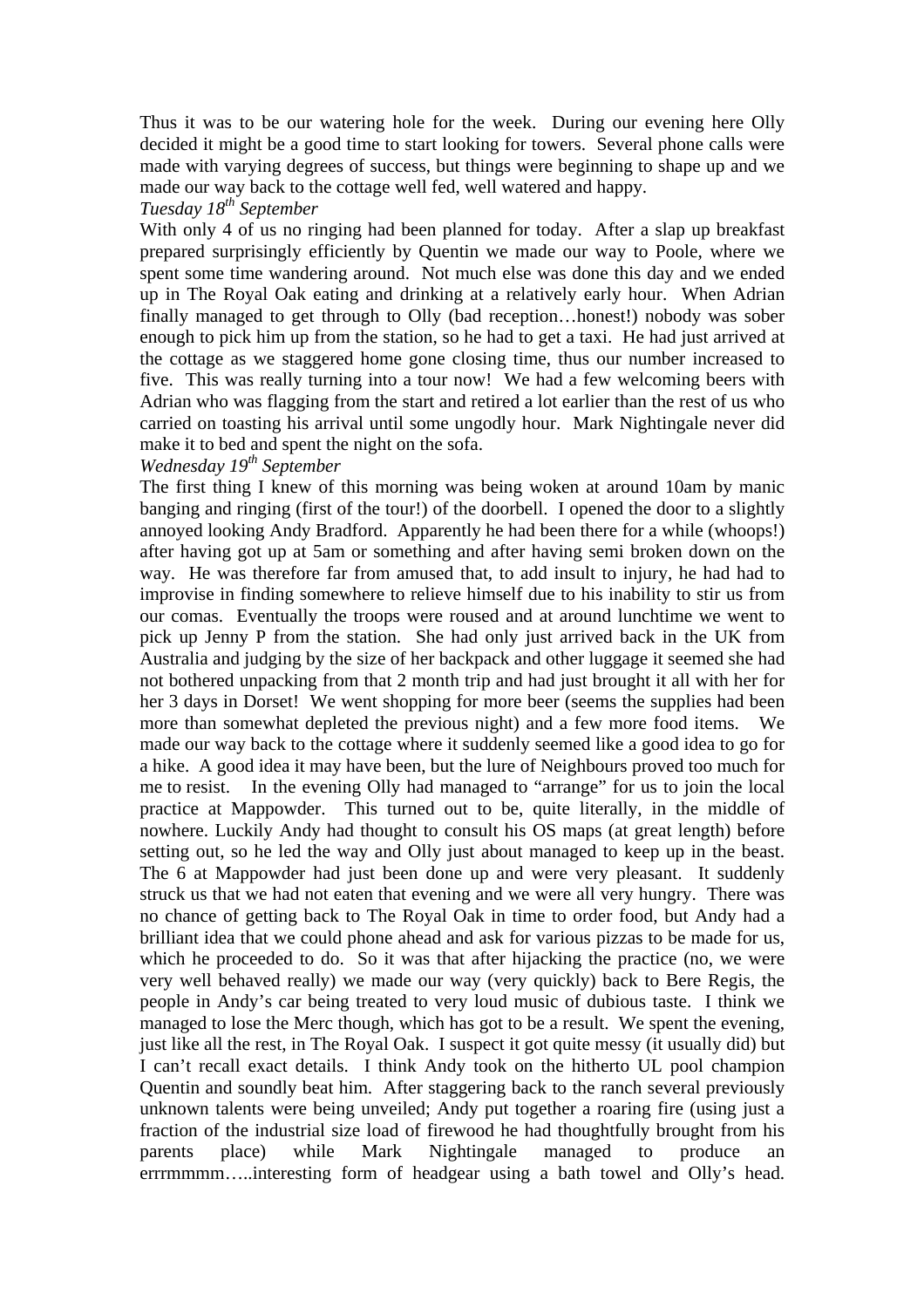Reports that the cottage was stormed the subsequent week by the SAS following sightings of "Olly Bin Laden" were unconfirmed at the time of writing.

*Thursday 20th September*

I think it was this morning that Helen Mansfield arrived at Wareham. I was brave enough to take the Merc out to collect her (and more surprisingly Adrian was brave enough to accompany me, although he didn't seem to be totally at ease with my driving). We arrived way too early and amazingly we still had time to kill after I had parked on the fiftieth time of trying so, it being just gone 11am, we headed into the pub opposite the station where Adrian the trooper had an early morning pint despite probably still feeling rough from the night before. Being a good girl I of course refrained from the demon drink as I was driving. We collected Helen with little incident and on the way back I even managed to overtake someone. Woo hoo! (It was a learner by the way). When we got back breakfast, ably prepared by the troops was awaiting us (and yes there was even a vegetarian one for Helen).

It was then decided that it was a good idea to go to the beach at Swanage. It was on the journey to Swanage that perhaps the most foolhardy and reckless piece of driving of the tour occurred. Andy was once again at the wheel in his rude boy Fiesta while Olly was in charge of the Merc. Andy just about managed to overtake a car in time before an oncoming car reached us. Imagine our surprise and yes, sheer horror, when Andy looked in his mirror and announced that Olly too was on the other side of the road in the most dangerous overtaking manoeuvre any of us have ever seen. The Merc was certainly not known for its acceleration and reports that Adrian who had had the dubious pleasure of being in the front passenger seat had to go home for a change of underwear were neither corroborated nor denied.

At Swanage beach Mark and Andy were brave enough not only to run into the freezing cold sea, but also to get changed into their Speedos in front of the rest of us. We all looked away politely of course. We trekked up the beach a bit (not quite sure what we were heading for or why but Jenny Pick was striding ahead with an air of purpose). Mark and Andy kept up with us in the sea, on the way back they each got a piggyback to save their poor delicate feet from the nasty pebbles.

We joined the local practice at Charminster this evening and were (once again) very well behaved. I presume we ended up back at The Royal Oak this evening, but to be honest all the evenings blur into one messy haze of drunkenness and pool playing! *Friday 21st September*

The pleasures of the 6 bells at Bere Regis itself awaited us this morning. Despite the church being a matter of minutes walk away from our cottage we still managed to be running late, resulting in Andy coming out complete with coffee cup and coffee. We just about managed to guess (why we had not found out is a mystery) where the local ringer lived and he escorted us to the very lovely church. I was learning Norwich on the way and was being tested by Bradford in between his slurps of coffee. The bells were an experience. Well, to be more accurate the ropes were an experience. We hadn't noticed Bere Regis being inhabited by dwarves, but perhaps it was just the ringers who were vertically challenged.

I think it was after ringing here that we were joined by Rachel Jones. After some dithering (and I think breakfast which we had not had time to prepare before ringing) we headed out to the town of Blandford Forum where we found a pub to have lunch in. Just as we were finishing lunch we were all delighted to see our president, Mark Bennett strolling up the path. We drove to Bryanston School which has a church with a challenging ring of 8 within its grounds.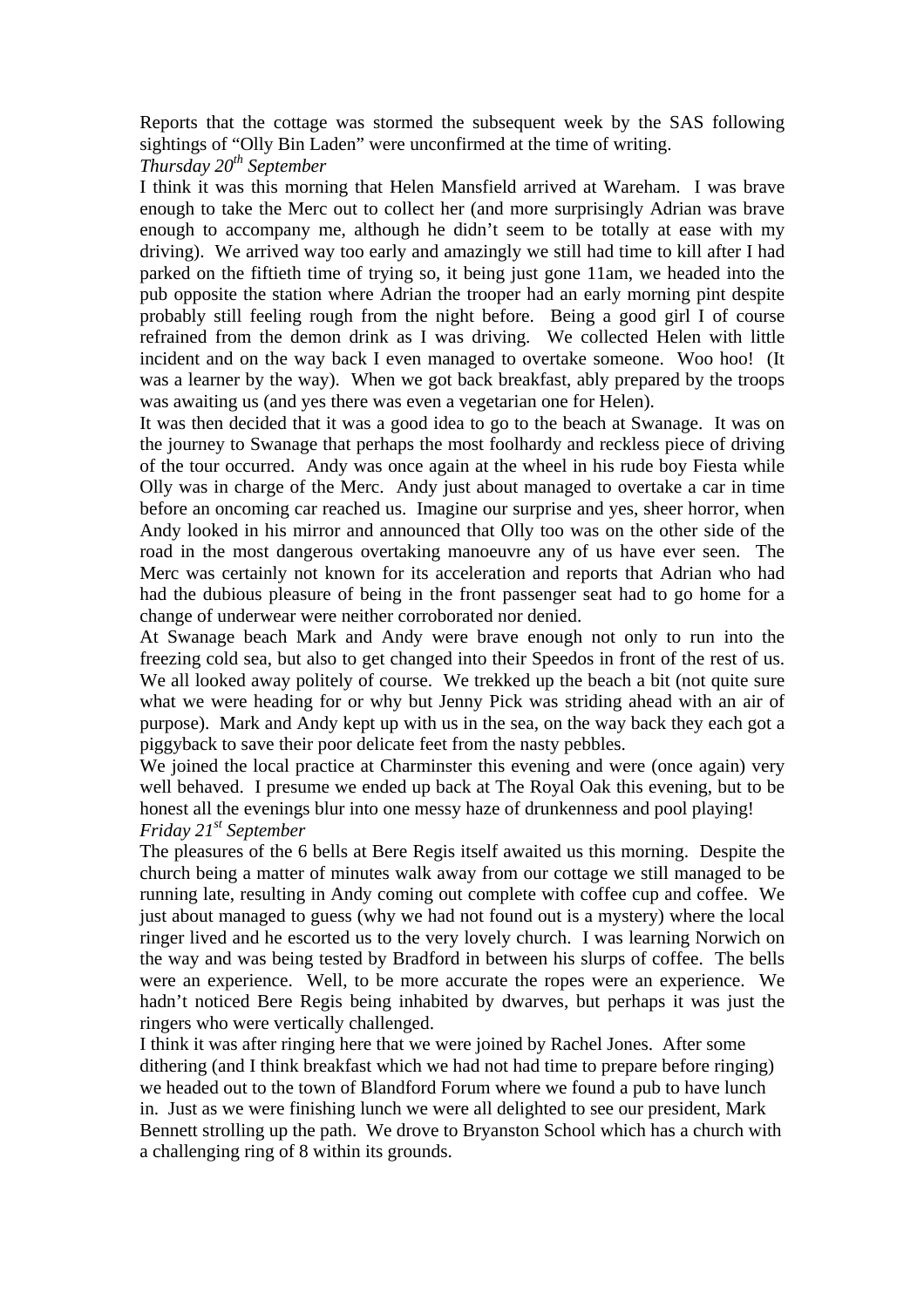Andy, Olly and Mark N were keeping a lookout as we drove up the driveway for the many schoolgirls they were expecting to see. The look of disappointment on their faces when I pointed out that all the names on the peal boards commemorating peals rung by students were male was something to behold. Poor delusional creatures.

After ringing we had a dither and then decided to head to Lulworth Cove where more swimming was done by Mark N and Andy and stone throwing and sitting around admiring the view (no I'm not talking about Mark and Andy!) was done by the rest of us. Jenny P once again set off on a hike with unknown destination or purpose but this time she had the pleasure of the company of Quentin. We then tried to go to a closed pub before joining the local practice night at Durweston. Andy had discovered that he had left his diary at Bryanston and so spoke to Philip Rioch (tower captain at both Bryanston and Durweston) about the possibilities of getting it back. Philip seemed mildly amused by Andy's incompetence, as in fact were the rest of us. Surprise surprise we ended up eating, drinking (lots), playing pool (Andy beat the captain of the pub pool team who was then ridiculed by his team mates who declared that he had been beaten by "a geek") and feeding money into the jukebox at The Royal Oak in the evening. This was the night of the most drunken debauchery. Upon being chucked out of the pub at closing (for some reason the landlord didn't seem too keen on our idea of a lock in) we once again wound our merry way back to the cottage, unfortunately without the company of our president who thought he would get a better night's sleep in his room at the pub (he probably would have done had he not been lying "upside down" in his bed. This, and not the fact that (as Andy put it) he had been "drinking like an animal", was why he threw up. Honest guv). After some more drinking back at the cottage it suddenly seemed like a good idea to Olly, Andy, Mark N and Quentin to use the balcony overlooking the lounge area to perform a striptease. I in no way encouraged them naturally and my delicate sensibilities were most disturbed by what I saw than night. Words cannot do justice to the sights witnessed that night, but luckily I had the foresight to take lots of photos and these are available for viewing on request, just contact me). After this it seemed like a good idea to move one of the beds out of Quentin's room into the smallest room in the house which already had 2 beds (occupied by Olly and Mark N) in it. In order to do this, the cot had to first be removed from this room. The first I knew of the removals going on upstairs was the most horrendous amount of crashes and bangs. Then there was a sequence of thuds and the next thing I knew the door to the girls' bedroom was being opened and Mark N appeared carrying one end of the cot. I gather Olly was at the other end, but I never saw him. I sat up in my bed, told them to "get that out of here!". Mark looked at me like a deer caught in headlights then issued the instruction "back!" to Olly and they disappeared, thoughtfully shutting the door behind them, just as mysteriously as they had appeared. This was more than enough excitement for one night and soon it all went quiet as everyone drifted into sleep or, more likely, unconsciousness.

## *Saturday 22nd September*

I don't think there was anybody who wasn't feeling at least slightly rough this morning. I walked out of my room straight into the cot which had been deposited in the hallway, that being the most sensible place for it…obviously. Helen was suffering more than most and didn't get up in time to go ringing at Hilton.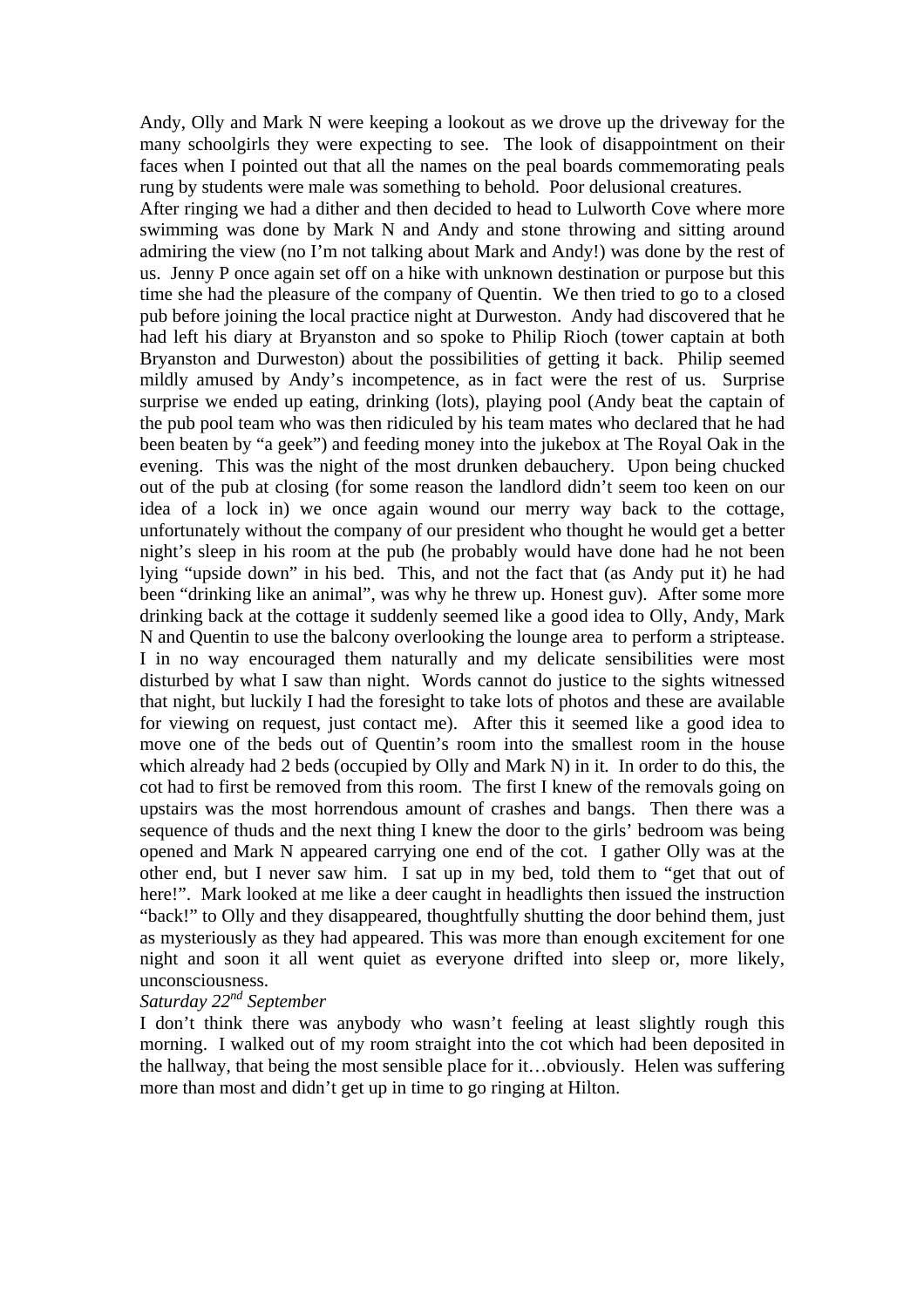We had to drop Jenny at Wareham station at lunchtime and after that we went to a pub for lunch. Whilst in the pub we discussed what we would do for the rest of the day and, in light of the lack of other ideas, we settled on a radical decision – we would go ringing! Andy rang the tower correspondent at Wool and not long afterwards (once we had located the key) we were enjoying(?) the bells here.

In the evening we had the tour dinner at, yes you guessed it, The Royal Oak. This was followed by yet more drinking and pool playing, the levels of drunkenness never quite reaching those achieved the previous night.

## *Sunday 23rd September*

A not inconsiderable amount of cleaning and re-arranging had to be done to return the cottage to the state in which we had found it. Moving the bed back into its rightful place was easier said than done. How can it possibly be that a bed that was moved in the early hours of the morning by 3 drunken reprobates suddenly wouldn't fit through the same doors it had fitted through then? A lot of swearing and panicking ensued. Mark Bennett arrived having checked out of his room at the pub and decided that using the brain rather than just brute force may be more successful (although I find it hard to believe that this tactic was employed on the night the bed was moved!). Sure enough after several minutes thinking about the logistics of the move Mark was able to instruct (with authority and calm in a manner befitting a president) the boys on how to get it back into its rightful place, something which was finally achieved. I got the impression Mark was not greatly impressed though!

After this it was time to bid fond farewells as we all split up to make our way home. Olly, with navigation by Adrian, managed to take a wrong turn at the first roundabout, but they did finally make it back.

Thanks go to Olly for "organising" a hugely successful and enjoyable tour. The manner of organisation may have been slightly….unorthodox, but it worked extremely well in the end!

Becky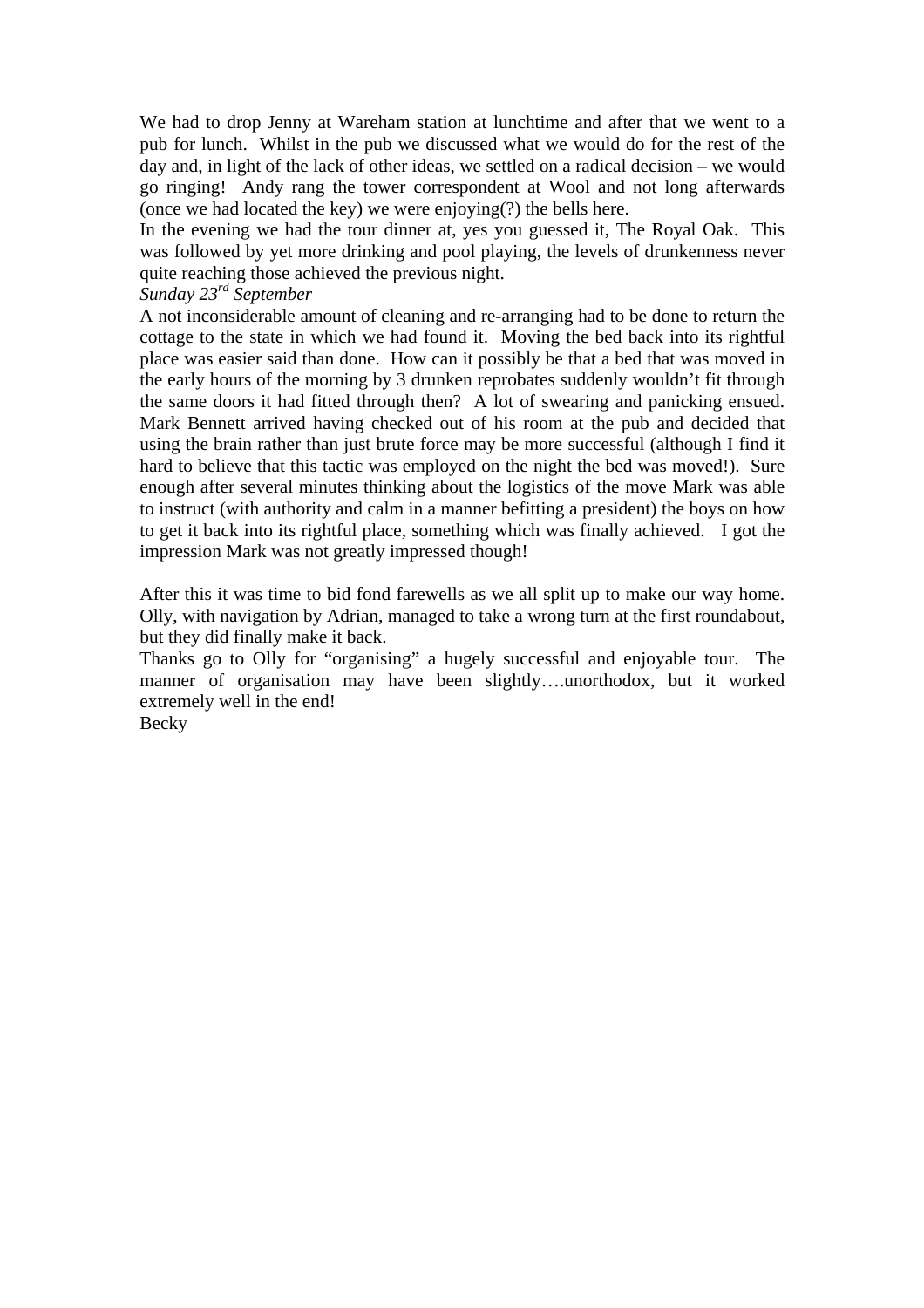# **SUA 2001**

It all began as most things in ringing-in needing a band except this was not in the ringing sense but in Andy's utter faith that we should all meet at the band that plays in Paddington station. So Jen P and Olly completely blew the plan by finding each other using mobiles instead, and good job too as it turned out Andy was incorrect about the band, strange that. Jen H had whimped out on Friday drinking on the basis that she had a poorly man to look after and was not supposed to drink due to some injection or other. She did agree to be there on the Saturday to represent her society all the same. After a healthy sprint along the platform to grab free seats, the four of us (Jen P Andy, Olly and Nick) and a ton of Fosters set off for Bristol. We rather bemused our otherwise silent carriage with conversations entirely of ringing talk as we got progressively more pissed, as well as louder and more northern/brummy/southern as the journey went by!

On arrival in Bristol all found themselves astounded by the beautiful architecture, almost as stunning was that Olly strode out leading the crew almost perfectly to eventually clamber up the hill into The Scotchman. The pub was full of Cambridge and Bristol ringers plus some gatecrashers from Leicester so we settled in and started contemplating grabbing more people to make up the rest of the superstar team we'd come all this way to be.

The atmosphere was pumping and the beers rolled on. Nick rather upset the barmaid by suggesting they should have more crisps on offer than just walkers. Clearly a little pissed off, a glint was to be seen in the patrons eye before she swiftly whipped out a very hot dish of Bombay mix and waited for Nick to tuck in. After a few handfuls Nick returned to the crew, choking as he wandered over and the barmaid seemed satisfied that "she'd shown him", guess that's fresherism for you. Meanwhile the bell began to ring for last orders, which was followed by another short climb. This time into our home for the next few days; a brightly painted church hall all compete with a very slidey sports hall sylee wooden floor that was to b our mattress. Olly spotted a large climbing frame on one wall and began climbing the ropes attached thus injuring himself slightly with a small graze, which took a while to figure out in the morning. We finally settled down to sleep all professional like-we had a comp to not loose, or so we thought... Olly shakily skulked off to a peal in Worcester a 6am leaving Andy, Jen P and Nick to snooze. However Jen P suddenly remembered she needed to let Jen H where to meet so grabbed a phone off Andy and went to the kitchen to phone. Using the number she believed to be Jen H's she then proceeded to contact a rather tired and irate Spanish lady who demanded she phone back after 6.30am, oops. Andy was the last to rise, finally getting peeled off the floor from within Jen P's sleeping bag which he had for some reason decided was his, we stuffed some beans down and found some people to enter the 8 bell at pip n jay with us. These ringers came in the form of two Leicester gate crashers and two randoms from Southampton (who says UL is indecisive?!). The eight bell test piece we decided was to be grandsire, unfortunately it all went a bit pear shaped a few leads resulting in a fire out that blended beautifully into a completely false touch that cleverly fell into rounds on the hand stroke of the conductors choosing. So we ended up coming the opposite end of first in that one, never mind, still all to play for in the six bell.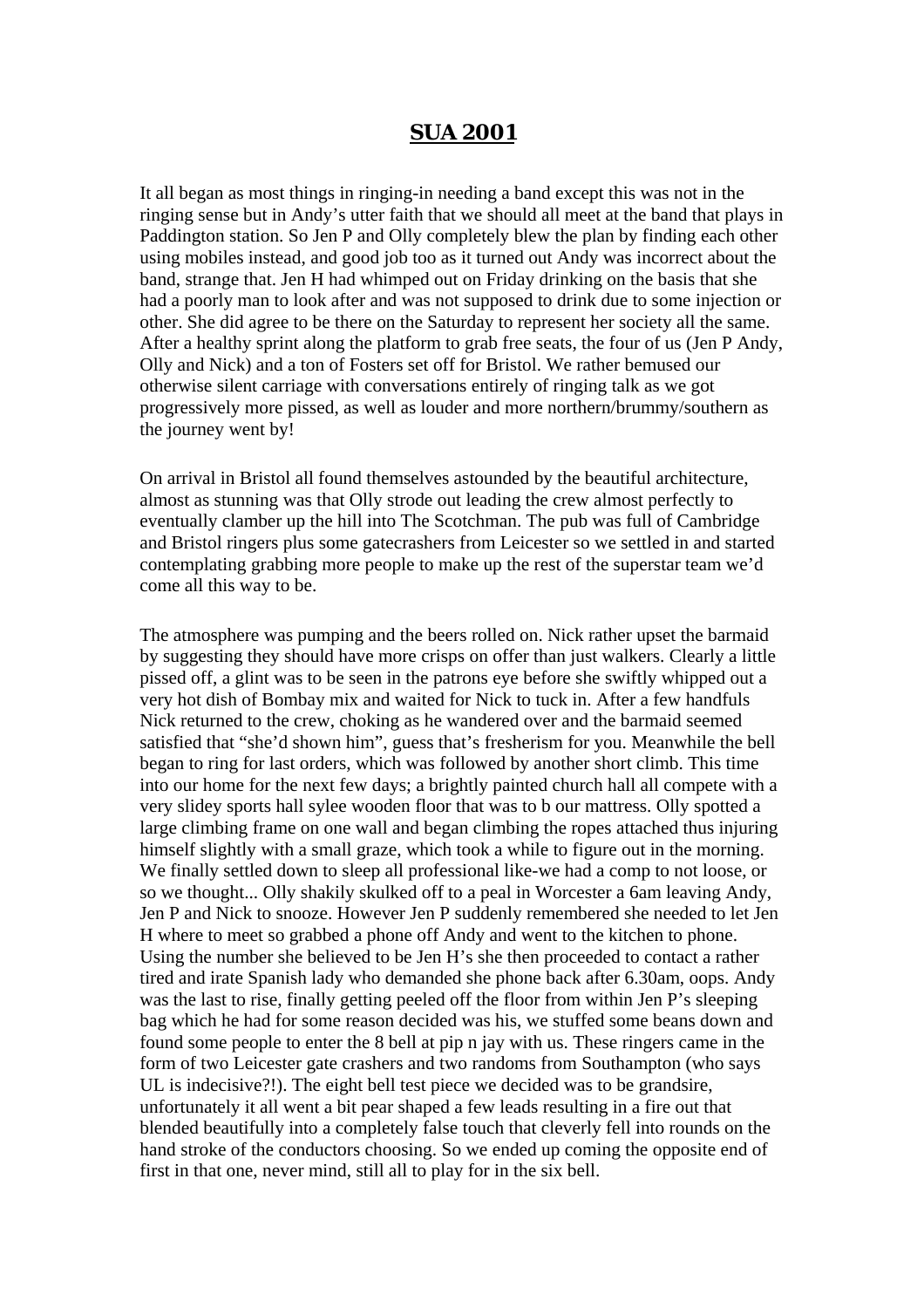After a few more pints we headed to St Mikes next to the church hall where we produced some of the fastest plain bob doubles known to man with the two Leicester ringers. The judgement came after a much needed sofa session in a local bar and we learned we had managed not last in the six bell. Our sixth placement meant we really hadn't come close to a lot of bands including Southampton who were the happy victors sharing that winning feeling with Oxford who collected the 8 bell prize. Saturday saw drinking games in the corner of the hall, and a quiz, which we didn't manage to win either. Armed with the our beer jackets into cold Bristol air, last orders were had at the pub next door followed by more fun with some items discovered in the church hall, namely Olly challenging Colin to jousting and then almost killing someone as the end of his weapon flew off. Luckily it managed not to end in tears but it has to be said one poor Southampton fresher did look just about the worst anyone can get on Carling!

Arising on Sunday we gulped down coffee and toast then headed for the city circuit; Cathedral, St Stephens and finally Christ church. We finished by the ringing the extremely challenging St Thomas's, Jen especially set herself an impossible task by ringing the third which was later revealed to have only half a wheel intact, yep that would explain why it kept dropping and snatching making everyone who rang it look very inept! A sobering meal in the pub was followed by a lazy stroll through Bristol in the sun as we reflected on the weekend's frolics.

Thanks to all those UL members who made it and created the laughs for my first SUA cos it helps m conclude that it will not be my last- new mates made, muchos beer and bells and all home safely, fair enough?!

Jen P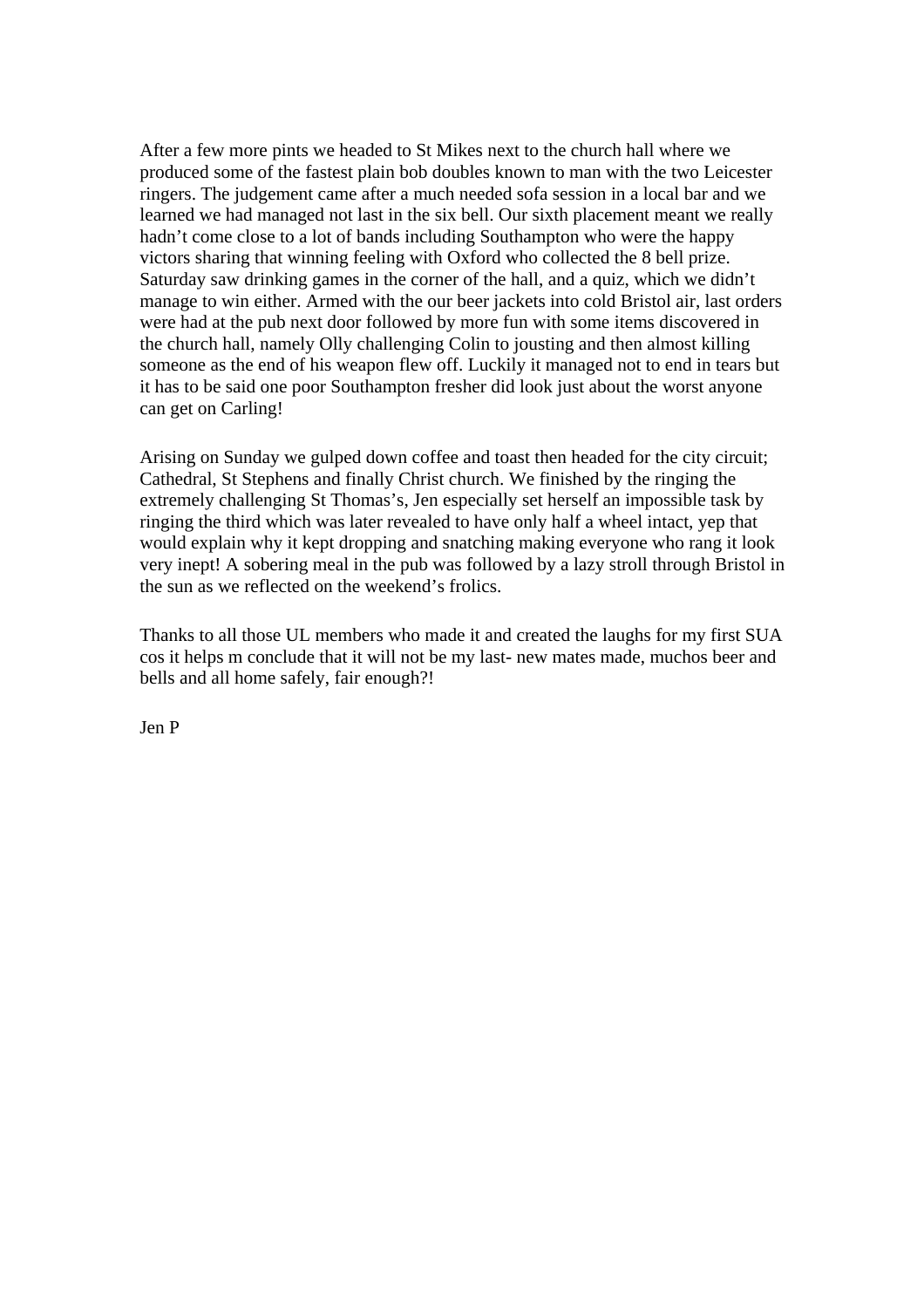# **UL Dinner 2001**

This year's UL dinner happened on Saturday 17th November. During the day there was rather a lot of ringing organized in a (vain) attempt to keep the revellers out of the pub. During the morning open ringing happened at St Olave's, Hart Street and St Botolph, Bishopsgate.

At St Martin-in-the-Fields a joint UL and OUS band rang a quarter of Yorkshire Royal. After lunch the masses descended for ringing at The Queen's Tower. Quite amazingly no one broke anything during the ringing, although the OUS Master did take a flying lesson courtesy of the 8th. After this many found the idea of a drink to steady their nerves was more important than ringing at Clement Danes. At the same time the OUS were locked out of Battersea church, and so they abandoned the idea of a quarter and also adjourned to the pub.

The dinner itself started at 7pm with an opportunity to mingle during the Champagne reception, before we sat down to eat shortly after 7.30pm. Somewhere in the region of 60 members and friends attended the dinner and some of our visitors seemed to take the general atmosphere of inebriation with gusto. This year we had a choice of menu, although I expect the enduring memory of many will be cabbage. Some people had an absence of cabbage in only one of their three courses.

After the main course the President, Mark Bennett, started attacking the eardrums of all near him in his enthusiasm to take wine with all the people Southampton kept suggesting. Perhaps the best taking of wine would be that of Garry Barr with all those born in the 1980s.

It would be fair to say that the number of people who stood for this toast was almost comparable to size of the man himself and proved the youth of the majority of the people attending this year. It must have been about this time that Garry fell off his chair, the reason why has not yet been ascertained.

After eating had been disposed of the President gave the loyal toast and then we were on to the main excitement of the evening, the speeches. Dickon Love with scant regard for his own personal safety, recounted tale after tale about Sam Hovey. We are not sure if Dickon is still in one piece, but if he is I expect it is only because Sam is going to extract a long and painful revenge later. Dickon did manage to speak on other matters (briefly) and is the one to be blamed for the, now serious, idea of a new UL calendar. Finally Dickon managed to abandon scandal and got down the purpose of his speech and proposed the visitors.

Responding to this toast on behalf of the visitors Harry Potter look alike. Mark Bell, Master of the OUS, entertained us. After a cheap shot at the CUG, Mark explored the links between the UL and OUS. Starting non-controversially with those who have moved between the two societies, he then moved on to personal lives. He also mentioned the photo of Chris Poole and me on the CYs site (for the record, just good friends!) and even mentioned that our parents were at UL at the same time.

At this point I would like to contribute a footnote to Mark's speech, as later on in the evening the UL and OUS Masters were spotted furthering very close links on the dance floor.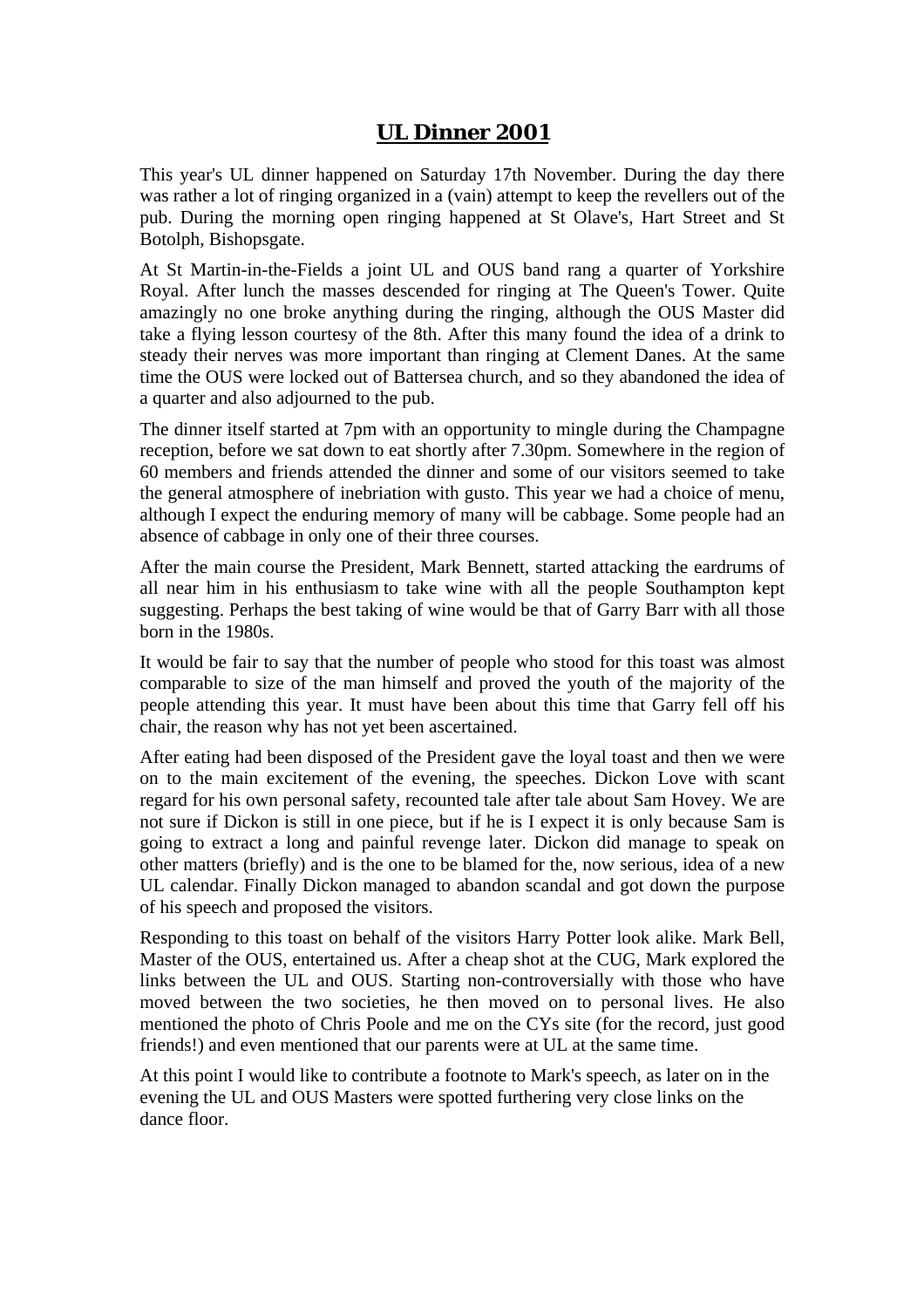After Mark had proposed the Society, it was time for our own Master, Jenny Pick, to respond.To be fair preparation was not the word that sprung to mind when listening to Jenny speak. Still we laughed and thought 'how sweet' as she spoke about how she had gradually felt part of the UL and how glad she was now to be one of us. Anything is better than Olly's attempt three years ago. Mike Wigney won the sweepstake, but as it was only £5 no student could really feel cheated. The raffle was drawn, mine obviously being the lucky table as the OUS took away rather a lot of booze and Eleanor won a Bob the Builder Advent Calendar!

Then it was time for the serious fun of the evening - the disco. In my opinion it is the disco that makes the UL dinner a really special evening and this year was no exception. In fact the new venue helped somewhat as the dance floor was significantly larger, giving a better chance to avoid some of the enthusiastic and erratic UL dancing styles.

The end of the evening came far too quickly; unbelievably it was 2am and time to weave our merry way home. Well at least for some of us. Others opted to empty the contents of their mini-bars and adjourn to Sam's place to continue the party. The day and the evening were all most successful. Thanks must go to Sam Hovey for her excellent organisation of the dinner, Jenny Pick for organising the ringing and all the incumbents who allowed the use of their bells. I'm looking forward to next year already!

Katie

The order of towers for the dinner day was as follows; St Olave's Hart Street, St Botolph Bishopsgate Lunch, Queens Tower Imperial Institute, St Clement Danes, The Strand.

 A small group of Ringers turned up at the first tower, the home of The Society, numbers slowly increased as time went by. We rang a course of Cambridge Major, a long touch of Grandsire triples, and to conclude a half course of Superlative, before moving on to the next tower, Bishopsgate.

By this time, the group heading towards Bishopsgate had reduced in numbers, as there was a quarter attempt of Yorkshire Royal at St Martins. We managed to ring a whole course of Cambridge Minor on the back 6 followed by a couple of courses of Stedman, since we hadn't seen any late arrivals, the pub for lunch seemed all the more appetising.

Ringing at the Queens Tower kicked off the afternoon. A large gathering of tower grabbers turned up. The bells provided a challenge to say the least, "Just pull!" was the helpful advice given by Roger Bailey. Never the less we proved ourselves by ringing a course of Stedman Caters.

The next tower, St Clement Danes, was somewhat reduced in numbers, there being only 9 eventually turning up. Although we managed a couple of touches, Plain & Little Bob Major, Stedman, and half a course of Cambridge. We left to go and get ready for the evenings entertainment.

P.M.Pratt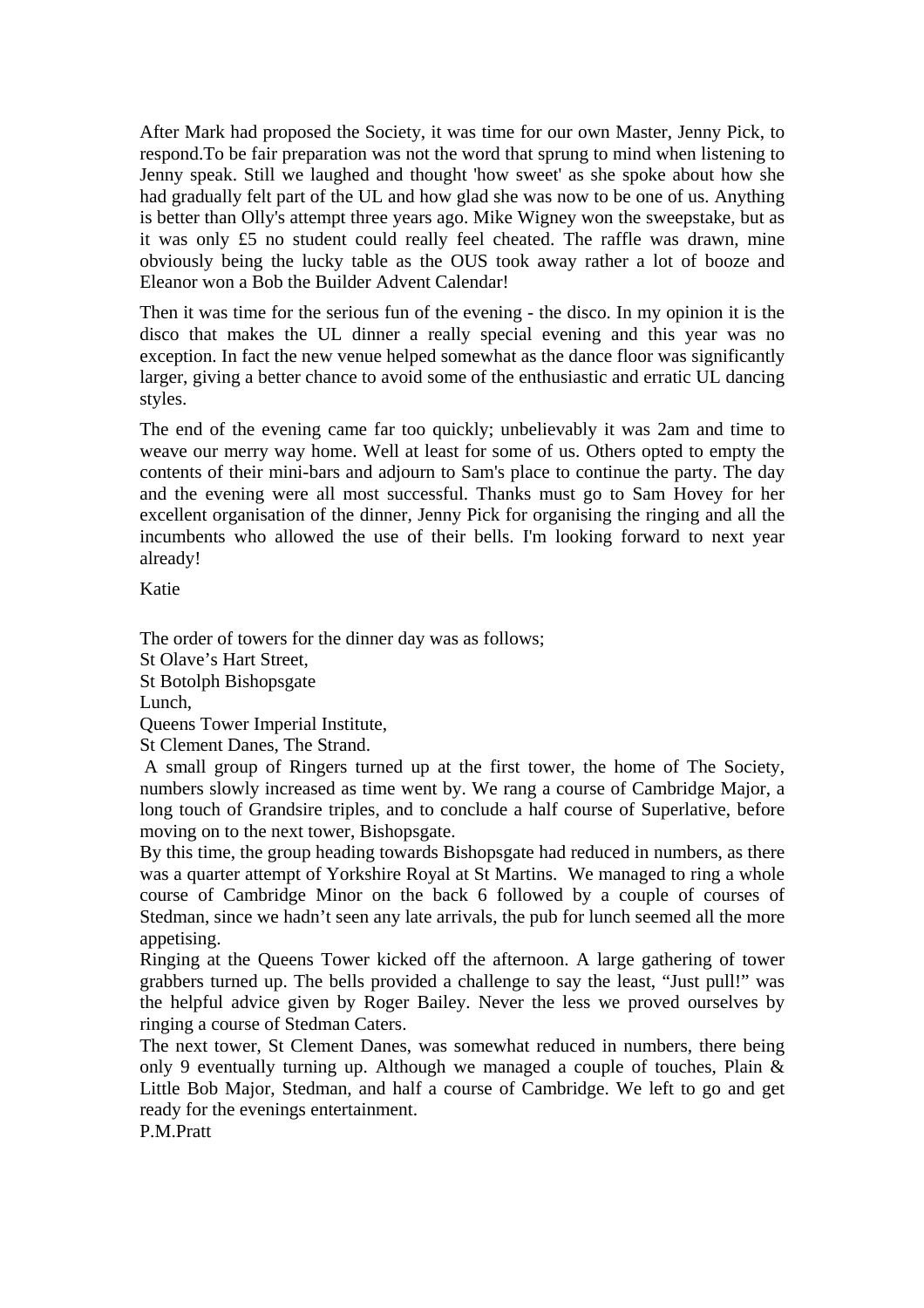# **Freshers Tour to the Guilford Area 2002**

At some ungodly hour we descend on Waterloo station. Bradford looking worse for wear has already spied the Burger King and sits down to think about Breakfast. After congratulating Andy on passing his exams, and spotting his name in the paper, we make our ways to the trains.

Some of us meet Phil at Worcester Park (it looks a lot different from ten years previously) in his rude boy car. The chocolate chip cookies are passed around. Hill's was squashed in the back and we make the final part of journey to Guilford cathedral.

We spy that it is pissing it down and decide run to the door is the best option. Ringing is good apart from the odd mix up between plain and little max. We then head for a pit-stop in the café, where the handy advice of don't face into the wind when using a tree was dispensed to Andy (who did not trust the porterloos outside).

We then travelled to Wonersh a beautiful little church with a small belfry. Daniel plays with his Thomas the tank engine trains in the corner whilst Alison organises the ringing. On the way to the pub Hill's complains that Quentin left the window open as we pass through a large puddle. Can't think why, I didn't get wet!

The beer and food was superb. Jenny makes a new friend with Daniel during lunch. The debates rage which trains Daniel had were actually in Thomas the Tank Engine, and who was the green engine.

The boy's the jump in the rude boy mobile, for the short 100m drive to the church. Some more ringing happens with the spotlight put on Hill's and Quentin, to see if they can run towers. We have more back to childhood days at the last tower where wind up car racing and playing with the car park take priority over the ringing.

An excellent tea was provided at Mark and Caroline's house where Daniel was the centre of attention. We proved here that women can't drive… well not remote controlled cars anyway, as we played with Daniels VW. After doughnuts and chocolate cake the pub beckons, so we wend our way to Woking for some beer. The evening ended here for some but the reports say the curry in Woking was good. Ahh well back to real world of work… well may be in a year or so!

Thanks to Mark for organising such a great tour.

**Ouentin**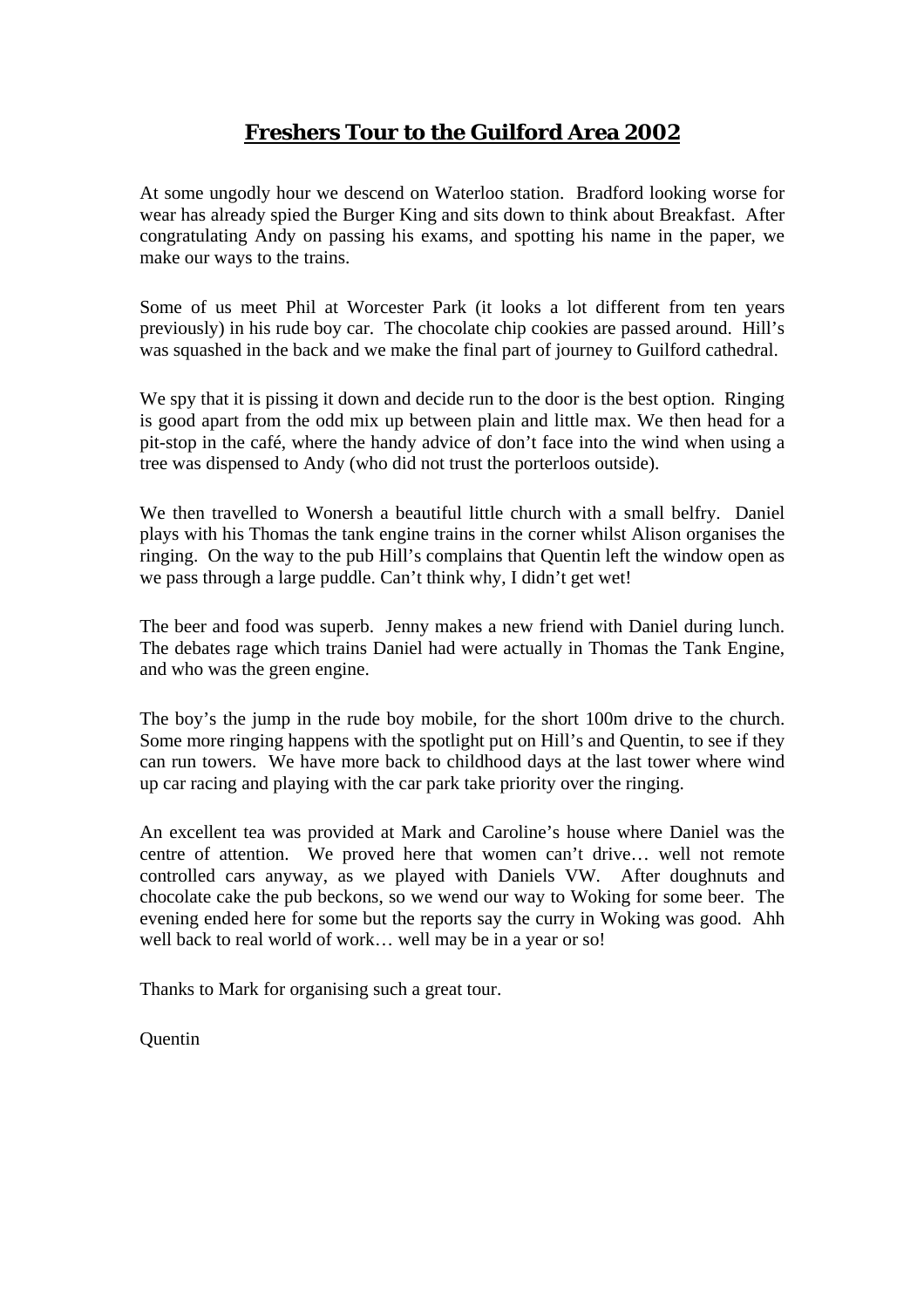# **Peal Weekend 2002**

This years peal weekend was held over the weekend of  $15<sup>th</sup>$ -17<sup>th</sup> February. This being the closest weekend to Valentines day. Quite who the romantic was, who first decided that ringing lots of peals was a good way to celebrate, escapes me. Weeks before the event, the Master(Jenny Pick) had confirmed that she'd got the towers, and was just placing people into peals. A masterplan was issued with just over a week to go.

Friday night involved a peal of Imperial Surprise Royal at the Church of the Holy Sepulchre etc etc.. otherwise known as Seps. Olly did the conducting honours, and a good peal was scored without incident. In the pub afterwards it was discovered that the Master had not left herself out of any other peals for the rest of the weekend as backup in case of any last minute drop outs, but was instead visiting Kew Gardens.

Saturday morning saw two peal attempts. Cornwall was scored at Limehouse, and 4 spliced at Hart Street. Jenny and Andy both rang very well in their first of spliced. Olly attempted to miscall it, but the band were on their toes to a late method change. Becky dashed off at the end to buy new shoes(the first casualty of the weekend). Afternoon peals were at Willesden(It isn't Peal Weekend without Cambridge Minor at Willesden), and at Bermondsey, where a highly musical (if slightly long), brisk peal of Bristol was rung. Olly was slightly surprised at the time taken until he realised the number of changes.

The evenings entertainment started in the City Darts with the customary 'few beers'. The reputation of the UL as 'heavyweight' drinkers was enhanced. Quentin won his way onto the pool table, although his request to play against Andy nearly led to Andy becoming the owner of a pool cue. Someone invented a masterplan for us all(around 25 of us) to go for a curry together. Group A would enter Brick Lane and find a possible establishment, and phone back for Group B(those who had rung only 1 peal in the day, curiously including Nick Jones) to follow and join them. Not sure what Group C were meant to do. In the end we all fitted into a brand new curry house. The owners and customers were very accommodating to us. Fiona eventually got her poppadom, and many hours later we eventually ate. Still, an enjoyable time was had by most.

Sunday brought a peal of Yorkshire at the Isle of Dogs. The President brought protection as recommened the year before by Mr Bailey, and the peal was rung without too much incident. Congratulations to Will for his first in the method, and to Alison, but she'd rung Bristol the day before. The handbell band rang two peals, bringing the total to an impressive, and perfect, 8 out of 8 for the weekend.

Many thanks to Jenny for organising a highly successful and enjoyable weekend, and to all the participants, particularly those who gained 'firsts'.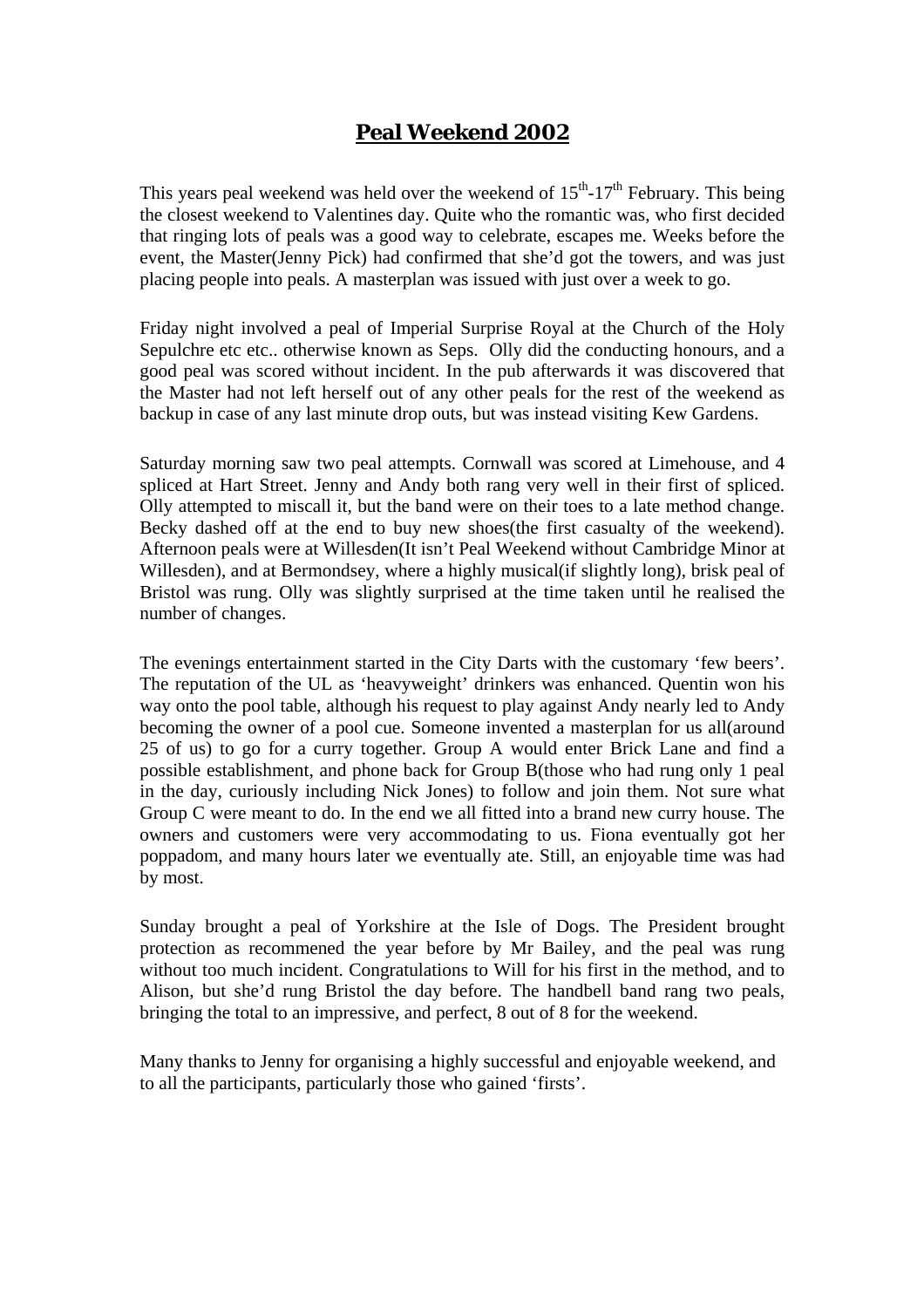# **ULSCR Ringing Trip to Washington DC USA**

The trip began with a flying start from Heathrow airport around midday on Thursday 18th April 2002. The six of us - namely Richard, Helen and Philip, the Saddletons, plus John Mudd, Adrian and me - all flew on Virgin Atlantic. This was on the whole a good flight, including upgrades for all of us except Helen and Richard because they wanted to sit together! The others, who had to slum it, were Terry Astill, Roger Bailey, Mark Bennett, Jane Garner and Mike Trimm, who had flights on AA boarding at 10 am and then arriving an hour later than us in Washington. Nick Jones took the train.

We arrived at Dulles International (not Dallas, JR wasn't there to meet us on the runway) and collected our hire cars and then cruised down the highway to Arlington. There we met our hosts Catharine Gibson and the little Gibsons; and Greg Watson for the all male household next door.

Then, to my utter distress (having only ever previously experienced an Ollie cool, calm, let it all hang out sort of UL tour), no sooner we had made touch down in Washington DC we were off again and ringing at the first tower for an evening practice. This was the Old Post Office Tower [10, 26-1-13] where we rang until we nearly dropped. However, we managed to muster enough energy to eat at a restaurant across town back in Arlington called the Lost Dog and, after negotiatiating the human menu banks, we all ate well.

Our first full day in America (Friday 19th) started by driving in convoy via Interstate 95 to Philadelphia approximately 138 miles from Washington. Nick and Jane made our car number up to four and pleasant company. We stopped for lunch in Havre de Grace where we had a beautiful view of a bridge and trains (for Nick) plus floating water planes and a dovecot.

However the driving took us longer than the two and a half hours Richard estimated; and didn't take into account getting lost in Philly and having to ask for directions to our second tower St Mark's [8, 17-3-18]. We managed a passing glimpse at the Liberty Bell [1, 18-0-0] which was housed unringably behind bullet proof glass opposite the Visitors Center in the city centre. We arrived at St Mark's a little flustered, v. late after being jeered at by some locals for trying to park on a parking meter. John kindly kept the car running while we dashed in to ring the eight back up and give them a quick burst of Grandsire, before hastily ringing them down again.

Our following grab was St-Martin-in-the-Fields [8, 4-2-8] which was set in a New England autumnal village with a more english cricket pitch than I have ever seen in England - set in woodlands amongst oldie worldie houses. Here we rang with a small audience of local children, who seemed keen to learn.

After taking photographs, and having a quick drink at a bar come restaurant with the ringers from St Martin's, we made our way to a motel in Brooklawn, NJ. I looked expectantly in the distance for a large darkened house on a hill, with the motel manager keeping an eye out for his mother. However there was no such man, so those of us who didn't stay to eat at the bar after the ringing went to a drive through Dunkin Donuts. Hundreds of varieties to choose from: Yummy!!!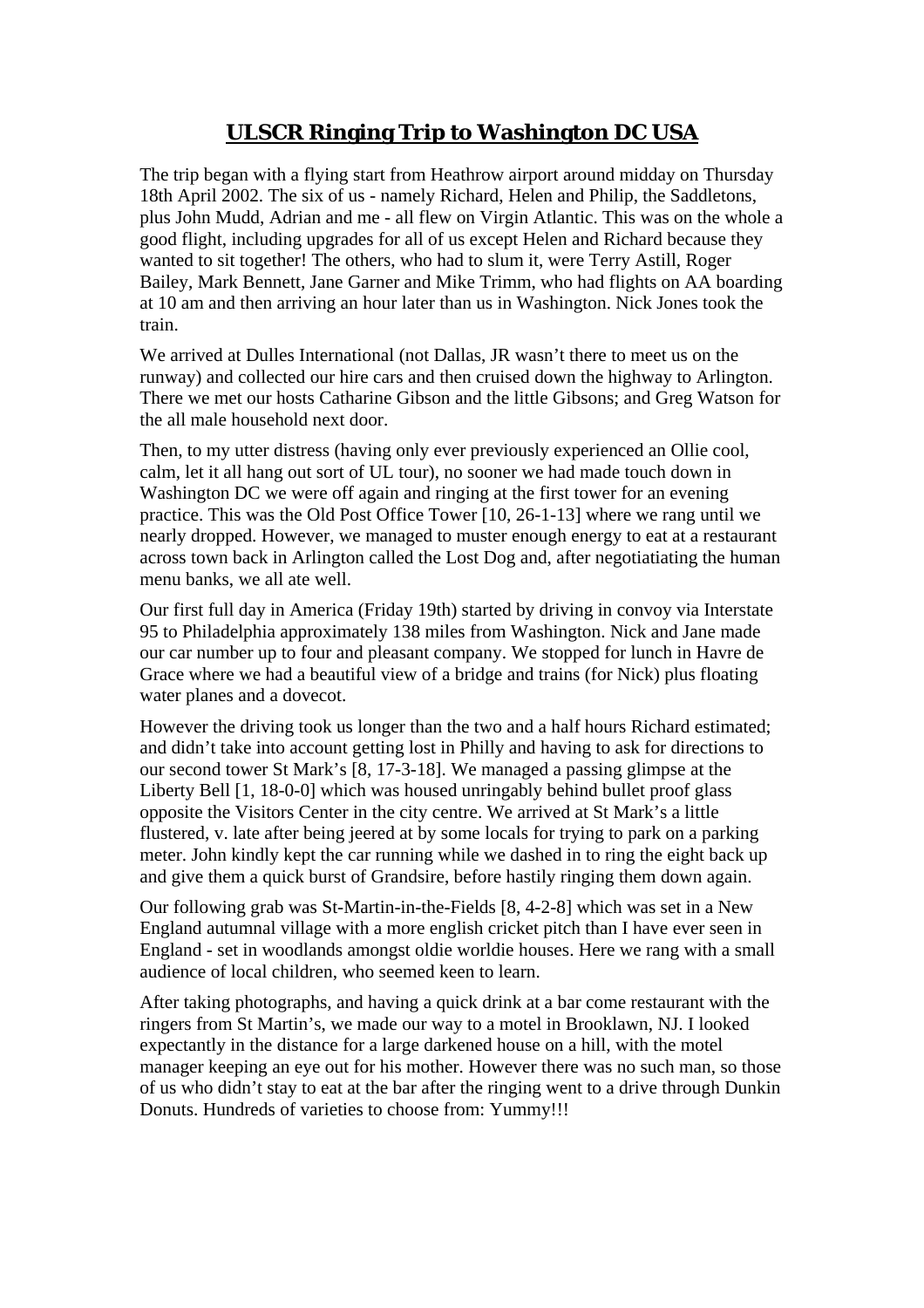The next morning (Saturday 20th) we drove down Interstate 295 to New Castle, Episcopal Church [6, 3-2-24], where we rang at another small idyllic church. I was able to do a lot of useful filming and Richard took a group photograph for all our albums; which is also on the UL web site.

We continued our journey on Route 301 to get back to Washington in time to ring a quarter peal at the Old Post Office Tower. This was Grandsire Caters and included our hosts Catharine and Greg plus another UL local ringer: Liz Cranfield. It was beautifully rung and called by Roger Bailey. Whilst the serious ringers got down to it, I managed to shoot some very useful and close up shots of the bells in motion, since you could safely view them behind one inch thick reinforced glass. This footage was particularly useful for my final degree show pieces.

Afterwards, some of the group went to an evening Baseball match between Potomac Cannons - the home team - and Wilmington Blue Rocks, who won the game. The play continued through heavy thunderstorms. A certain party (it was reported from the horse's mouth) attempted to ram raid the Pentagon after getting lost on the way back to Arlington.

On the last full day (Sunday 21st) Jane & I started with a quick tour of the main Washington sights - that Catharine kindly drove us around. We had a whistle stop tour of the Lincoln memorial with my memory being overwhelmed by an image of a yellow bearded monkey in a suit. I have since worked out this is because of my own over exposure to 'The Simpsons' and 'Planet of the Apes'. The Roosevelt memorial and Korean War memorials left a starker impression upon me; especially the figures of the queuing masses from the depression years. We also drove through Washington city centre with good photo opportunities of the White House.

We three then met up with the others at Washington Cathedral [10, 32-0-4] to ring for morning service. Mike, Nick, Ann Martin and Roger rang a quarter-peal there on handbells of Bristol Surprise Major. This tower had extensive views of the city, and in the Cathedral there was a stained glass window unusally depicting the space race and on the way down from the tower if you walked you could see a beautiful Carillon. After lunch at a nearby bar with some of the locals, Jane, Mark, Mike, Roger and Terry departed Dulles airport by hopper plane.

Adrian and I left the following evening (Monday 22nd) from Dulles; but not before visiting the NASA Air & Space museum and the Freedman Art Gallery, were we saw a Whistler exhibition (he apparently spent most of his working life in London.) A definite high point for me was going around the NASA museum and seeing the actual capsule that Neil Armstrong, Buzz Aldrin and Michael Collins plummeted back to earth in after the first moon walk in 1969.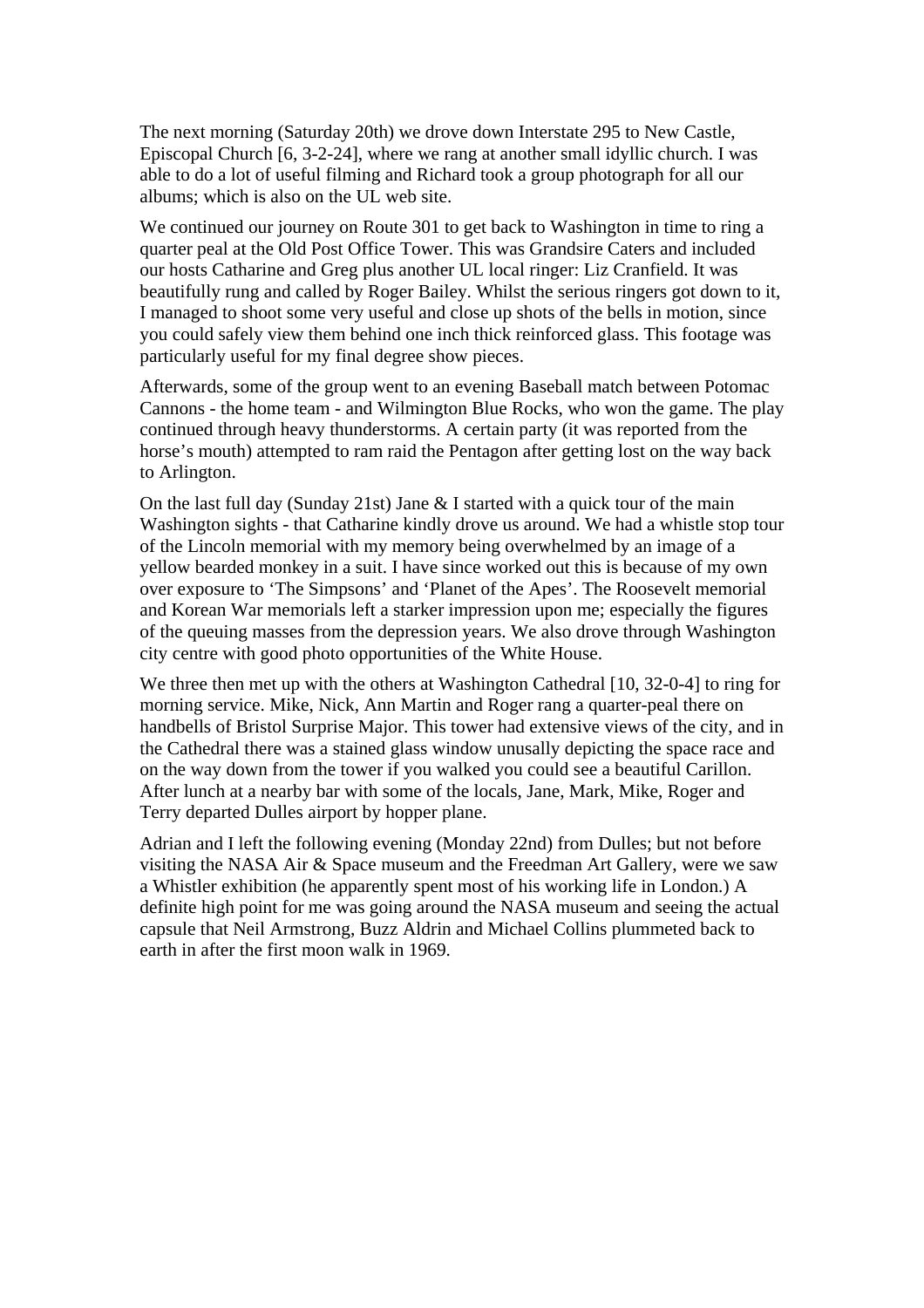# **Tewkesbury Shield 2001**

We came fourth in 2002, the band is below!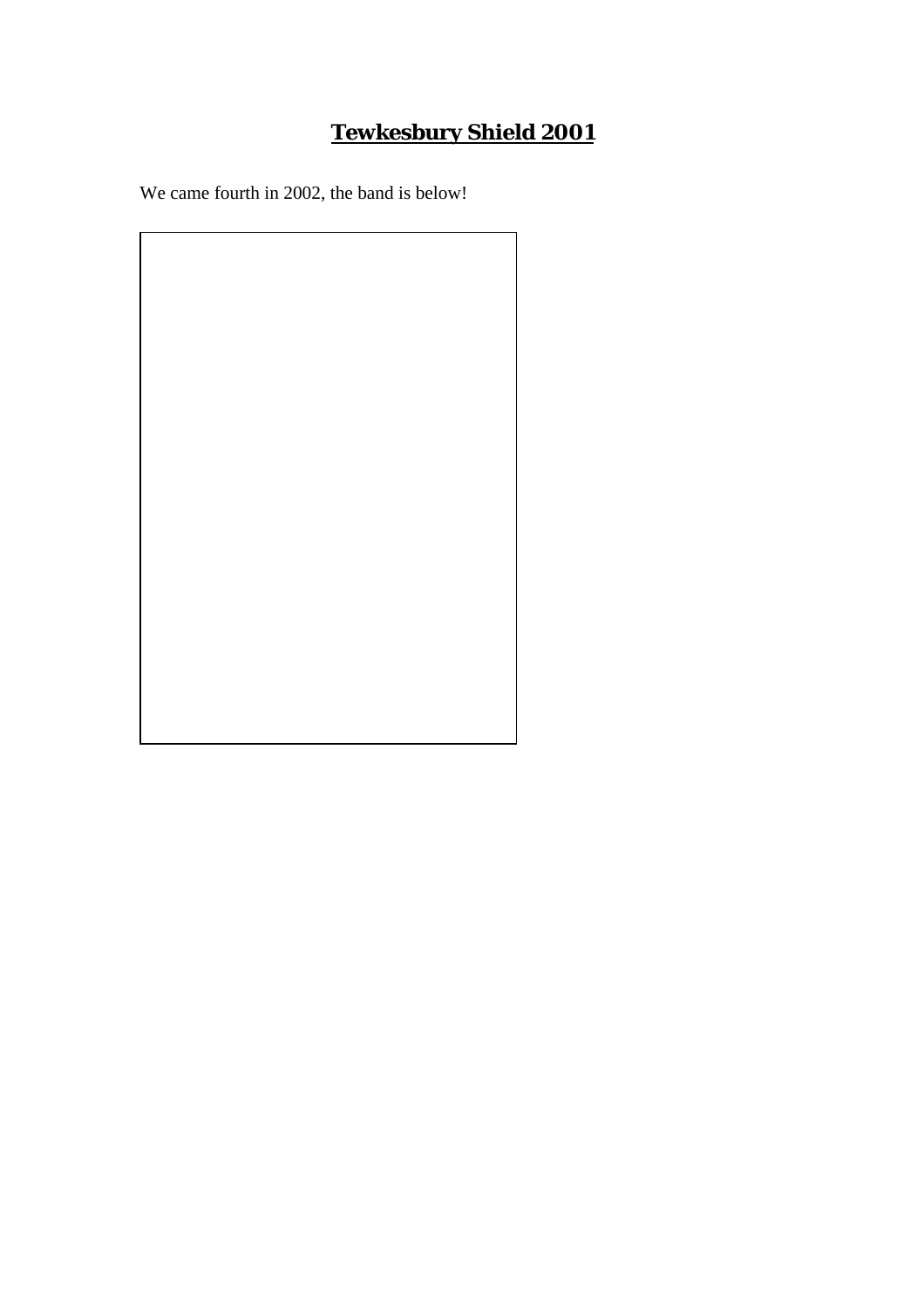# **ULSCR Peals 97-98**

**TWICKENHAM**, Middlesex, St Mary Sat 17 May 1997 2h52 (19-3-21) **5040 Scientific Triples** Comp. Albert J Pitman (technicolour version) 1 James R S Sawle (C) 2 Ruth Blackwell 3 Peter J Bennett 4 David J Baverstock 5 Christopher M Gould 6 Roger Bailey 7 Michael J Trimm 8 Oliver D Cross First in method by all except 6 and 8. **TWICKENHAM**, Middlesex, All Hallows Sat 17 May 1997 2h59 (18-2-23) **5040 Cambridge Surprise Royal** Comp. Anonymous 1 Roger Bailey

 3 James R S Sawle (C) 4 Stephen J Bailey 5 Oliver D Cross 6 Richard S J Saddleton 7 Ruth Blackwell 8 Rebecca S Bruce 9 David J Baverstock 10 Michael G Purday 100th peal – 2. **GREAT ILFORD**, Essex, St Mary Sun 18 May 1997 2h39 (7-0-22) **5040 Scientific Triples** Comp. Albert J Pitman (technicolour version) 1 James R S Sawle (C) 2 Ruth Blackwell

3 Peter J Bennett

2 Fiona M Edwards

- 4 Christopher M Gould
- 5 David J Baverstock
- 6 Roger Bailey
- 7 Michael J Trimm
- 8 Fiona M Edwards

**HACKNEY**, Middlesex, St John the Baptist Sat 31 May 1997 2h52 (16-1-6) **5152 Cornwall Surprise Major** Comp. Andrew N Tyler 1 Roger Bailey 2 David J Baverstock 3 Samantha J Hovey 4 Ruth Blackwell 5 James R S Sawle (C) 6 Rebecca S Bruce 7 Michael G Purday

8 Michael J Trimm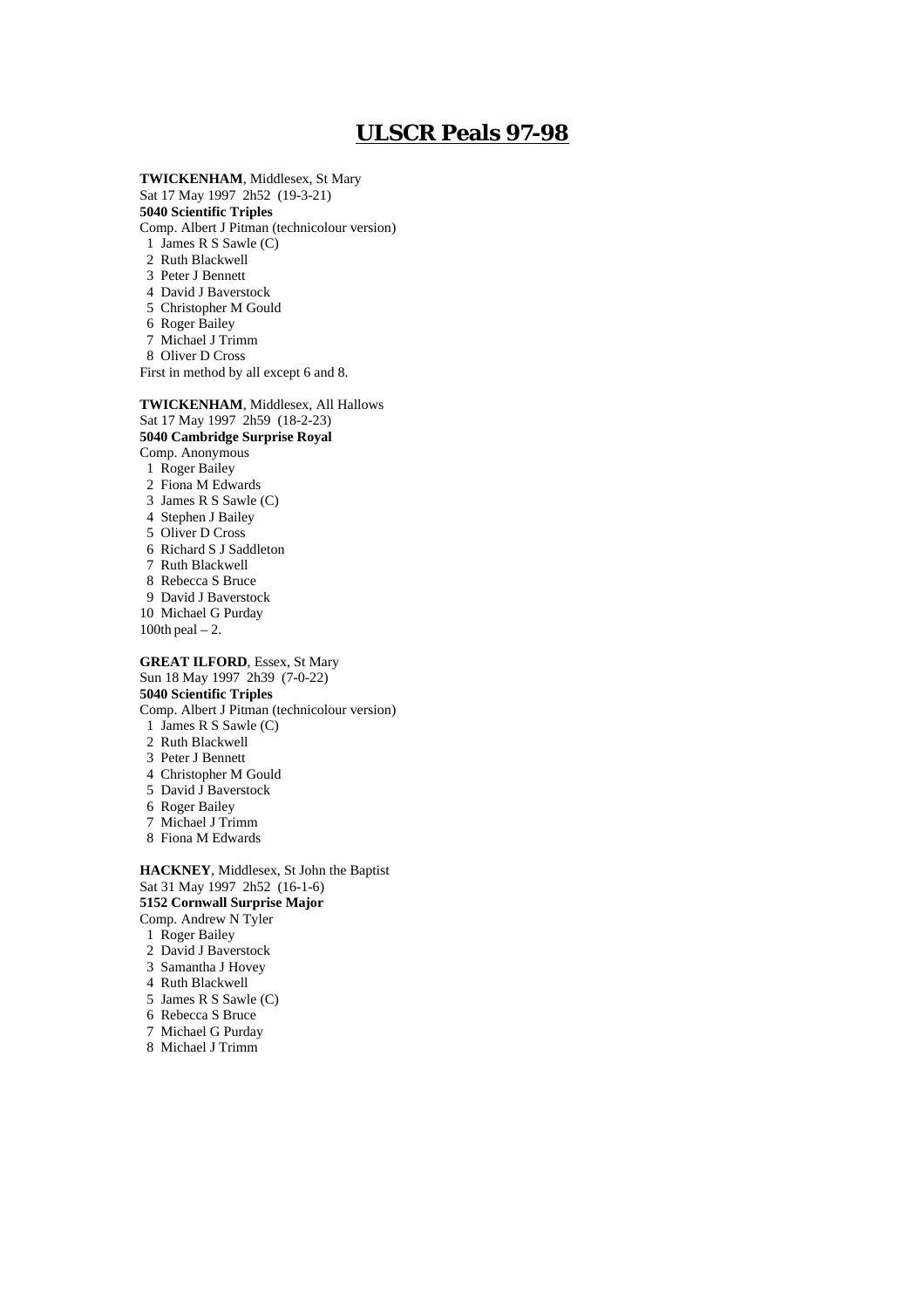**CLAPHAM**, London SW11, 18 Bramfield Road Tue 17 Jun 1997 2h25 (size 15) **5088 Spliced Surprise Major** (4 methods: 1344 each Yorkshire, Lincolnshire; 1248 Cambridge; 1152 Rutland; 98 changes of method, all the work) Comp. Marcus C W Sherwood

1-2 Nicholas W Jones

3-4 James R S Sawle

5-6 Ruth Blackwell

7-8 Michael J Trimm (C)

First peal of spliced on an inside pair: 3-4. Rung by London Transport season ticket holders on National No Car Day.

**KENSAL GREEN**, Middlesex, 52 Burrows Road Fri 13 Feb 1998 2h24 (size 15) **5152 Yorkshire Surprise Major** Comp. Roderick W Pipe 1-2 Sheila Dickinson 3-4 Ruth Blackwell 5-6 Roger Bailey 7-8 Michael J Trimm (C) Rung for the Society's peal weekend.

**BERMONDSEY**, London SE16, St James Fri 13 Feb 1998 2h39 (14-1-15) **5040 Minor** (6 methods: 1 extent each Cambridge Surprise, London Surprise, Kent Treble Bob, Oxford Treble Bob, St Clements; 2 extents Plain Bob) 1 James R S Sawle (C) 2 Fiona M Edwards 3 Louise S Price 4 Reginald D P Gillard 5 Simon M Barnes 6 David J Baverstock Rung for the Society's peal weekend. **BOW**, Middlesex, St Mary-atte-Bow Sat 14 Feb 1998 2h55 (13-2-23)

**5088 Rutland Surprise Major** Comp. Thomas Hooley 1 D Annabel Preston 2 David J Baverstock 3 Fiona M Edwards 4 Simon M Barnes 5 Andrew P Sparling 6 Oliver D Cross 7 Michael G Purday (C) 8 Michael J Trimm First in method - 4. 300th tower bell peal - 6. Rung for the Society's peal weekend. **POPLAR**, Middlesex, All Saints

Sat 14 Feb 1998 3h11 (23-3-6) **5040 Cambridge Surprise Royal** Comp. James Clatworthy 1 David J Baverstock 2 Fiona M Edwards 3 Michael J Trimm 4 Simon M Barnes 5 D Annabel Preston 6 Roger Bailey (C) 7 Reginald D P Gillard 8 Andrew P Sparling 9 Michael G Purday 10 Oliver D Cross First peal of Royal – 4, 5. Rung for the Society's peal weekend.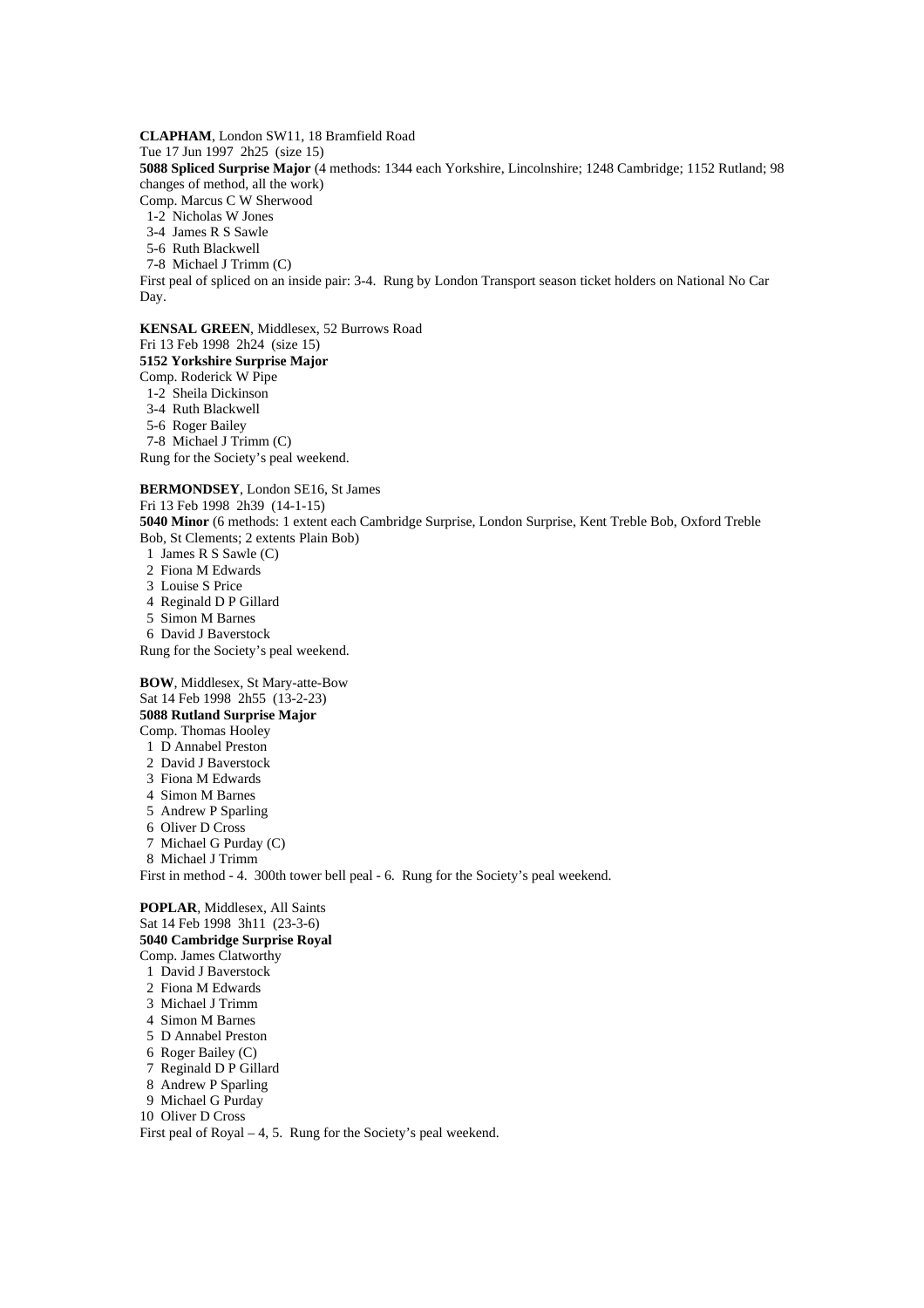**LONDON EC1**, St Sepulchre without Newgate, Holborn Viaduct Sun 15 Feb 1998 3h19 (28-2-16) **5015 Grandsire Cinques** Comp. Thomas Hooley 1 Gwen Rogers 2 Christopher M Gould 3 Samantha J Hovey 4 D Annabel Preston 5 Roger Bailey 6 Michael J Trimm (C) 7 Fiona M Edwards 8 Peter J Bennett 9 Ruth Blackwell 10 Oliver D Cross 11 Michael G Purday 12 Richard S J Saddleton First peal on 12 bells – 4. Rung for the Society's peal weekend. **WATERLOO**, London SE1, St John, Waterloo Road Sat 9 May 1998 3h1 (18-1-23) **5152 Yorkshire Surprise Major** Comp. Ian R Fielding 1 Adrian R Udal 2 Michael J Trimm (C) 3 Louise S Price 4 Oliver D Cross 5 Simon M Barnes 6 Roger Bailey

- 7 David J Baverstock
- 8 James R S Sawle
- First peal of Surprise Major 3. Rung on the Society's AGM day.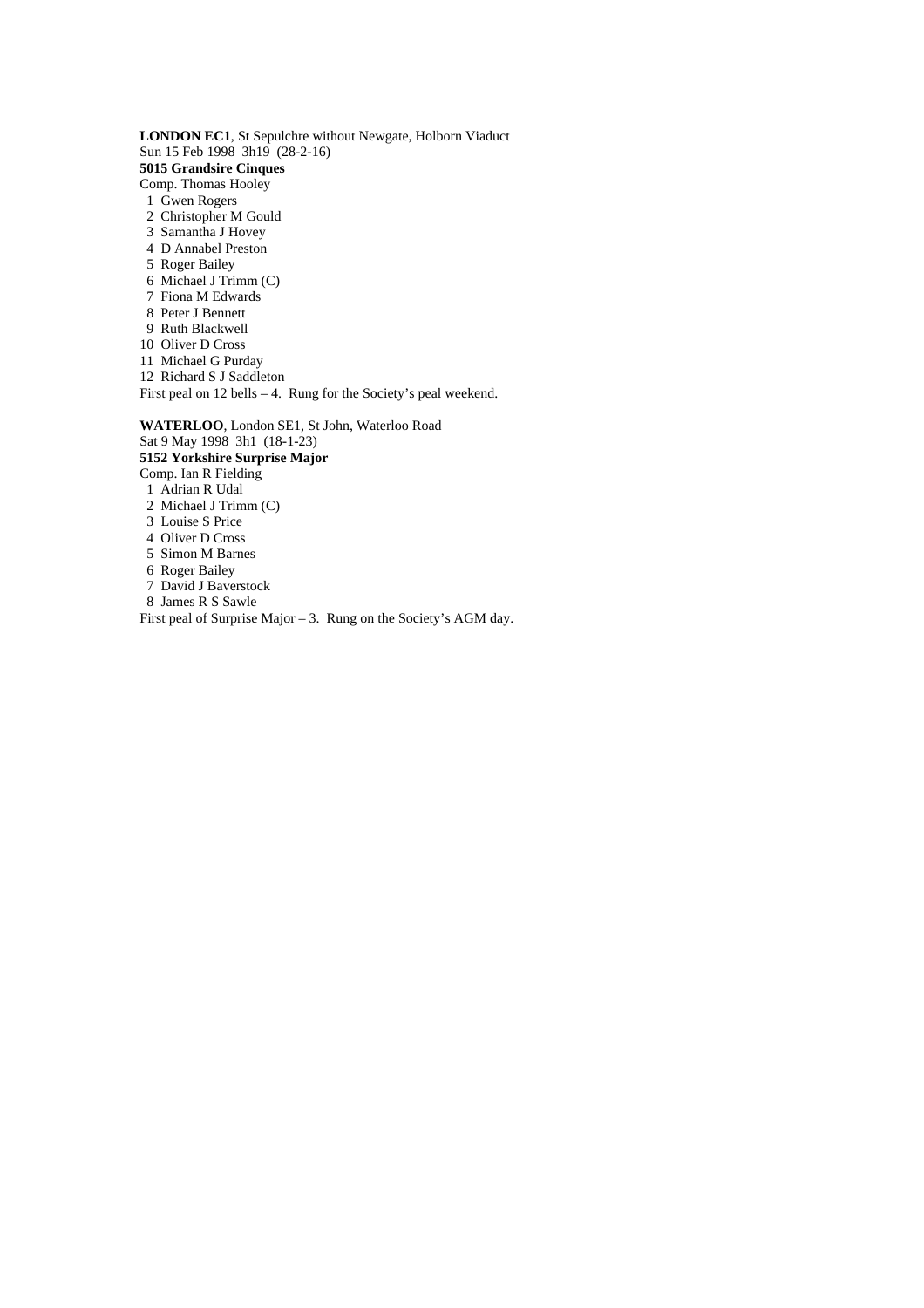# **St Olave's Society Peals 97-98**

**WATERLOO**, London SE1, St Andrew & St Thomas, Short Street Sun 18 May 1997 2h35 (3-3-20) **5184 Superlative Surprise Major** Comp. Anthony J Cox 1 Darren Williams 2 Samantha J Hovey 3 Stephen J Bailey 4 Oliver D Cross 5 Rebecca S Bruce 6 D Annabel Preston 7 Richard A Pearce 8 Reginald D P Gillard (C) First peal of Superlative – 5, 8.

### **SHOREDITCH**, Middlesex, St Leonard

Sun 25 May 1997 2h49 (8 cwt)

**5120 Bristol Surprise Major**

Comp. Anthony J Cox 1 Ian R Fielding

- 2 Andrew J Cairns
- 3 Ian K Bushell
- 4 Ian G Mills
- 5 Jason W Hughes
- 6 Stephen J Bailey
- 7 Michael G Purday
- 8 Oliver D Cross (C)

#### **SOUTH HACKNEY**, Middlesex, St John Sun 13 Jul 1997 3h6 (19-0-11) **5152 Yorkshire Surprise Major**

Comp. Anthony J Cox

- 1 Fiona M Edwards
- 2 Peter J Bennett
- 3 Stephen R Warren
- 4 Simon M Barnes
- 5 Mark C Bennett
- 6 Rebecca S Bruce
- 7 Richard A Pearce (C)

8 James R S Sawle

First peal of Surprise inside – 3. A compliment to Steve Warren on gaining a First Class Honours Degree and on being awarded the Governor's Prize for the best overall student in computing.

**WOKING**, Surrey, 8 Holbreck Place Wed 23 Jul 1997 2h20 (size 15) **5088 Superlative Surprise Major** Comp. Nathan J Pitstow

1-2 Mark C Bennett

- 3-4 Ruth Blackwell
- 5-6 Nicholas W Jones
- 7-8 Richard A Pearce (C)

First peal in the 'tower'. First peal of Surprise in hand as conductor. Completes the standard 8 to peals on an inside pair: 5-6. A birthday compliment to Mary Blackwell, mother of the ringer of 3-4.

#### **CLAPHAM**, London SW11, 18 Bramfield Road

Thu 31 Jul 1997 2h28 (size 15)

**5152 Bristol Surprise Major**

- Comp. Roger Bailey
- 1-2 Nicholas W Jones
- 3-4 Ruth Balckwell
- 5-6 Richard A Pearce
- 7-8 James R S Sawle (C)

First peal of Bristol on a working pair: 3-4. First peal of Surprise in hand as conductor.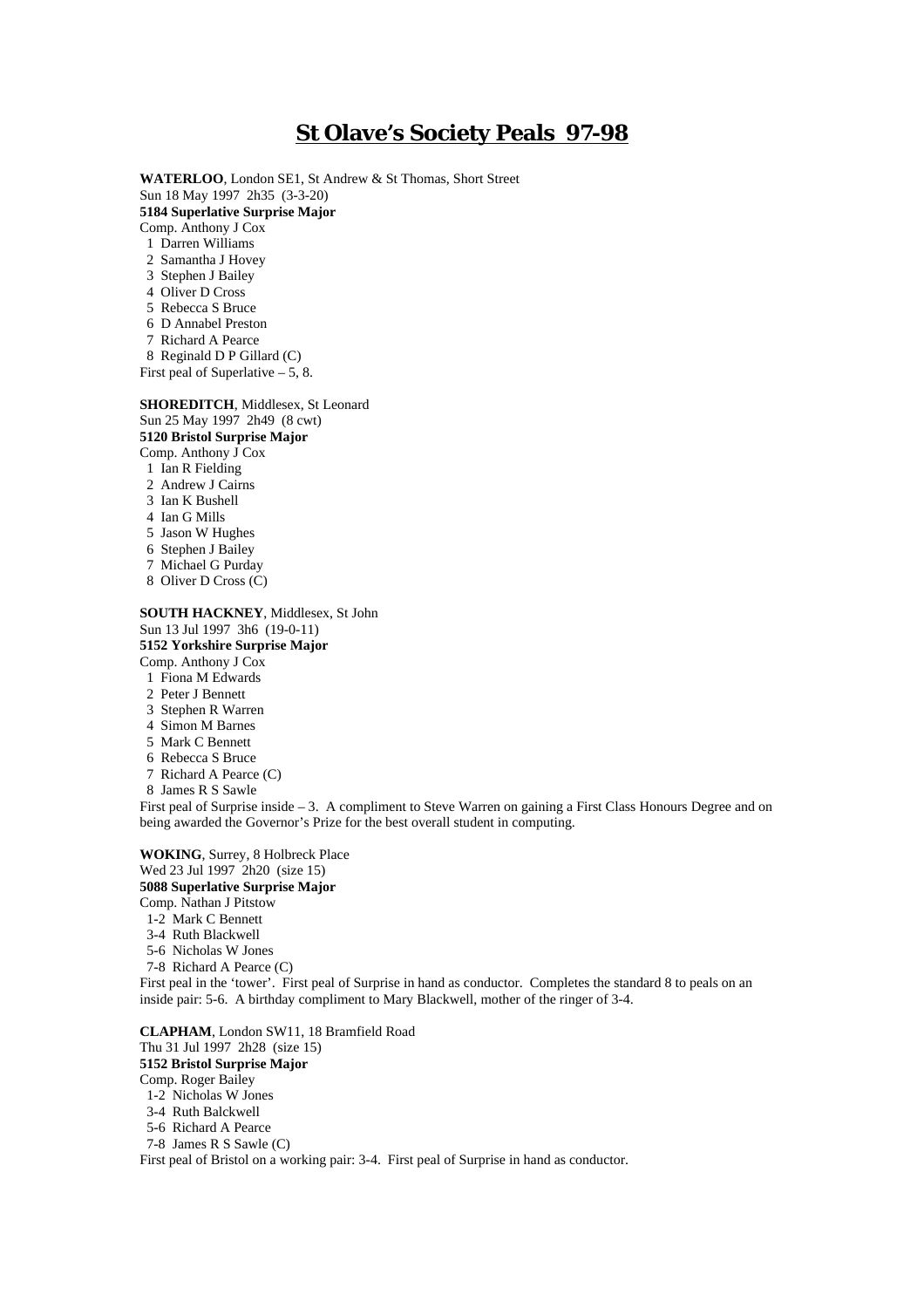**SURREY QUAYS**, London SE16, 121 Baltic Quay Tue 19 Aug 1997 2h13 (size 15) **5024 Bristol Surprise Major** Comp. Kevin I Lucas 1-2 Ruth Blackwell 3-4 James R S Sawle 5-6 Richard A Pearce 7-8 Michael J Trimm (C) First peal of Bristol on a working pair: 3-4.

**CLAPHAM**, London SW11, 18 Bramfield Road Tue 2 Sep 1997 2h22 (size 15) **5184 London Surprise Major** Comp. Roger Bailey 1-2 Nicholas W Jones 3-4 Ruth Blackwell 5-6 Richard A Pearce 7-8 Michael J Trimm (C) First peal of London on an inside pair: 3-4. First peal of London in hand and completes the standard 8 to peals on a working pair: 5-6. **CLAPHAM**, London SW11, 18 Bramfield Road Tue 9 Sep 1997 2h14 (size 15) **5024 Spliced Surprise Major** (4 methods: 1280 each Cambridge, London Superlative; 1184 Bristol; 110 changes

of method, all the work) Comp. Albert J Pitman 1-2 Ruth Blackwell 3-4 Nicholas W Jones 5-6 Michael J Trimm

 7-8 Richard A Pearce (C) First peal of spliced in hand as conductor. Rung in memory of Sir George Solti.

**LEIGHTON BUZZARD**, Bedfordshire, All Saints Sat 4 Oct 1997 3h34 (35-1-14) **5184 Bristol Surprise Maximus** Comp. James R S Sawle 1 Simon M Barnes 2 Fiona M Ewards 3 Samantha J Hovey 4 Roger Bailey 5 David J Baverstock 6 Ruth Blackwell 7 Christopher M Gould 8 Peter J Bruce 9 Rebecca S Bruce 10 James R S Sawle (C) 11 Terry M Astill 12 Michael J Trimm A get well compliment to Caroline Bennett. **BERMONDSEY**, London SE16, St James Sun 30 Nov 1997 2h36 (14-1-15) **5040 Stedman Doubles** (42 extents)

- 1 Michael J Trimm (C) 2 Fiona M Edwards 3 Ruth Blackwell
- 4 Simon M Barnes
- 5 Mark C Bennett
- 6 Richard A Pearce
- First peal of Stedman Doubles 2, 3, 4.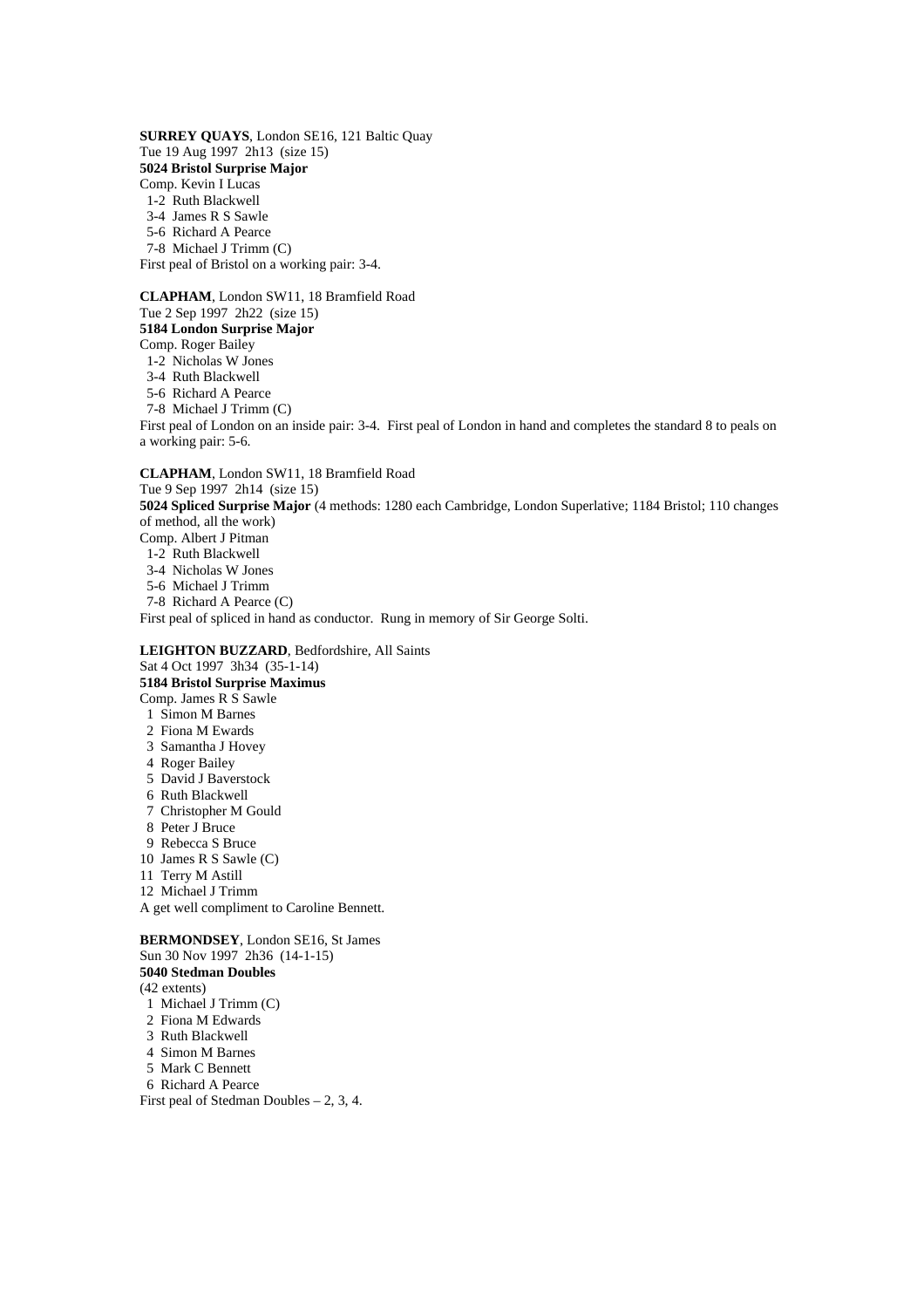**TEWKESBURY**, Gloucestershire, Abbey Church of St Mary Sat 21 Feb 1998 3h30 (27-1-5) **5090 Bristol Surprise Maximus** Comp. James Clatworthy 1 Reginald D P Gillard

- 2 David J Baverstock
- 3 Samantha J Hovey
- 4 Fiona M Edwards
- 5 Oliver D Cross
- 6 Gwen Rogers
- 7 James R S Sawle (C)
- 8 Terry M Astill
- 9 Paul Seamon
- 10 Michael G Purday
- 11 Philip Rogers
- 12 Mark C Bennett
- By some of last year's winning Tewkesbury Shield band and friends.

**CAMBRIDGE**, Cambridgeshire, Our Lady & the English Martyrs

Thu 2 Apr 1998 3h31 (31-2-5) **5021 Glasgow Surprise Major** Comp. Roderick W Pipe

- 1 Samantha J Hovey
- 2 Paul S Seamon
- 3 Gwen Rogers
- 4 Ian W Davies
- 5 Michael J Trimm
- 6 Michael G Purday (C)
- 7 Stephen A Coaker
- 8 Philip Rogers

Circled the tower – 2. First peal of Glasgow on the bells. A 21st birthday compliment to the conductor.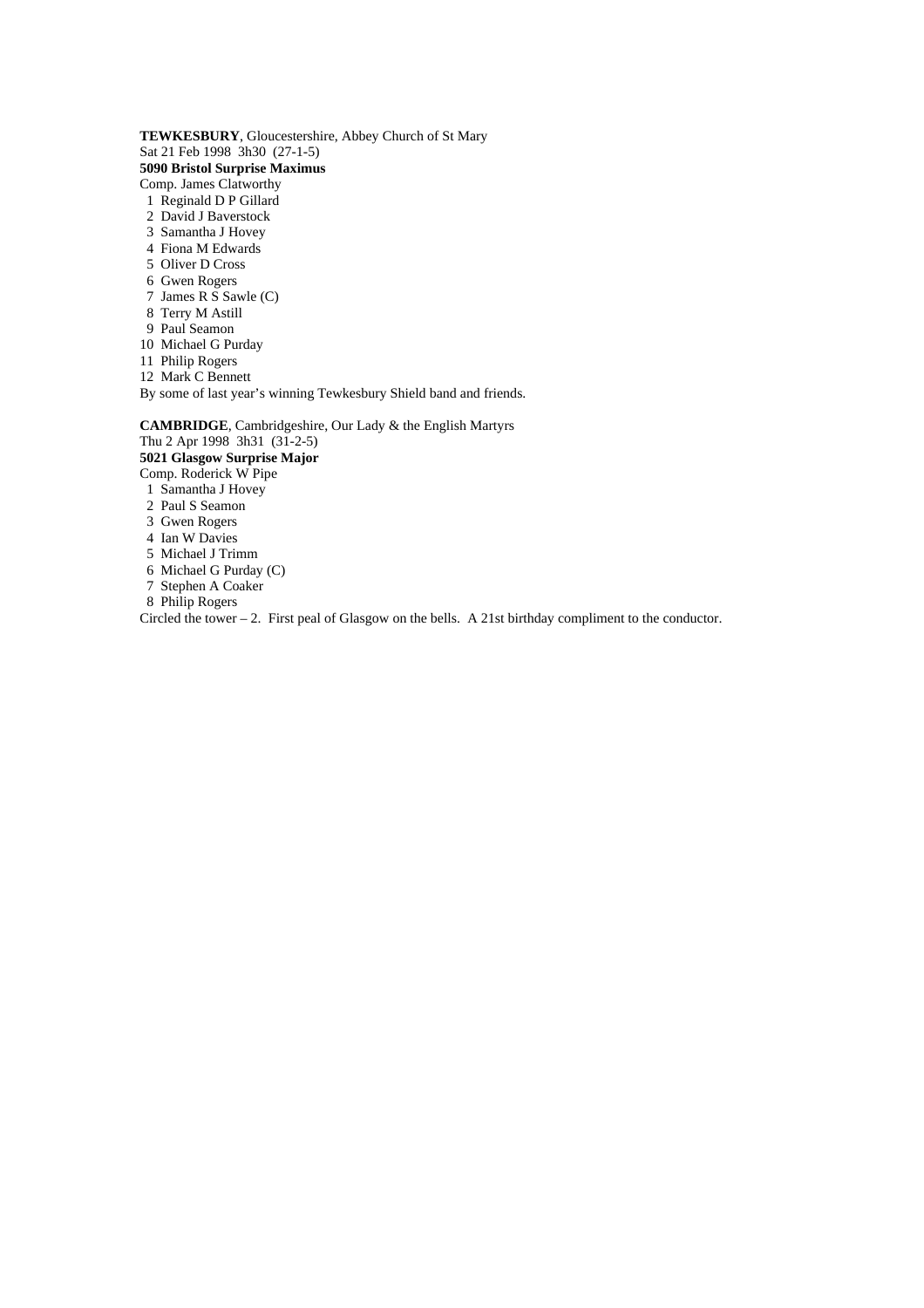# **Compositions 97-98**

## **5152 Bristol Surprise Major**

| Roger Bailey |   |   |   |   |
|--------------|---|---|---|---|
| 23456        | M | В | M | н |
|              |   |   |   |   |
| 64352        |   |   |   |   |
| 32546        |   | 5 |   | 2 |
| 65243        |   | 5 |   |   |
| 62453        |   | 5 |   | 2 |
| 23456        |   | 5 |   | 2 |
|              |   |   |   |   |

Contains 17 courses of coursing for 3-4 and 16 courses of coursing for 5-6. *Rung on handbells for the St Olave's Society on 31 Jul 1997 at 18 Bramfield Road, Clapham.*

## **5120 Bristol Surprise Major**

| Anthony J Cox                                |                                      |                           |                        |                  |   |
|----------------------------------------------|--------------------------------------|---------------------------|------------------------|------------------|---|
| 23456 M B                                    |                                      |                           | W                      | Н                |   |
| 35426<br>23564                               |                                      |                           | 2                      | 2                | А |
| 23645                                        |                                      | A                         |                        |                  |   |
| 63425<br>532746<br>273546<br>462537<br>32465 | 1<br>$\overline{\phantom{0}}^2$<br>2 | s3rds<br>s5ths<br>4ths/In | 2<br>1<br>$\mathbf{s}$ | 1<br>S<br>1<br>2 |   |
| 32654<br>32546                               |                                      | A<br>a<br>A               |                        |                  |   |
| 24536<br>45362<br>23456                      | 2                                    | s3rds/s5ths<br>4ths/In    | 2<br>1                 | 1<br>2           |   |

a = Out, s4ths, s2nds, Out.

Contains 132 cru's (including all 24 56's and 65's), 24 8765's, 22 8765's off the front, 20 5678's off the front, Queens and Whittingtons. *Rung for the St Olave's Society on 25 May 1997 at Shoreditch.*

#### **5024 Bristol Surprise Major**

| Kevin I Lucas |               |   |      |    |
|---------------|---------------|---|------|----|
| 23456         | M             | B | M    | н  |
|               |               |   |      |    |
| 42356         |               |   |      |    |
| 46532         |               | 3 | $1*$ |    |
| 34625         |               | 1 |      | クォ |
| 25346         | $\mathcal{D}$ |   | 1    |    |
| 26543         | $\mathcal{D}$ | 5 |      | 1  |
|               |               |   |      |    |

2 part, omitting calls marked \* in one part. Contains approximately 14 courses of coursing for 3-4 and 5-6. *Rung on handbells for the St Olave's Society on 19 Aug 1997 at Baltic Quay, Surrey Quays.*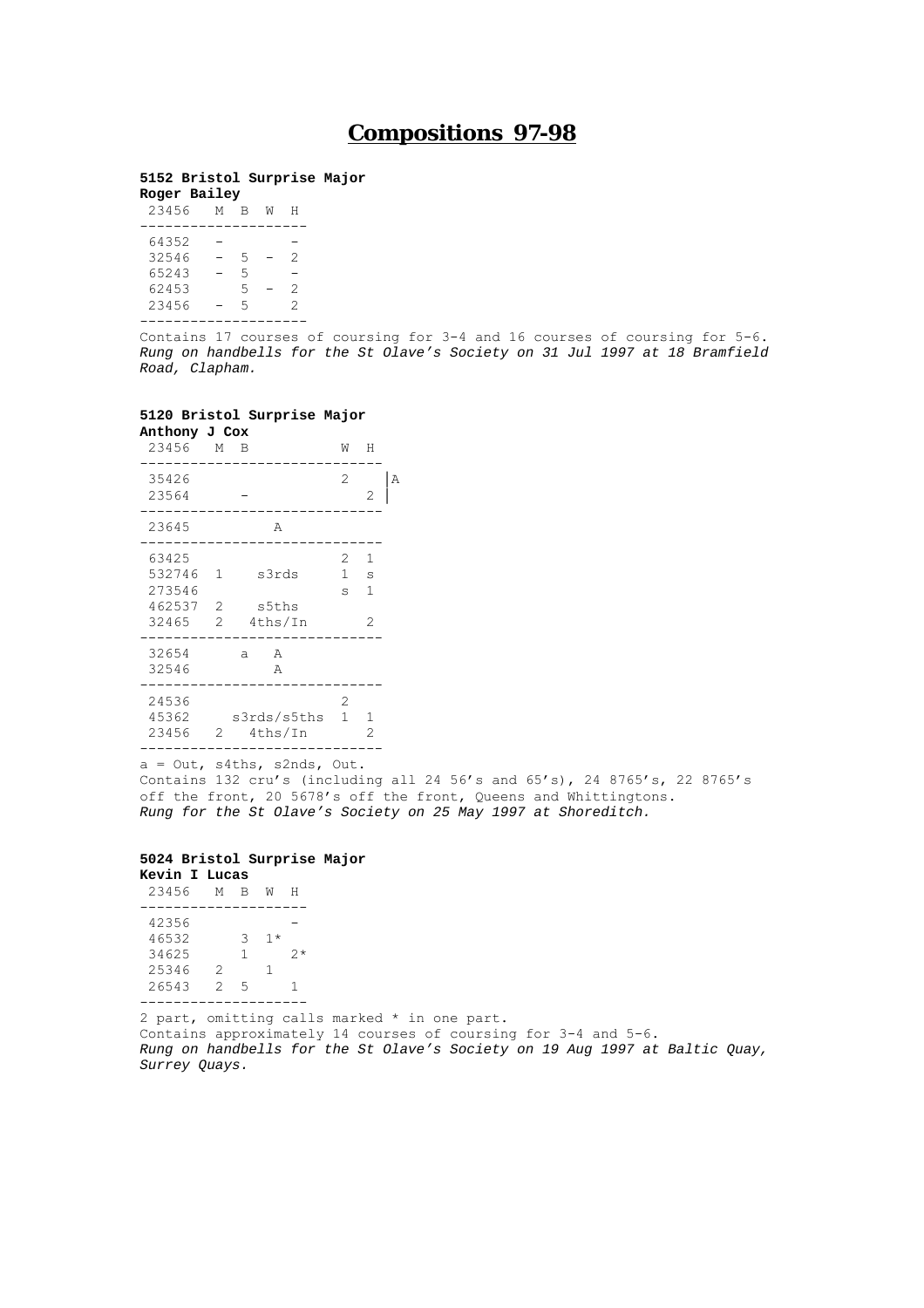## **5090 Bristol Surprise Maximus James Clatworthy**

| 23456                                | M             | н      | M           |  |
|--------------------------------------|---------------|--------|-------------|--|
| 53246<br>34625<br>(32546)<br>(42536) | $\mathcal{L}$ | 2<br>2 | 2<br>2<br>S |  |
|                                      |               |        |             |  |

*Rung for the St Olave's Society on 21 Feb 1998 at Tewkesbury.*

## **5184 Bristol Surprise Maximus**

**James R S Sawle**

 23456 M W H ----------------- 24356 s 56342 s - 43265 - - 52364 - -  $32465 -$ <br>64523 - -64523 23456 - s 5 -----------------

 $5 = -s-.$ 

*Rung for the St Olave's Society on 4 Oct 1997 at Leighton Buzzard.*

## **5040 Cambridge Surprise Royal**

**James Clatworthy** 23456 M W H ----------------- 42356 - 54326 - 34625 - 3 34256 2 2 - 54236 s 34265 s s 3 64235 s 23456 s s - -----------------

*Rung for the ULSCR on 14 Feb 1998 at Poplar.*

#### **5040 Cambridge Surprise Royal**

| Anonymous |   |   |   |
|-----------|---|---|---|
| 23456     | M | M | н |
|           |   |   |   |
| 53264     | 2 | S |   |
| 23465     |   | ٦ | 2 |

----------------- 2 part. Also true to Lincolnshire, Pudsey, Rutland, Superlative No 2 and Yorkshire. *Rung for the ULSCR on 17 May 1997 at All Hallows, Twickenham.*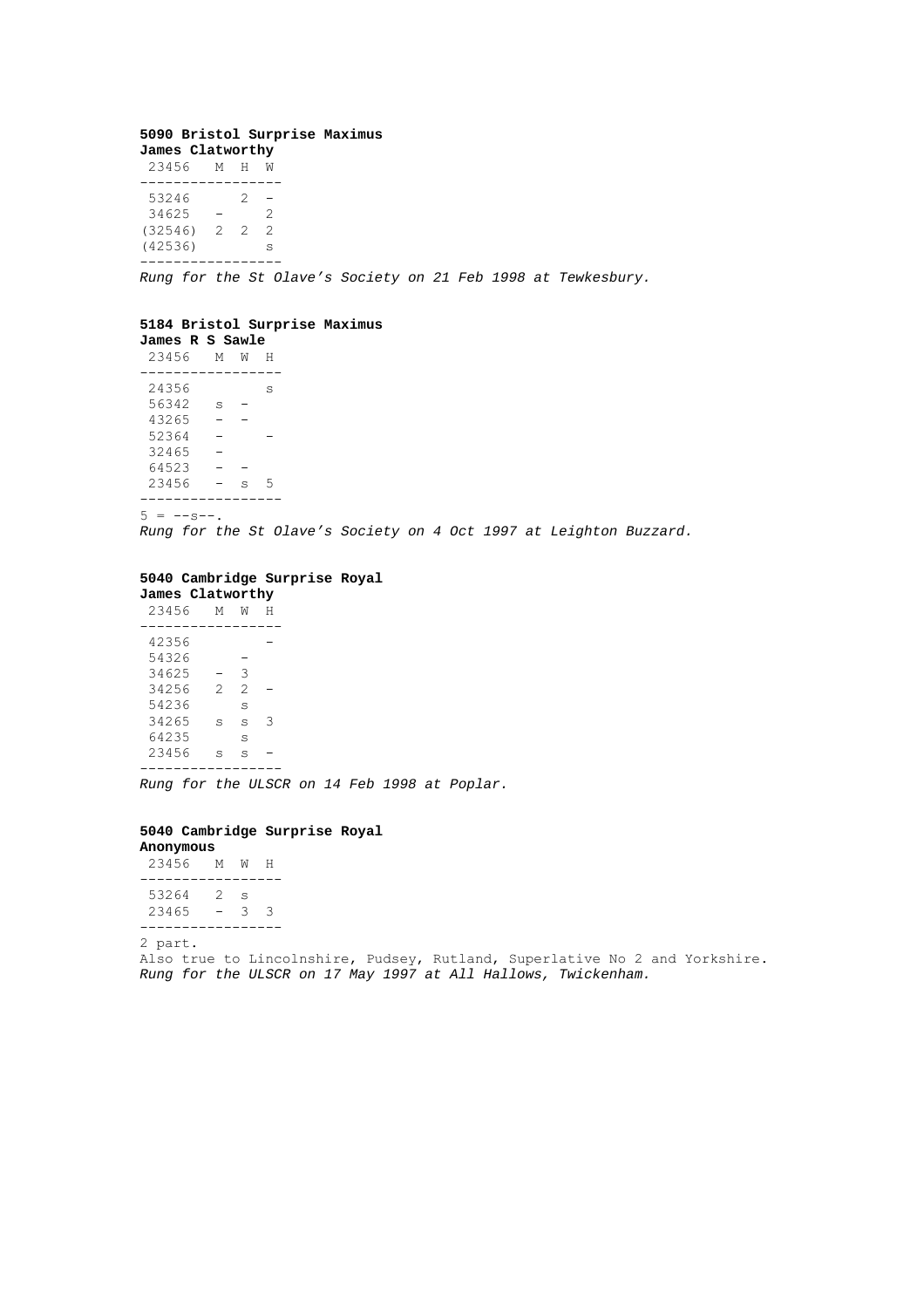#### **5152 Cornwall Surprise Major Andrew N Tyler**

| 234567             | ∩ | 6 н т |   | N. |  |
|--------------------|---|-------|---|----|--|
| (427365)<br>427365 | ี |       | h |    |  |
| 352647             |   |       |   |    |  |
| 362745             |   |       |   |    |  |
| 372546             |   |       |   | ี  |  |
| 234567             |   |       |   |    |  |

------------------------------

6ths place calls.  $6 = -s-s$ ,  $4 = -s-s$ . Call only one block of 4. Contains all 24 5678's, 6578's, 8765's, 8756's, 7568's. *Rung for the ULSCR on 31 May 1997 at Hackney.*

### **5021 Glasgow Surprise Major**

| Roderick W Pipe |                |                |   |      |
|-----------------|----------------|----------------|---|------|
| 234567          | V              | Ω              | T | н    |
|                 |                |                |   |      |
| 53246           |                |                | 2 |      |
| 34256           |                | 3              |   |      |
| 42635           |                | $\overline{2}$ |   |      |
| 53624           | 2              |                |   |      |
| 36524           |                |                |   |      |
| 65324           | 3              |                |   |      |
| 54326           | $\overline{2}$ |                |   |      |
| 35426           | 3              | $\overline{2}$ |   |      |
| 32654           |                |                |   |      |
| 652743          |                | 2              |   | 4ths |
| 735462          |                | 6ths           |   |      |
| (423675)        |                | 6ths           |   |      |

--------------------

6ths place calls.

Contains 60 cru's, Queens, Tittums.

*Rung for the St Olave's Society on 2 Apr 1998 at Cambridge (RC).*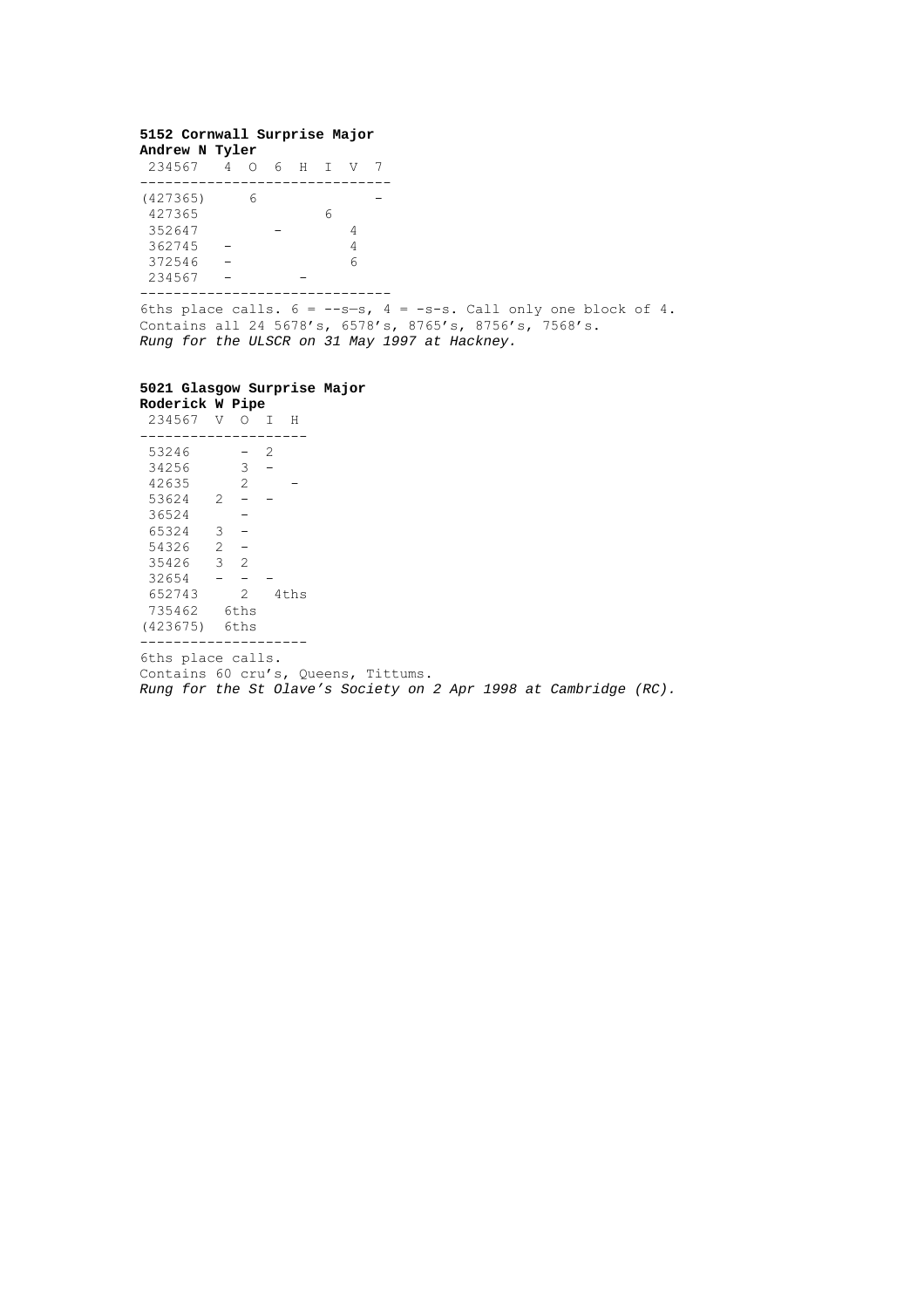## **5015 Grandsire Cinques**

| Thomas Hooley<br>234567890E 1 2 3 4 5 |   |   |     |   |
|---------------------------------------|---|---|-----|---|
| 6235478E90<br>45263                   | S |   |     |   |
| 24563                                 |   |   |     |   |
| 32465<br>53264                        |   |   | S   |   |
| 25364                                 |   |   | S   | Α |
| 32564                                 |   |   |     |   |
| 43265                                 |   |   | S   |   |
| 24365                                 |   |   |     |   |
| 3456287                               |   | a |     |   |
| 34265                                 |   | Α |     |   |
| 435628709E<br>43265                   | S | Α | S S |   |
| 4356287E90<br>43265                   | S | A | S   |   |
| 345628709E<br>34265                   | S | Α | S S |   |
|                                       |   |   |     |   |

 $a = s2$ ,  $s5$ ,  $s9$ , 13.

*Rung for the ULSCR on 15 Feb 1998 at St Sepulchre's, Holborn.*

## **5184 London Surprise Major**

**Roger Bailey** 23456 I/V B ---------------- 56342 2 63542 x 25463 3

 63425 2 ----------------

54263 x

3 part.

Contains 12 courses of coursing for 3-4. *Rung on handbells for the St Olave's Society on 2 Sep 1997 at 18 Bramfield Road, Clapham.*

### **5088 Rutland Surprise Major**

| Thomas Hooley |      |   |   |  |
|---------------|------|---|---|--|
| 23456         | M    | R | M |  |
|               |      |   |   |  |
| 56234         |      |   | 2 |  |
| 32465         |      |   |   |  |
| 64523         |      |   |   |  |
| 34625         |      |   |   |  |
| 423756        | in   |   |   |  |
| 274536        |      |   |   |  |
| 423567        | 4ths |   |   |  |
|               |      |   |   |  |

3 part. Contains 21 6578's, 18 each 5678's, 8765's, 7568's, 7856's. *Rung for the ULSCR on 14 Feb 1998 at St Mary-atte-Bow, Bow Road.*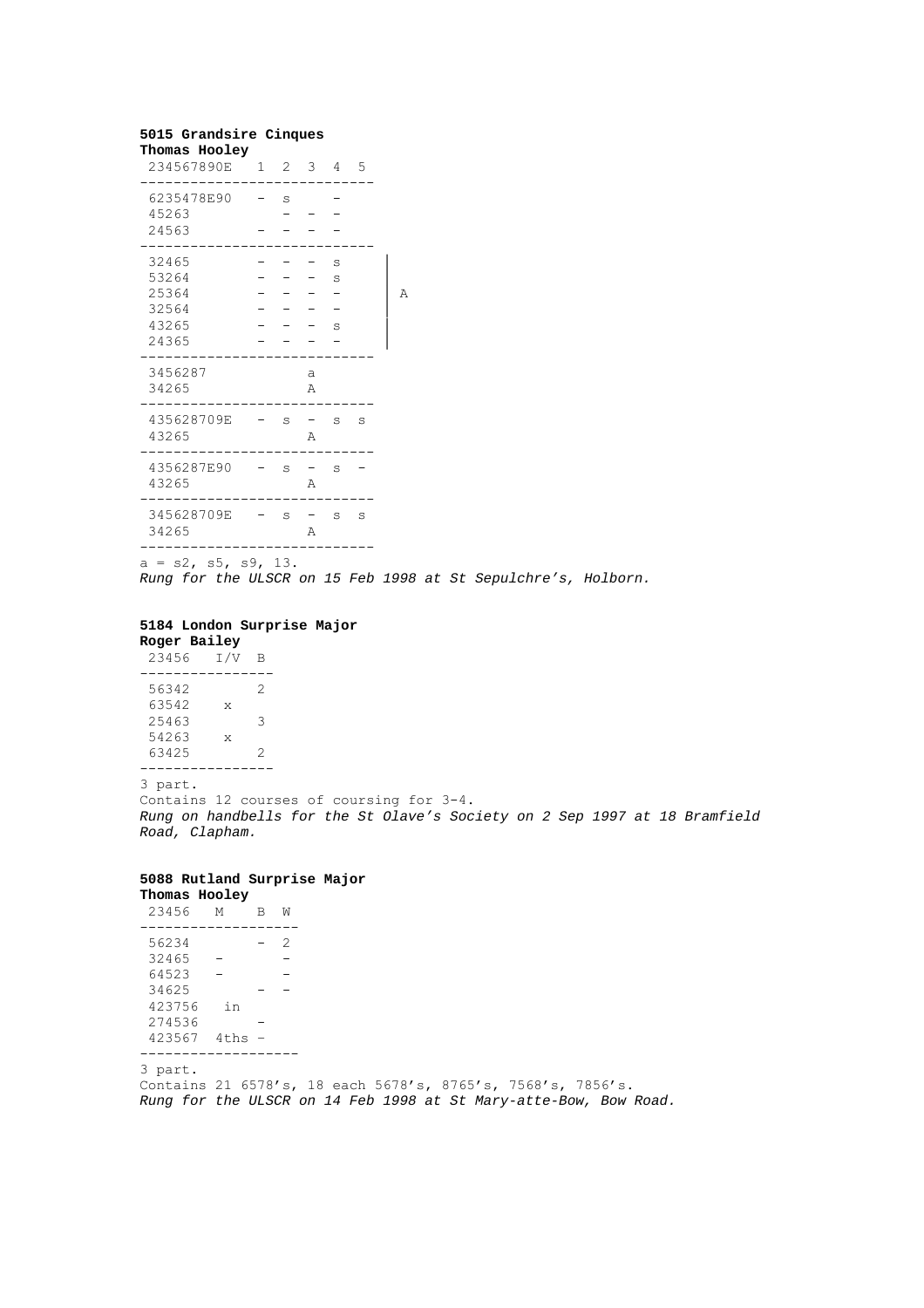| Albert J Pitman               | 5040 Scientific Triples      |          |       |   |
|-------------------------------|------------------------------|----------|-------|---|
| 1234567                       |                              |          |       |   |
| 1542376<br>1324576<br>1456723 | double<br>blue<br>double red |          | green |   |
| 1546732                       |                              | red      |       |   |
| 1762354                       | blue                         |          | green |   |
| 1235476                       | blue                         | red      | green |   |
| 1543267                       | blue                         | red      |       |   |
| 1237654                       | blue                         |          | green | A |
| 1765423                       | blue                         | red      | green |   |
| 1672345                       |                              | red      | green |   |
| 1675432                       |                              |          | green |   |
| 1547623                       | blue                         | red      |       |   |
| 1452367                       |                              | red      | green |   |
| 1236745<br>1234567            | blue                         | red<br>Α | green |   |
|                               |                              |          |       |   |

The courses are called as follows:

| double                           |     |                                    |  |  | = dрррррр         |  |  |
|----------------------------------|-----|------------------------------------|--|--|-------------------|--|--|
| blue                             |     |                                    |  |  | $=$ b p p p p p p |  |  |
| double red green = $d$ p r p p g |     |                                    |  |  |                   |  |  |
|                                  | red |                                    |  |  |                   |  |  |
| blue                             |     | $green = b$ p p p p g              |  |  |                   |  |  |
| blue                             |     | $red$ green = $b$ p $r$ p p p g    |  |  |                   |  |  |
| blue                             | red |                                    |  |  | = b p r p p p p   |  |  |
|                                  |     | $red$ green = $pp$ $p$ $p$ $p$ $q$ |  |  |                   |  |  |
|                                  |     | $green = p p p p p p q$            |  |  |                   |  |  |
|                                  |     |                                    |  |  |                   |  |  |

and the place notations for the different divisions are as follows:

| $p = 3.1.7.1.5.1.7.1.7.5.1.7.1.7.1.$                                  | 7.1.7.1.5.1.5.1.7.1.7.1.7.1.7 |
|-----------------------------------------------------------------------|-------------------------------|
| $r = 3.1.7.1.5.3.7.3.7.5.1.7.1.7.1.$                                  | 7.1.7.1.5.1.5.1.7.1.7.1.7.1.7 |
| $b = 3.1.7.1.5.1.7.1.7.5.1.7.1.7.3.$                                  | 7.3.7.1.5.1.5.1.7.1.7.1.7.1.7 |
| $q = 3.1.7.1.5.1.7.1.7.5.1.7.1.7.1.$ $7.1.7.1.5.1.5.3.7.3.7.1.7.1.7$  |                               |
| $d = 3.1.7.1.5.1.7.1.7.5.1.7.1.7.3.34567.3.7.1.5.1.5.1.7.1.7.1.7.1.7$ |                               |

*Rung for the ULSCR on 17 May 1997 at St Mary's, Twickenham. Rung for the ULSCR on 18 May 1997 at Great Ilford.*

# **5184 Superlative Surprise Major**

| Anthony J Cox |    |   |   |   |  |
|---------------|----|---|---|---|--|
| 25364         | B. | M | w | Н |  |
|               |    |   |   |   |  |
| 35462         |    |   |   |   |  |
| 53624         |    |   |   | S |  |
| 43625         |    | S | 6 |   |  |
| 56324         |    |   |   |   |  |
| 26354         |    |   | S |   |  |
| 46352         |    | S |   |   |  |
| 36254         |    |   |   |   |  |
|               |    |   |   |   |  |

2 part. Start and finish at the treble's backstroke snap.  $6 = -s-s$ . Contains 60 cru's including 20 each 56's, 65's, 8765's, 8756's; 18 each 5678's, 6578's off the front. *Rung for the St Olave's Society on 18 May 1997 at St Andrew's, Short Street.*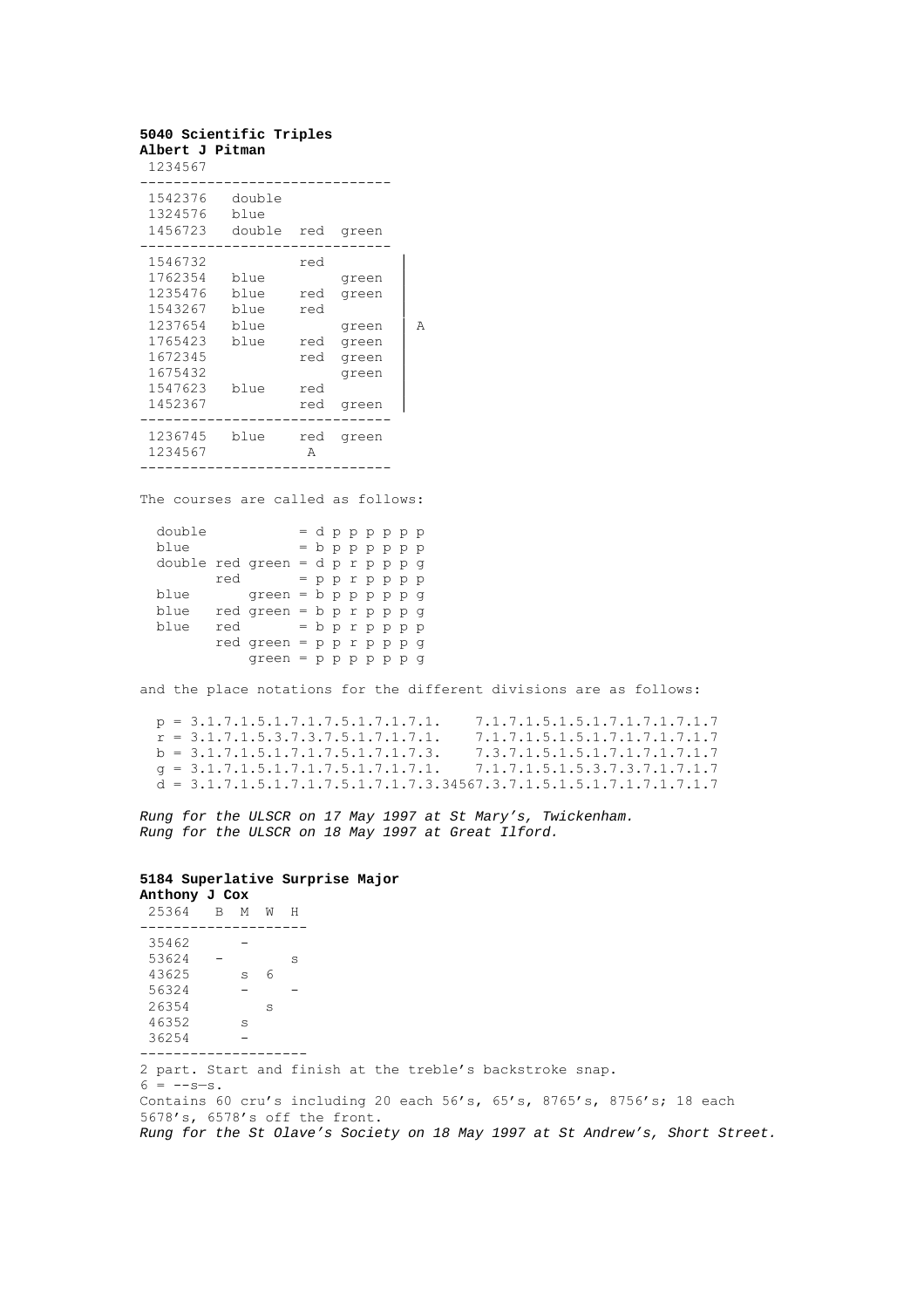#### **5088 Superlative Surprise Major Nathan J Pitsow**

| 23456 | R | M | н |
|-------|---|---|---|
|       |   |   |   |
| 52436 |   |   | 3 |
| 35426 |   |   | 3 |
| 23564 |   |   | 2 |
|       |   |   |   |

----------------- 3 part.

*Rung on handbells for the St Olave's Society on 23 Jul 1997 at 8 Holbreck Place, Woking.*

#### **5152 Yorkshire Surprise Major Anthony J Cox**

| Alicholly |   |   |                |   |
|-----------|---|---|----------------|---|
| 234567    | B | М | W              | Н |
| 34256     |   |   |                | 2 |
| 53246     |   |   |                |   |
| 34265     |   | S | $\mathfrak{D}$ | 3 |
| 26345     |   |   |                |   |
| 537246    |   |   | 4ths           |   |
| 532647    |   |   | in             |   |
| 32564     |   |   | SS             | 2 |
| 32645     |   |   |                |   |
| 243756    |   |   | in             | 3 |
| 472536    |   |   |                |   |
| 63245     |   | 3 | 4ths           |   |
| 23456     |   | S | 2              |   |
|           |   |   |                |   |

Contains 92 cru's; 18 each 8765's, 7568's; Queens, Tittums. *Rung for the St Olave's Society on 13 Jul 1997 at South Hackney.*

#### **5152 Yorkshire Surprise Major Ian R Fielding**

| 234567 | в | М | W  | Н    |
|--------|---|---|----|------|
|        |   |   |    |      |
| 42356  |   |   | 3  |      |
| 54326  |   |   |    |      |
| 537246 |   | S |    | 4ths |
| 532647 |   |   |    | in   |
| 32564  |   |   | SS | 2    |
| 26345  |   |   |    |      |
| 34265  |   |   |    |      |
| 23465  |   |   | 3  |      |
| 42365  |   |   | 3  |      |
| 64325  |   |   |    |      |
| 34256  |   | S | 2  |      |
| 23456  |   |   | 3  |      |
|        |   |   |    |      |

-----------------------

Contains 96 cru's, Queens, no 82's or 83's. *Rung for the ULSCR on 9 May 1998 at St John's, Waterloo Road.*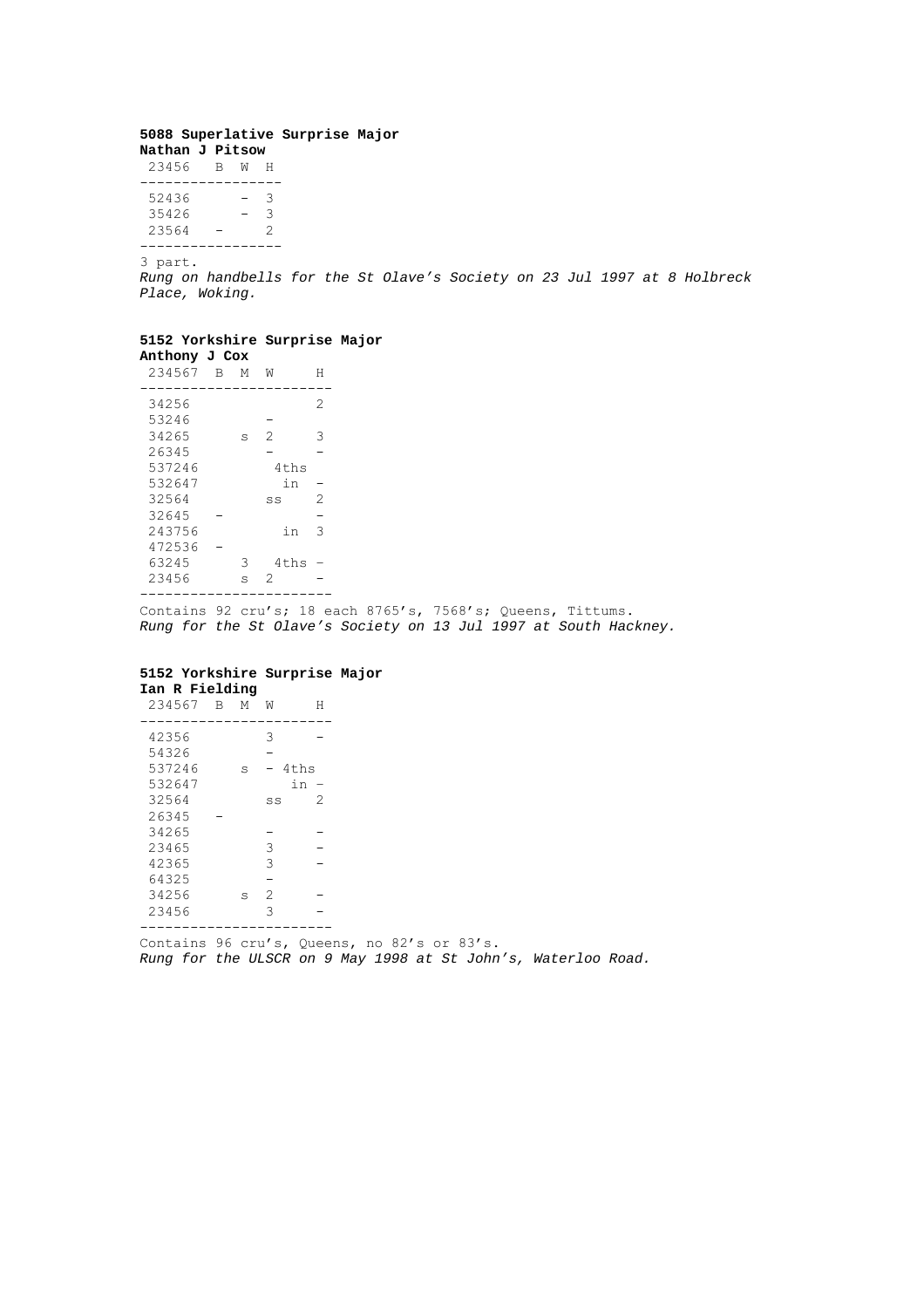## **5152 Yorkshire Surprise Major**

| Roderick W |                | Pipe |   |
|------------|----------------|------|---|
| 23456      | М              | W    | н |
|            |                |      |   |
| 34256      |                |      | 2 |
| 32546      |                |      | 2 |
| 43526      |                |      | 3 |
| 53246      |                | 2    |   |
| 62345      | S              |      | S |
| 42365      |                | S    | 3 |
| 25364      |                |      | 2 |
| 35462      |                | SS   |   |
| 32564      | 2              |      |   |
| 63245      | $\mathfrak{D}$ | S    | S |
| 23456      | S              | 2    |   |
|            |                |      |   |

Contains 97 cru's including 21 each 56's and 65's. *Rung on handbells for the ULSCR on 13 Feb 1998 at 52 Burrows Road, Kensal Green.*

## **5024 Spliced Surprise Major (4 methods) Albert J Pitman**

| 23456 | В | Μ              | W              | Н                         | Methods         |
|-------|---|----------------|----------------|---------------------------|-----------------|
| 42356 |   |                |                |                           | LCL.            |
| 63254 |   |                |                |                           | L.BBBBBBB.      |
| 34256 |   | $\overline{2}$ |                |                           | CS.CLS.B.S.CSC. |
| 53246 |   |                |                |                           | LS.L            |
| 53462 |   | 2              | $\overline{2}$ |                           | L.B.LLLLL.B.L.  |
| 24365 |   |                |                |                           | CSC.SL.         |
| 24653 |   |                |                |                           | CS.BBBB.        |
| 24536 |   |                |                |                           | BBBB.SC.        |
| 32546 |   |                |                |                           | LS.CSC          |
| 54326 |   |                |                |                           | LC.CSC.         |
| 35426 |   | 3              |                |                           | L.B.B.SL.       |
| 45623 |   |                |                |                           | L.SL            |
| 26354 |   |                |                |                           | SSS.C.SSS       |
| 35264 |   |                |                |                           | LS.L.           |
| 23564 |   |                | 3              |                           | LS.B.B.L.       |
| 34562 |   |                |                | $\mathbf{2}^{\mathsf{I}}$ | CSC.CL.B.       |
| 25463 |   |                |                |                           | L.CL.           |
| 56342 |   |                | 2              |                           | CSC.S.B.SSS     |
| 56423 |   |                |                |                           | SC.SC.          |
| 42563 |   |                |                |                           | BBBBBBB.L.      |
| 54263 |   |                |                |                           | LCL.            |
| 32465 |   |                | 3              |                           | CSC.S.B.B.L.    |
| 43265 |   |                |                |                           | CSCCL.          |
| 52364 |   |                | 3              |                           | CSC.S.B.B.L.    |
| 65324 |   |                |                | 3                         | LC.L.B.B.       |
| 43526 |   |                |                |                           | L.CL.           |
| 52436 |   |                |                | -                         | LS.CSC.         |
| 45236 |   |                |                |                           | LCCSC.          |
| 23456 |   |                |                |                           | LS.CSC.         |
|       |   |                |                |                           |                 |

1280 each Cambridge, London, Superlative; 1184 Bristol; 110 changes of method, all the work.

*Rung on handbells for the St Olave's Society on 9 Sep 1997 at 18 Bramfield Road, Clapham.*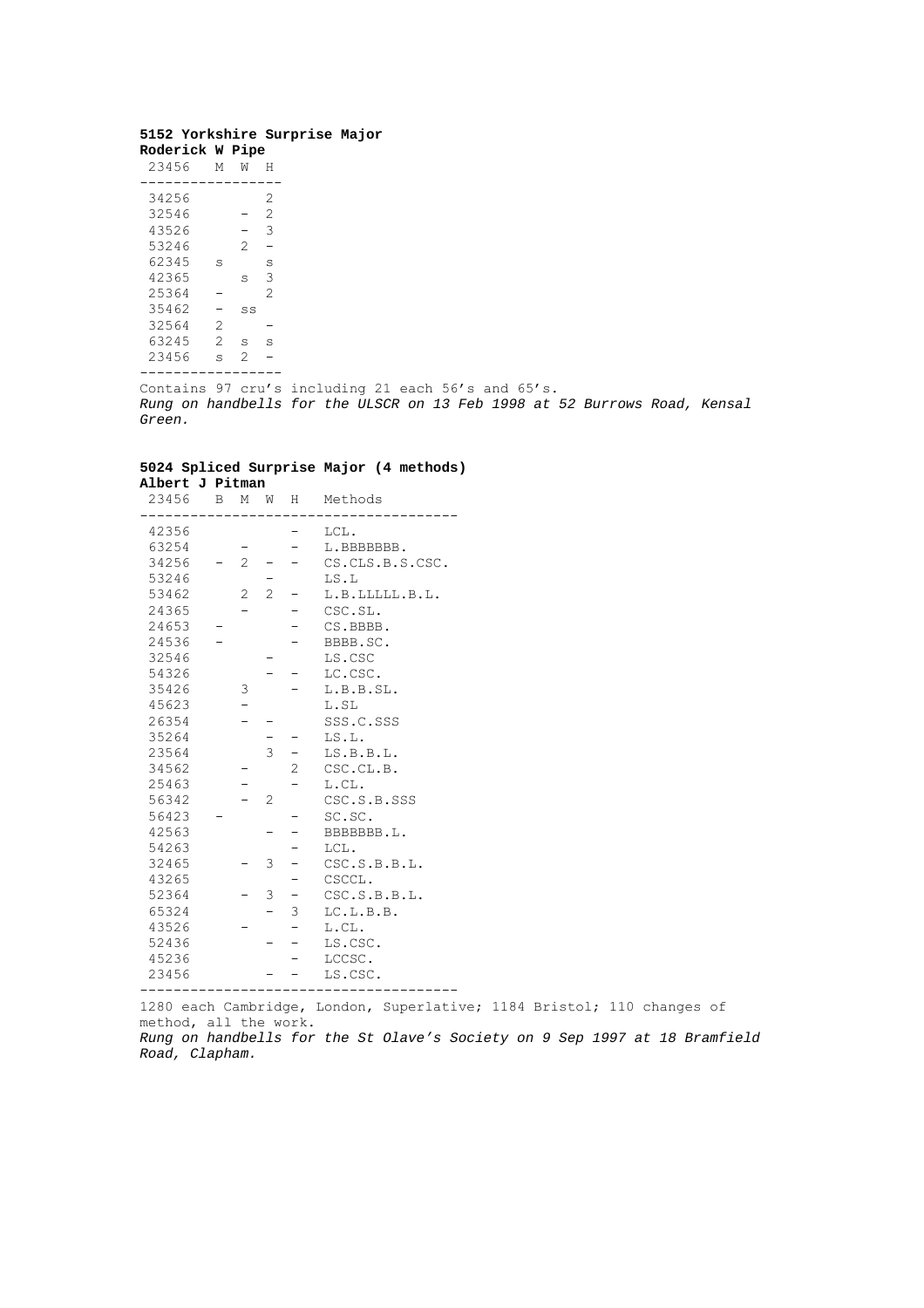## **5088 Spliced Surprise Major (4 methods) Marcus C W Sherwood**

| 23456 | М | W | Н | Methods      |
|-------|---|---|---|--------------|
|       |   |   |   |              |
| 45236 |   |   |   | RRRRRR. YNN. |
| 24536 |   |   |   | YYYCYYY.     |
| 52436 |   |   |   | RNR.         |
| 63425 |   |   |   | NNN.Y.NNN.   |
| 46325 |   |   |   | RCYCC.       |
| 34625 |   |   |   | RYR.         |
| 62345 |   |   |   | CCCC.R.      |
| 36245 |   |   |   | CNYNCYC.     |
| 23645 |   |   |   | NYYNCCN.     |
|       |   |   |   |              |

3 part.

1344 each Lincolnshire (N), Yorkshire; 1248 Cambridge; 1152 Rutland; 98 changes of method, all the work. Contains 66 cru's.

*Rung on handbells for the ULSCR on 17 Jun 1997 at 18 Bramfield Road, Clapham.*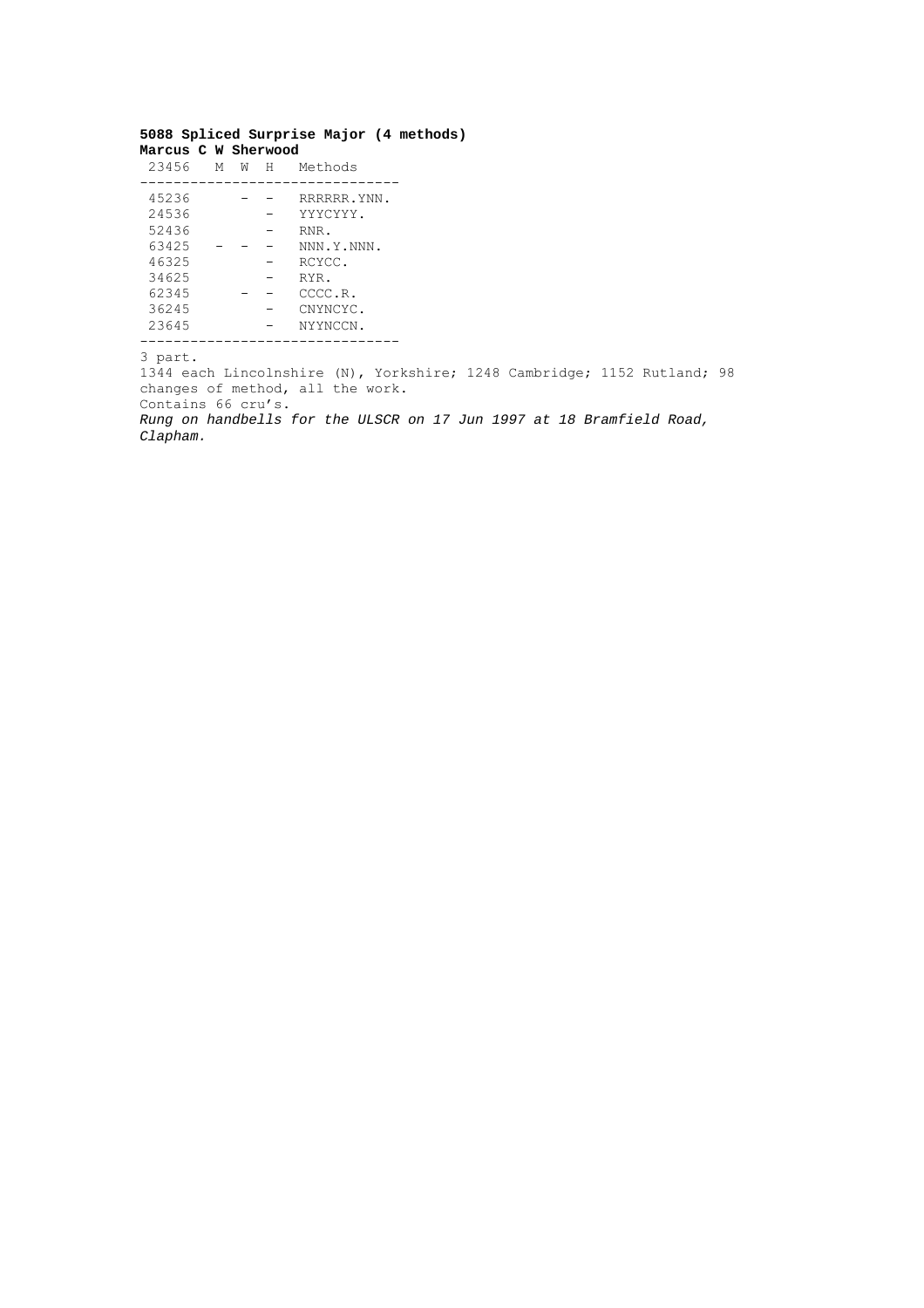# **ULSCR Peals 01-02**

**WATERLOO**, London SE1, St John the Evangelist Mon 18 Jun 2001 2h53 (17-2-13) **5040 Plain Bob Major** Comp. Glenn A A Taylor

1 James R S Sawle (C)

2 David P Macey

3 Andrew P F Bradford

4 Roger G Booth

5 Adrian R Udal

6 Garry S Barr

7 Rebecca S Bruce

8 Oliver D Cross

200th peal - 4. A 40th birthday compliment to Garry Barr. Rung to mark the 186th anniversary of the Battle of Waterloo.

**LONDON EC3**, St Olave, Hart Street Tue 23 Oct 2001 2h49 (11-3-23) **5184 London Surprise Major**

Comp. Christopher Forster

1 Jennifer A Holden

- 2 Jennifer R Pick
- 3 Michael J Trimm (C)
- 4 Alison R Clarke
- 5 Katherine L Town
- 6 Richard S J Saddleton
- 7 Mark C Bennett
- 8 Oliver D Cross

First in method - 2, 4. Birthday compliment to Oliver Cross. Rung to celebrate the marriage of Crown Prince Haakon of Norway and Mette-Marit Tjessem Hoiby on 25 August 2001 in Oslo, Norway. In 1951 a foundation stone was placed by Crown Prince Haakon's great grandfather, H M King Haakon VII, at the commencement of the restoration of St Olave's following bombing of the church during the Second World War.

**LONDON EC3**, St Olave, Hart Street Tue 13 Nov 2001 2h54 (11-3-23) **5120 Superlative Surprise Major** Comp. Donald F Morrison 1 William H J Norton 2 Oliver D Cross 3 Katherine L Town 4 Andrew P F Bradford 5 Andrew J Graham 6 Michael J Trimm 7 Mark C Bennett (C) 8 Rebecca S Bruce First in method - 4 and as conductor. First in method on tower bells - 3. 101st peal for the Society - 7. **LONDON EC1**, St Sepulchre without Newgate, Holborn Viaduct Fri 15 Feb 2002 3h25 (28-2-16) **5040 Imperial Surprise Royal** Comp. Mark C Bennett 1 Eleanor J Kippin 2 Samantha J Hovey 3 Fiona M Edwards 4 Jennifer R Pick

- 5 Katherine L Town
- 6 Rebecca S Bruce
- 7 Andrew J Graham

8 Nigel Thomson

9 Oliver D Cross (C)

10 Mark C Bennett

Rung for the Society's peal weekend.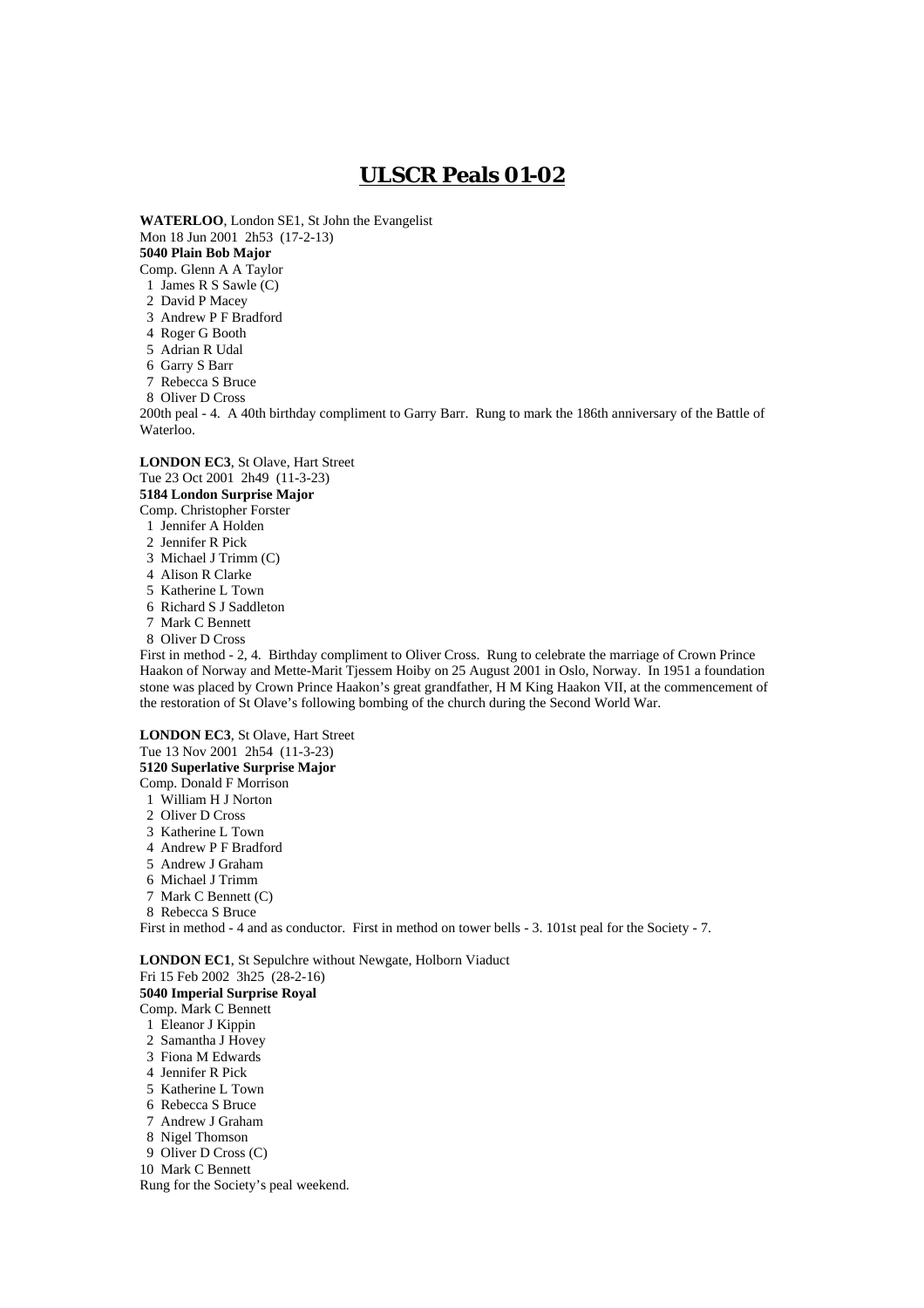**LIMEHOUSE**, Middlesex, St Anne Sat 16 Feb 2002 2h50 (12-3-25) **5056 Cornwall Surprise Major** Comp. Andrew N Tyler 1 Nicholas W Jones 2 Mark A S Jones 3 Peter J Bennett

- 
- 4 Andrew J Graham (C)
- 5 Richard S J Saddleton
- 6 James R S Sawle
- 7 Katherine L Town
- 8 Michael J Trimm

Rung for the Society's peal weekend.

**WILLESDEN**, Middlesex, St Mary Sat 16 Feb 2002 2h23 (7-3-7) **5040 Cambridge Surprise Minor**

- 1 Quentin S A Jackson
- 2 Peter J Bennett
- 3 Jane C Garner 4 Adrian R Udal
- 5 Katherine L Town
- 6 Michael J Trimm (C)
- Rung for the Society's peal weekend.

**BERMONDSEY**, Surrey, St James Sat 16 Feb 2002 2h48 (14-1-15) **5248 Bristol Surprise Major** Comp. Mark C Bennett 1 Rebecca S Bruce 2 Fiona M Edwards 3 Alison R Clarke 4 Roger Bailey 5 Richard S J Saddleton 6 Andrew J Graham 7 Mark C Bennett (C) 8 Oliver D Cross

First in method - 3. Rung for the Society's peal weekend.

**LONDON EC3**, St Olave, Hart Street Sat 16 Feb 2002 2h55 (11-3-23) **5120 Spliced Surprise Major** (4 methods: 1440 Lincolnshire; 1280 each Cambridge and Yorkshire; 1120 Rutland; 74 changes of method, all the work) Comp. John S Warboys

- 1 Roger Bailey
- 2 Jennifer A Holden
- 3 Andrew P F Bradford
- 4 Mark C Bennett
- 5 Rebecca S Bruce
- 6 Eleanor J Kippin
- 7 Oliver D Cross (C)
- 8 Fiona M Edwards

First peal of spliced - 2, 3. Rung for Society's peal weekend.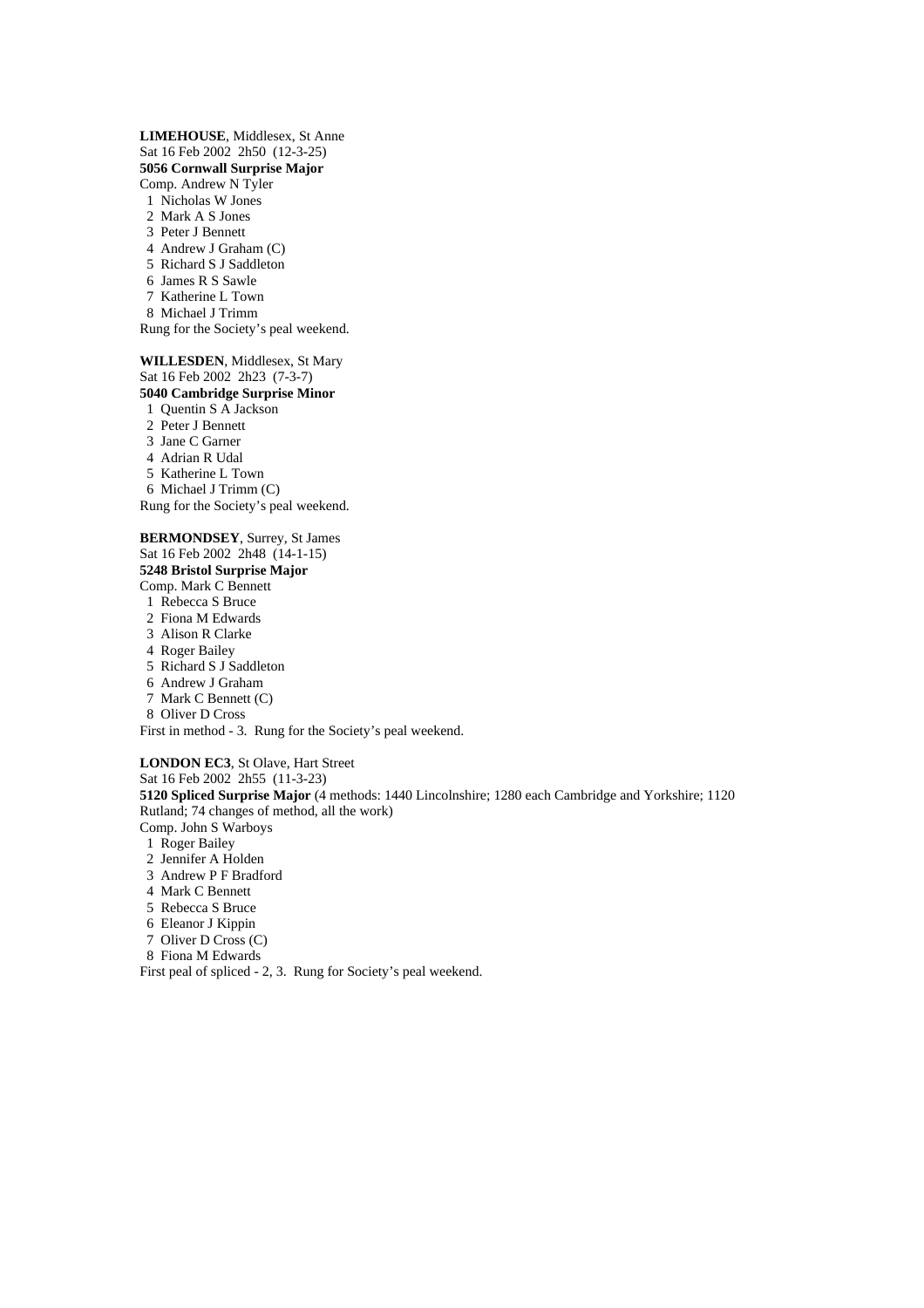**ISLE OF DOGS**, Middlesex, Christ Church Sun 17 Feb 2002 2h49 (10-3-27) **5056 Yorkshire Surprise Major** Comp. Anthony J Cox

1 Terry M Astill

- 2 William H J Norton
- 3 Alison R Clarke
- 4 James R S Sawle
- 5 Andrew P F Bradford
- 6 Rebecca S Bruce
- 7 Andrew J Graham (C)
- 8 Mark C Bennett

First in method - 2, 3. Rung for the Society's peal weekend.

#### **KENSAL GREEN**, Middlesex, 52 Burrows Road

Sun 17 Feb 2002 2h20 (size 15)

**5088 Spliced Surprise Major** (5 methods: 1152 each Bristol, Yorkshire; 960 each Cambridge, Lincolnshire; 864 Rutland; 74 changes of method, all the work)

Comp. Philip G K Davies

1-2 Katherine L Town

3-4 Roger Bailey

5-6 Nicholas W Jones

7-8 Michael J Trimm (C)

Rung for the Society's peal weekend.

**KENSAL GREEN**, Middlesex, 52 Burrows Road Sun 17 Feb 2002 2h21 (size 15) **5090 Cambridge Surprise Major** Comp. Brian D Price 1-2 Nicholas W Jones

3-4 Michael J Trimm

5-6 Roger Bailey (C)

7-8 Katherine L Town

First in method on an inside pair: 7-8. Rung for the Society's peal weekend.

**LONDON EC3**, St Olave, Hart Street

Thu 11 Apr 2002 2h50 (11-3-23) **5088 Spliced Surprise Major** (5 methods: 1152 each Bristol, Yorkshire; 960 each Cambridge, Lincolnshire; 864 Rutland; 74 changes of method, all the work) Comp. Philip G K Davies

1 Eleanor J Kippin

2 Jennifer A Holden

3 Katherine L Town

- 4 Rebecca S Bruce
- 5 James R S Sawle
- 6 Andrew J Graham
- 
- 7 Oliver D Cross (C)

8 Mark C Bennett

Most spliced - 2. A get well compliment to David Beckham and Andy Bradford, both suffering from the same problem.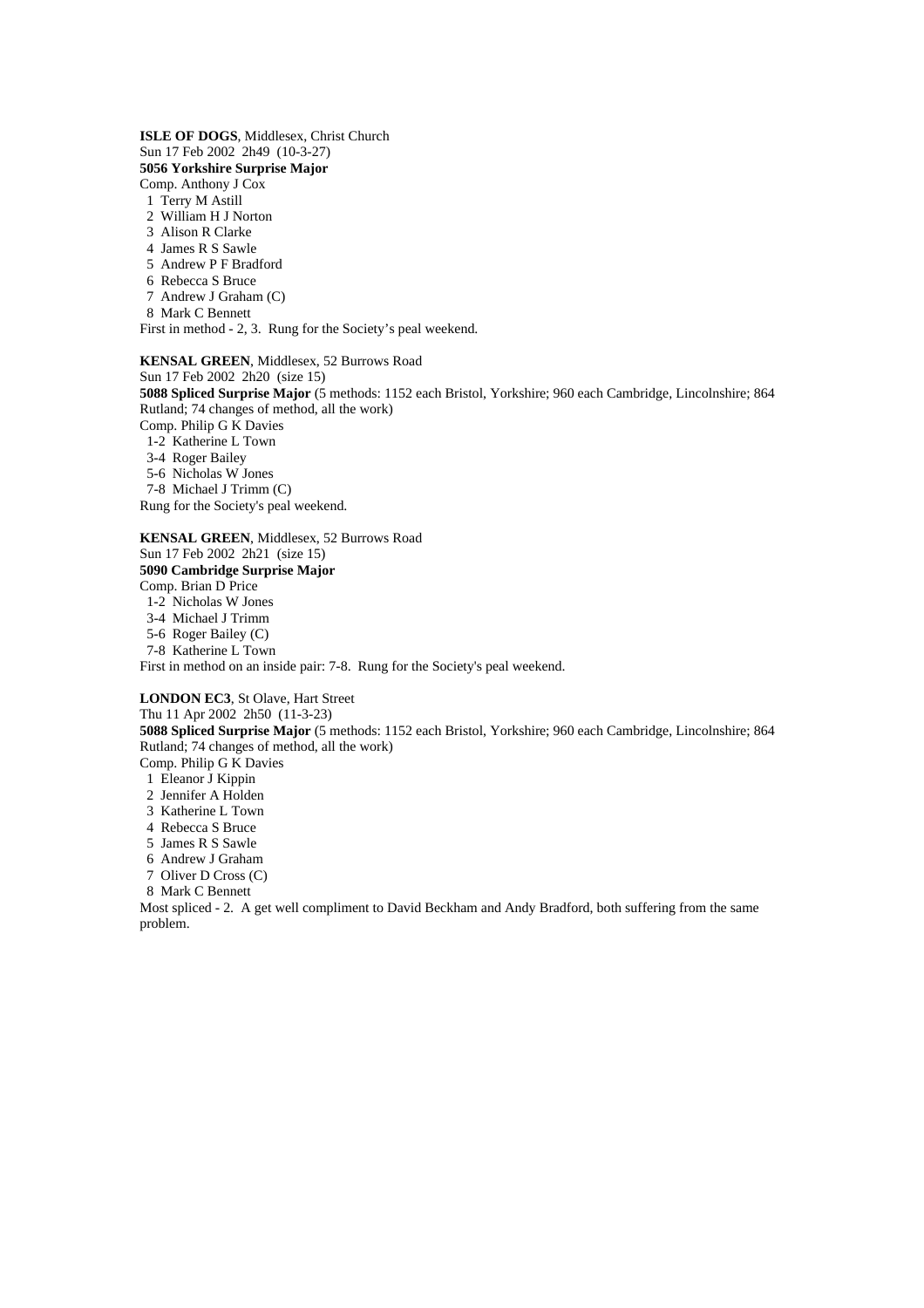# **St Olave's Society Peals 01-02**

**WOKING**, Surrey, 8 Holbreck Place Sun 8 Jul 2001 2h18 (size 15) **5120 Superlative Surprise Major** Comp. Donald F Morrison 1-2 Katherine L Town 3-4 Ruth Blackwell 5-6 Richard A Pearce

7-8 Michael J Trimm (C)

First in method: 1-2.

**WOKING**, Surrey, 8 Holbreck Place Sun 15 Jul 2001 2h17 (size 15) **5056 Pudsey Surprise Major** Arr. Donald F Morrison 1-2 Katherine L Town

3-4 Richard A Pearce

5-6 Ruth Blackwell

7-8 Michael J Trimm (C)

First in method and completes the standard eight: 1-2. 150th handbell peal: 5-6.

**WILLESDEN**, Middlesex, St Mary

Sat 18 Aug 2001 2h22 (7-3-7)

**5040 Spliced Surprise Minor** (21 methods: (1) Carlisle, Northumberland, Sandiacre; (2) Lightfoot, Rossendale, Wearmouth, Stamford; (3) London, Wells, Cunecastre; (4) Westminster, Allendale; (5) Bourne, Netherseale; (6) York, Durham; (7) Cambridge, Primrose, Ipswich, Norfolk, Bourne, Hull)

1 Roger Bailey

2 Katherine L Town

3 Ruth Blackwell

4 Mark C Bennett

5 Michael J Trimm (C)

6 Richard A Pearce

100th peal - 2. A 21st birthday compliment to Katie Town.

**SPITALFIELDS**, London E1, Christ Church Thu 30 Aug 2001 3h9 (17-1-10) **5120 Cambridge Surprise Major** Comp. Stephen J Ivin 1 Eleanor J Kippin 2 Stephen A Wheeler (C) 3 Joanna K Dorling 4 Andrew P F Bradford

5 Alan Regin

 6 Rebecca S Bruce 7 Fiona M Edwards

8 Oliver D Cross

First in method - 4.

**FLITWICK**, Bedfordshire, 11 Ely Close Sat 1 Sep 2001 2h24 (size 15) **5088 Bristol Surprise Major** Comp. Donald F Morrison 1-2 Katherine L Town 3-4 Richard A Pearce 5-6 Ruth Blackwell

 7-8 Michael J Trimm (C) First in method in hand: 1-2.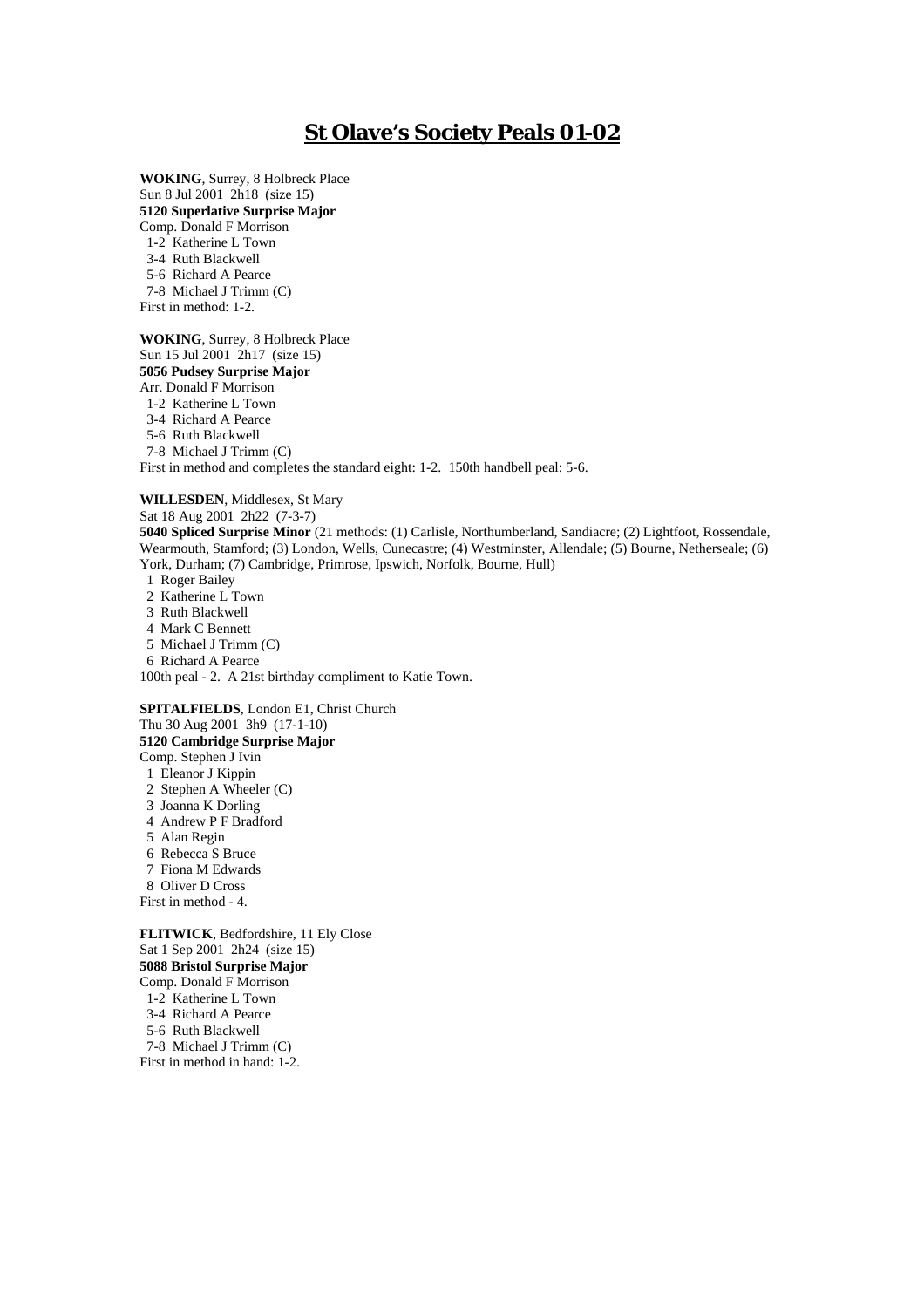**KENSAL GREEN**, Middlesex, 52 Burrows Road Thu 6 Sep 2001 2h20 (size 15) **5088 Spliced Surprise Major** (5 methods: 1152 Rutland; 1056 Lincolnshire; 960 each Cambridge, Superlative, Yorkshire; 143 changes of method, all the work) Comp. Neil R Aspland 1-2 Katherine L Town

3-4 Michael J Trimm

5-6 Roger Bailey

7-8 Richard A Pearce (C)

First peal of spliced in hand: 1-2.

**WOKING**, Surrey, 8 Holbreck Place Sun 21 Oct 2001 2h12 (size 15) **5024 Spliced Surprise Major** (8 methods: 672 each London, Rutland; 640 each Lincolnshire, Pudsey, Superlative; 608 Bristol; 576 each Cambridge, Yorkshire; 129 changes of method, all the work) Comp. Neil R Aspland 1-2 Katherine L Town 3-4 Ruth Blackwell

5-6 Michael J Trimm

7-8 Richard A Pearce (C)

Most methods in hand: 1-2.

**WORCESTER**, Worcestershire, Cathedral Church of Christ and the Blessed Virgin Mary Sat 3 Nov 2001 3h54 (49-2-0)

### **5007 Stedman Cinques**

Comp. Christopher H Rogers

1 Michael J Trimm

2 Glenn J Poyntz

- 3 Rebecca S Bruce
- 4 James R S Sawle
- 5 Peter S Bennett
- 6 Christopher H Rogers (C)
- 7 Stephen W Barton
- 8 Mike Pidd
- 9 Oliver D Cross
- 10 Richard H Burton
- 11 Ian R Fielding
- 12 Mark C Bennett

**WOKING**, Surrey, 8 Holbreck Place Sat 1 Dec 2001 2h11 (size 12) **5056 Yorkshire Surprise Major** Comp. Richard A Pearce 1-2 Michael J Trimm 3-4 Richard A Pearce (C) 5-6 Ruth Blackwell 7-8 Katherine L Town First peal on an inside pair: 7-8.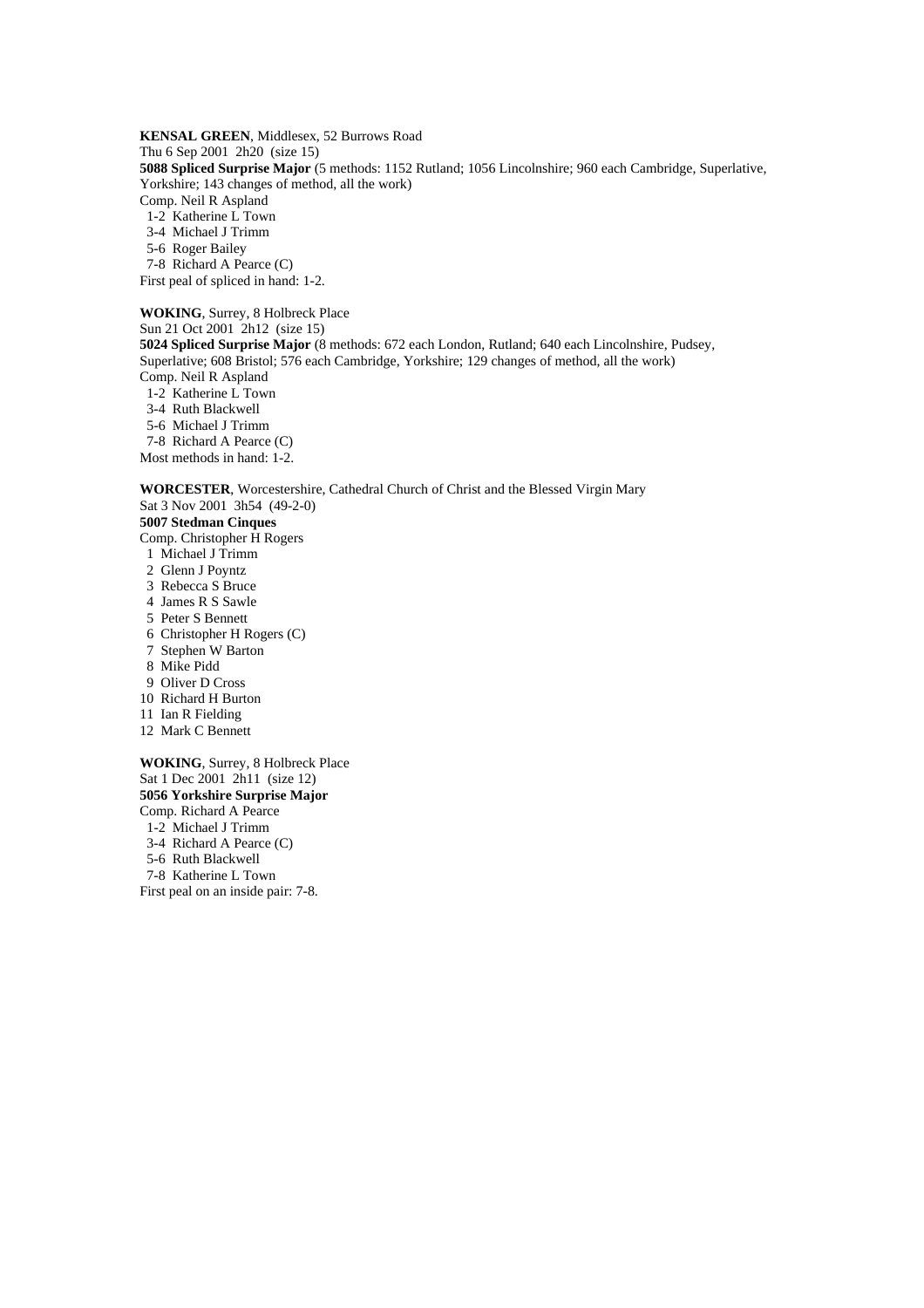# **Compositions 01-02**

### **5248 Bristol Surprise Major**

| Mark C Bennett                   |                      |     |      |                     |                                          |   |   |
|----------------------------------|----------------------|-----|------|---------------------|------------------------------------------|---|---|
| 234567 M I                       |                      | B   | V    | W                   | Н                                        |   |   |
| 43526<br>25346<br>26543<br>23645 | -2<br>$\overline{2}$ |     |      | 2<br>$\overline{2}$ | 1<br>-2<br>$\mathbf 1$<br>$\overline{2}$ | B | Α |
| 423756                           |                      |     |      |                     | 5                                        |   |   |
| 745263                           |                      | 4/1 |      | 1                   |                                          |   |   |
| 725364                           |                      |     | 2    |                     |                                          |   |   |
| 634257                           | S                    |     | $2*$ | $\mathfrak{D}$      |                                          |   |   |
| 23564                            |                      | B   |      |                     |                                          |   |   |
| 23456                            |                      | A   |      |                     |                                          |   |   |
| 5<br>$-s$ -s                     |                      |     |      |                     |                                          |   |   |

 $2 = s-$ 

Contains 144 cru's, 24 7568's, 13 5678's off the front, Backrounds. *Rung for the ULSCR on 16 Feb 2002 at Bermondsey.*

## **5088 Bristol Surprise Major**

**Donald F Morrison** 234567 M B W H -------------------- 26354 - 1 1 26543 - 1  $32465 - s s$  273546 - sV 543267 sF 1 42356 1 -

--------------------

3 part.

Contains all 24 each 56's, 65's, 8765's, 5678's off the front, and 8765's off the front. *Rung on handbells for the St Olave's Society on 1 Sep 2001 at 11 Ely Close, Flitwick.*

## **5120 Cambridge Surprise Major**

| Stephen J Ivin                      |       |  |    |              |   |
|-------------------------------------|-------|--|----|--------------|---|
| 23456                               | B I M |  | W  | $\mathbb{F}$ | H |
| 35264                               |       |  |    |              | 3 |
| 56342                               |       |  |    |              |   |
| 36245                               |       |  |    |              |   |
| 64352                               |       |  |    |              |   |
| 237546                              |       |  |    |              |   |
| 254637                              |       |  |    |              |   |
| 56234                               |       |  |    |              |   |
|                                     |       |  |    |              |   |
| 42563                               |       |  | 3A |              |   |
| 64523                               |       |  |    |              |   |
| 42635                               |       |  |    |              | 3 |
| 23456                               |       |  |    |              | 3 |
| the contract of the contract of the | $ -$  |  |    |              |   |

Contains 57 cru's, Tittums.

*Rung for the St Olave's Society on 30 Aug 2001 at Spitalfields.*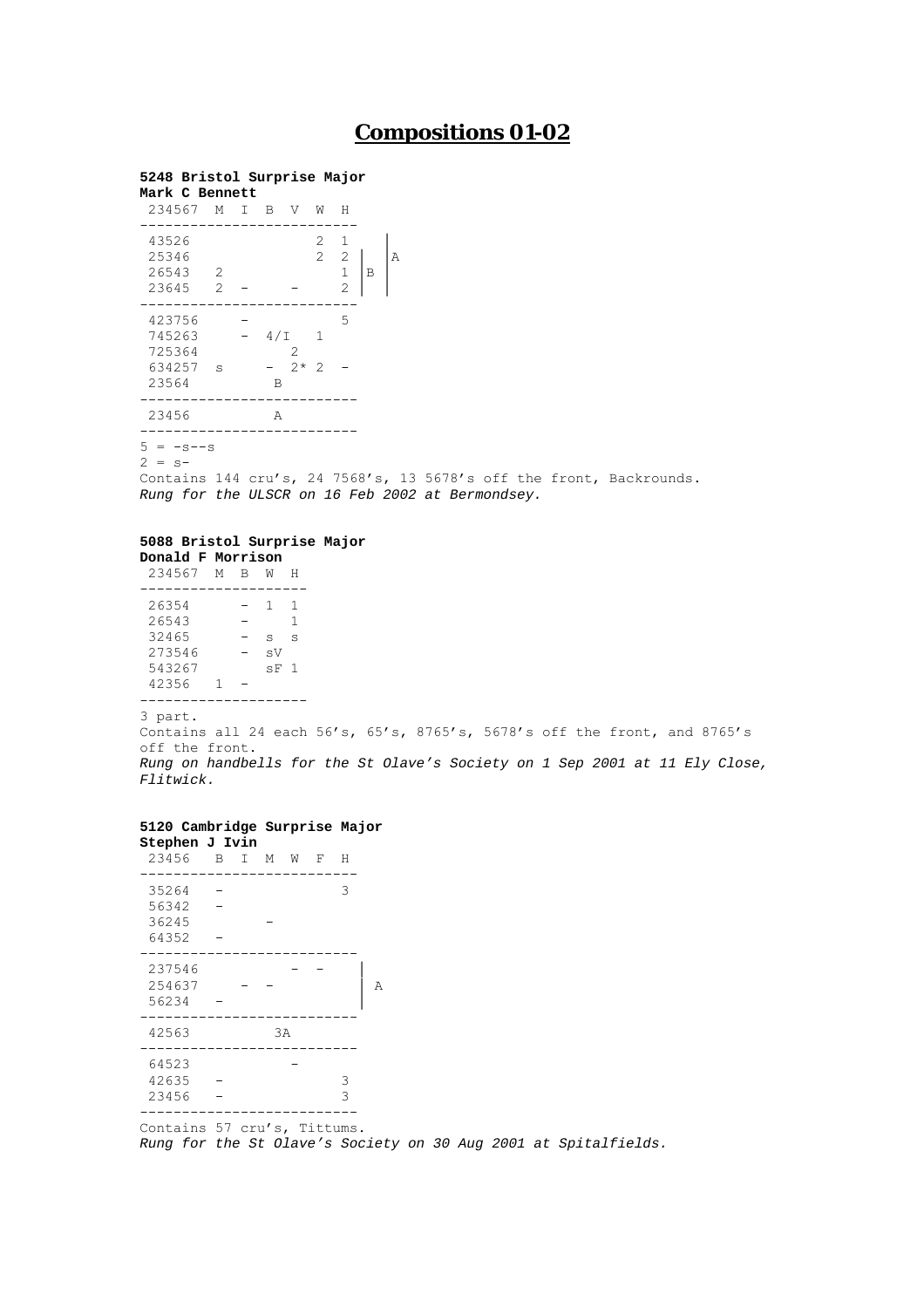## **5090 Cambridge Surprise Major**

| Brian D Price |   |   |                |   |
|---------------|---|---|----------------|---|
| 23456         | в | М | W              | Н |
| 42356         |   |   |                |   |
|               |   |   |                |   |
| 25463         |   | 2 | 2              | 3 |
| 34562         |   |   |                |   |
| 63542         |   |   |                | 3 |
| 34625         |   |   |                | 3 |
| 34256         |   | 2 | $\overline{c}$ |   |
| 53246         |   |   |                |   |
| 42635         |   |   |                |   |
| 56234         |   |   |                |   |
| 26435         |   |   |                |   |
| 63254         |   |   |                |   |
| 62534         |   |   |                | 2 |
| (32456)       |   |   | S              |   |
|               |   |   |                |   |

Rounds at the treble's backstroke snap after the sW. Contains 51 cru's. *Rung on handbells for the ULSCR on 17 Feb 2002 at 52 Burrows Road, Kensal Green.*

## **5056 Cornwall Surprise Major**

| Andrew N Tyler |            |   |       |   |   |   |
|----------------|------------|---|-------|---|---|---|
| 234567         | $\bigcirc$ | 6 | $H$ I |   | V | W |
|                |            |   |       |   |   |   |
| 43625          | 3          |   |       |   |   |   |
| 42635          |            |   |       | 2 |   |   |
| 372546         |            |   |       |   | 6 |   |
| 234756         |            |   |       |   |   |   |
| $(426357)$ 6   |            |   |       |   |   |   |
| 53426          |            |   |       | 2 |   |   |
| 32456          |            |   |       |   |   |   |
| 23456          | З          |   |       |   |   |   |
|                |            |   |       |   |   |   |
|                |            |   |       |   |   |   |

 $2 = -s$ ,  $3 = s--$ ,  $6 = s--s--$ ; 6ths place calls. Contains 24 each 5678's, 6578's, 7568's, 8765's, 5678's off the front, 8765's off the front. *Rung for the ULSCR on 16 Feb 2002 at Limehouse.*

### **5040 Imperial Surprise Royal Mark C Bennett**

| 23456       | M            | W       | H                        |                                                                         |  |  |  |  |  |
|-------------|--------------|---------|--------------------------|-------------------------------------------------------------------------|--|--|--|--|--|
| 34256       |              |         | 2                        |                                                                         |  |  |  |  |  |
| 24536       |              | $2 -$   |                          |                                                                         |  |  |  |  |  |
| 34265 2 s 3 |              |         |                          |                                                                         |  |  |  |  |  |
| 65423       |              | $-$ s s |                          |                                                                         |  |  |  |  |  |
| 43526       | $\mathbf{s}$ |         | $\overline{\phantom{m}}$ |                                                                         |  |  |  |  |  |
| 65324       | $\mathbf{s}$ |         | S                        |                                                                         |  |  |  |  |  |
| 25364       |              | S       |                          |                                                                         |  |  |  |  |  |
| 65432       | $-$ s        |         |                          |                                                                         |  |  |  |  |  |
| 23456       |              |         |                          |                                                                         |  |  |  |  |  |
|             |              |         |                          |                                                                         |  |  |  |  |  |
| 2345's.     |              |         |                          | Contains 55 cru's including 20 56's & 19 65's, 11 23456's, 15 3456's, 7 |  |  |  |  |  |

*Rung for the ULSCR on 15 Feb 2002 at St Sepulchre's, Holborn.*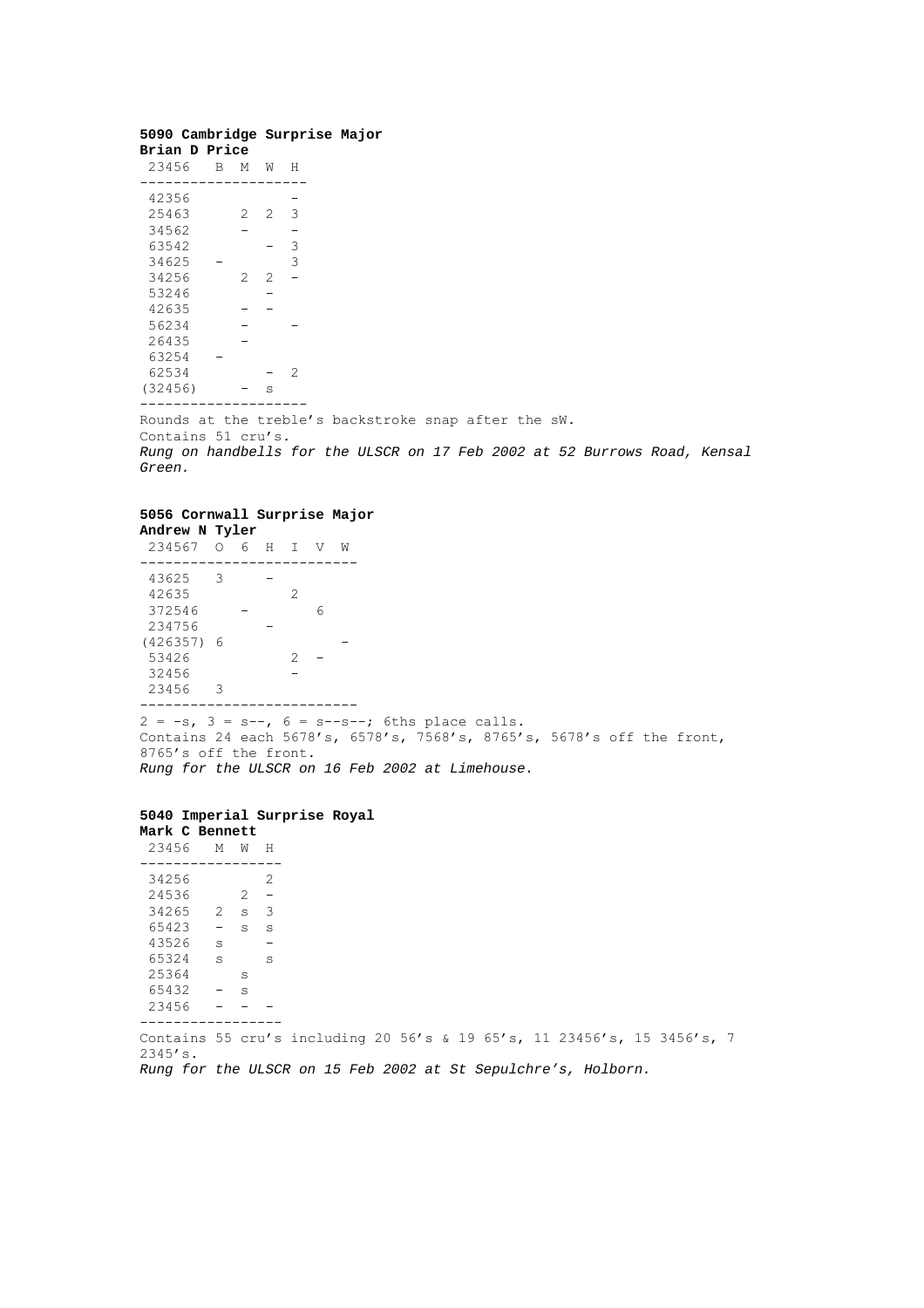## 5184 London Surprise Major

| Christopher Forster |   |       |   |   |  |
|---------------------|---|-------|---|---|--|
| 23456               | M | В     | W | н |  |
|                     |   |       |   |   |  |
| 25346               |   | I/V   |   |   |  |
| 32546               |   |       |   |   |  |
| 54263               |   | 2     |   |   |  |
| 34562               |   |       |   |   |  |
| 46325               |   |       |   |   |  |
| 25634               |   | s3/sV |   |   |  |
| 43652               |   |       |   |   |  |
| 42356               |   |       |   |   |  |
|                     |   |       |   |   |  |
|                     |   |       |   |   |  |

3 part.

Contains 86 cru's including 24 each 56's & 65's. *Rung for the ULSCR on 23 Oct 2001 at St Olave's, Hart Street.*

#### **5376 (5152, 5040) Plain Bob Major**

| Glenn A A Taylor |    |   |   |   |    |
|------------------|----|---|---|---|----|
| 23456            | 1. | 3 | 4 | 6 |    |
|                  |    |   |   |   |    |
| 2348765          |    |   |   |   | २∗ |
| 4235678          |    |   |   |   |    |
| 62345            | S  |   |   | S | 3  |
| 52364            | S  |   |   | S | 3  |
| 23465            |    |   |   | S | 2  |
|                  |    |   |   |   |    |

4 part. Call s for – half way and end. Contains 144 cru's; 24 each 8765's, 8756's, 5678's off the front, 6578's off the front; Tittums.

For 5152 omit one block of 3H.

For 5040 replace 3\* with ss in part 2 and omit 3\* in part 4. This arrangement contains 144 cru's; 24 each 8765's, 5678's off the front; 12 8756's, 6578's off the front; Tittums. *This 5040 rung for the ULSCR on 18 Jun 2001 at St John's, Waterloo Road.*

### **5056 Pudsey Surprise Major arranged by Donald F Morrison**

| 23456                            | R | М                  | W                | н |   |
|----------------------------------|---|--------------------|------------------|---|---|
| 53264<br>23465<br>63254<br>42356 |   | 2<br>$\mathcal{L}$ | S<br>3<br>S<br>3 |   | А |
| 34256                            |   | A                  |                  |   |   |
| 24653<br>45236<br>23456          |   |                    |                  |   |   |

Contains 67 cru's including 18 56's and 12 65's. *Rung on handbells for the St Olave's Society on 15 Jul 2001 at 8 Holbreck Place, Woking.*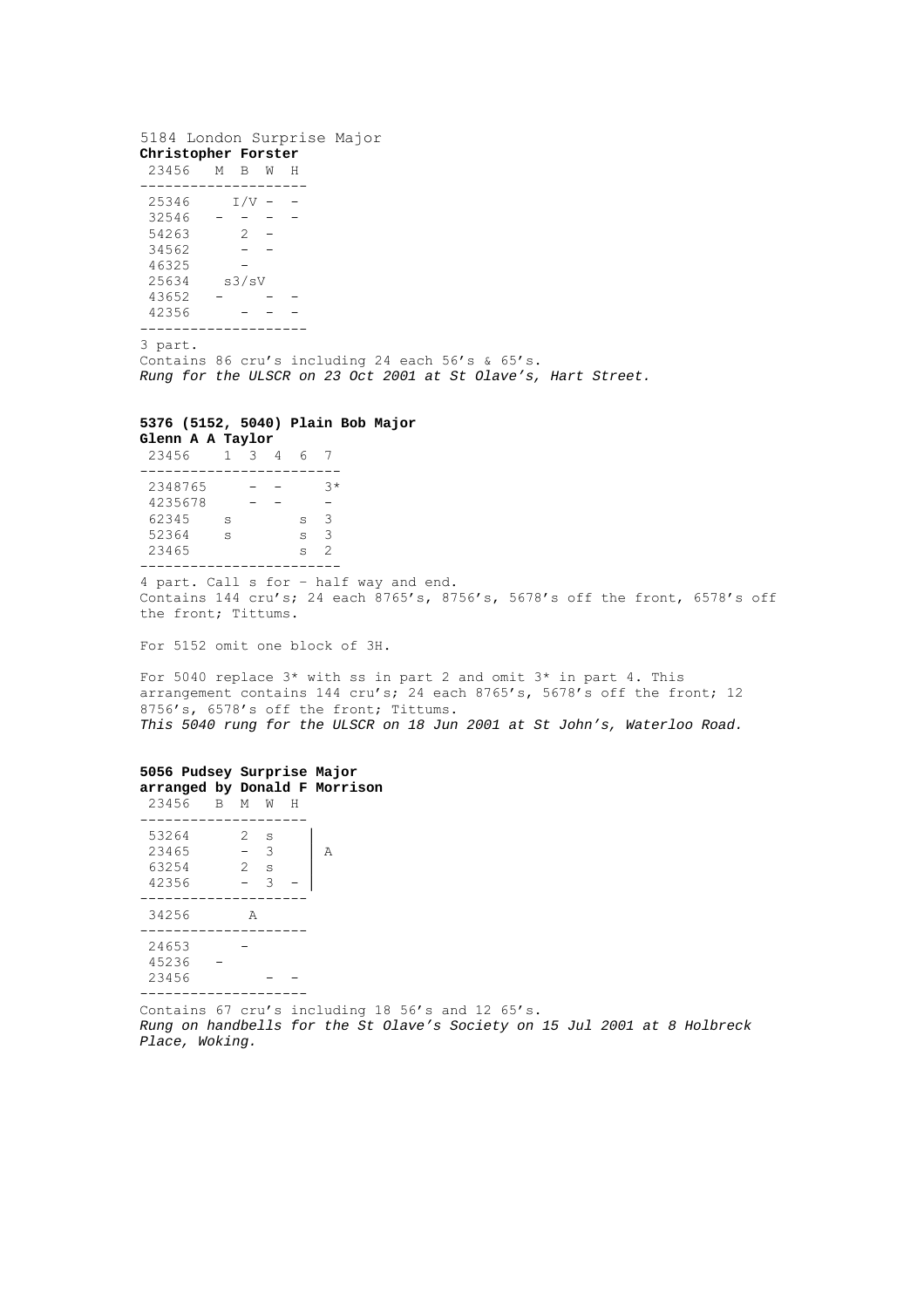## **5007 Stedman Cinques**

#### **Christopher H Rogers** 2314567890E 1 6 7 18 19 ------------------------------- 213456789E0 (a)  $34215678E90$  s - - - |  $4321$  s<br>2143 –  $2143$  - - - |<br>1243 s<br>4312 - - - |  $\mathbf{s}$  $4312$  - -<br>  $3412$  s  $3412$  s<br>  $1234$  =  $1234$  - -------------------------------- 1234567809E (b) 12345687 (c) 2134 A ------------------------------- 1234568790E (d) 12346578E90 (e) 213465 A ------------------------------- 21436587 (f) 12537486 (g) 2143758609E (h) 21536487 (i) ------------------------------- 124365 214365 A -------------------------------  $A = A^*$  omitting the s1.  $(a) = s1. s4. s10. s13.17.22$ (b) =  $2. s15$  $(c) = s13. s15. s22$  $(d) = s10. s16$ (e) = 1.5.s8.s10.s13.16.s18 (20 sixes)  $(f) = s2 \tcdot s9 \tcdot s13 \tcdot s15 \tcdot 18$  $(g) = s3.6.7.12$  $(h) = 2.6.7. s15$  $(i) = s3. s6.12$ Contains all the near misses. *Rung for the St Olave's Society on 3 Nov 2001 at Worcester Cathedral.*

#### **5120 Superlative Surprise Major Donald F Morrison**

(25364) B M W H -------------------- 43625 3 (43625) 3  $43265$  a s - 3  $(62534)$  - - 45362 a 3 -------------------- 2 part. Start and finish at the treble's backstroke snap.  $a = sF$ ,  $sB$ . Contains all 24 each 56's, 8765's, 5678's off the front, 8765's off the front; 12 65's; no 87's at backstroke. *Rung on handbells, starting with 2 Middles, for the St Olave's Society on 8 Jul 01 at 8 Holbreck, Place, Woking. Also rung (as written) for ULSCR 13 Nov 2001 at St Olave's, Hart Street.*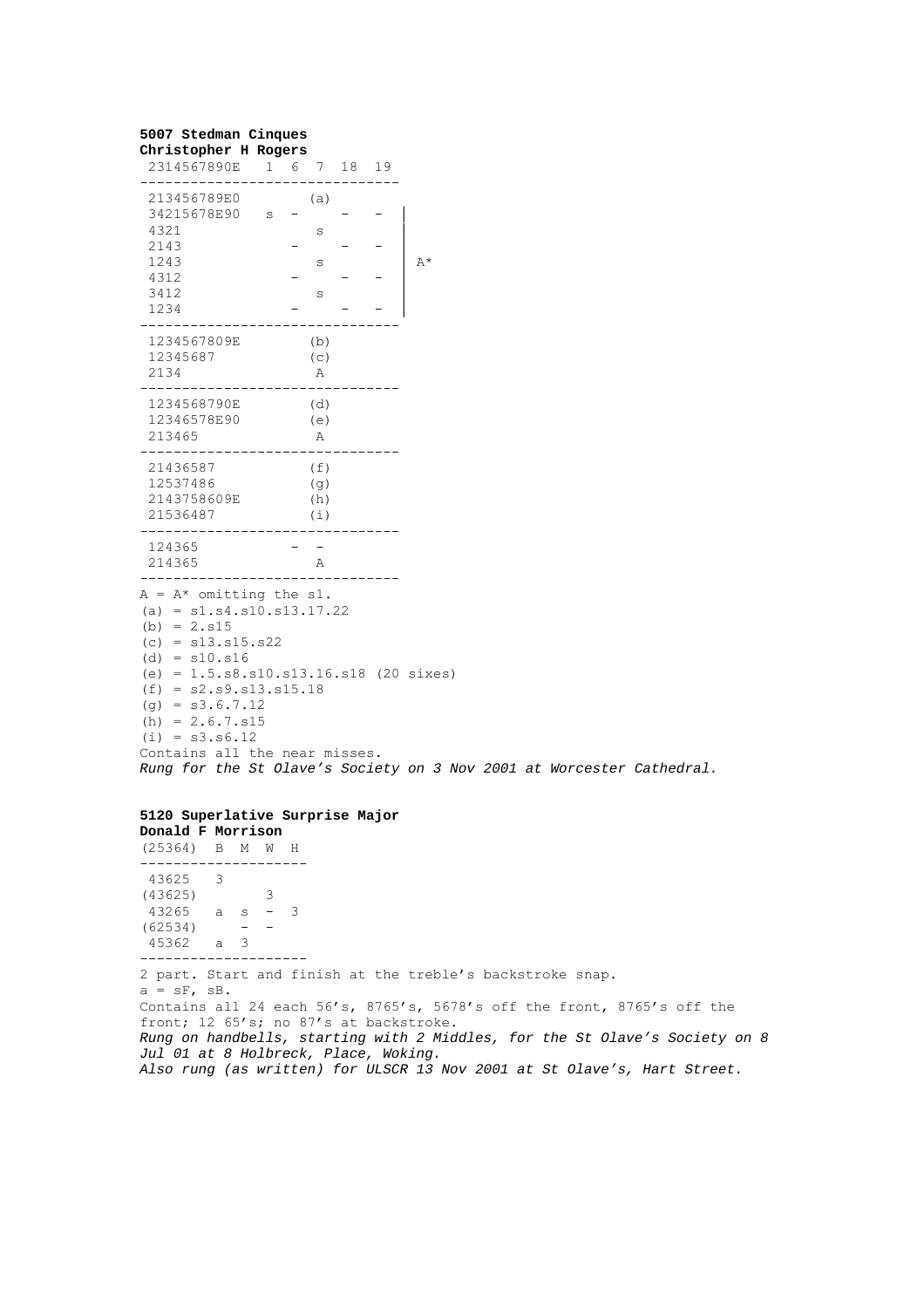#### **5056 Yorkshire Surprise Major Anthony J Cox**

| 234567 | V              | М | W |       | Н              |
|--------|----------------|---|---|-------|----------------|
| 34256  |                |   |   |       | 2              |
| 32546  |                |   |   |       | $\overline{2}$ |
| 472536 |                |   | 3 | s3rds |                |
| 532467 | S <sub>S</sub> | 3 |   | s4ths |                |
| 62345  |                | S |   |       | S              |
| 42365  |                |   | S |       | 3              |
| 63245  |                |   | S |       | S              |
| 537246 |                | S |   | s3rds |                |
| 325647 |                |   |   | Ιn    | 3              |
| 45236  |                |   |   | s4ths |                |
| 23456  |                |   |   |       |                |
|        |                |   |   |       |                |

Contains 94 cru's including 22 56's and 19 each  $65's$ ,  $46's$  &  $64's$ ; 22 8765's; 11 2468's including Queens & Kings; 13 8765's off the front; 10 5678's off the front; Tittums. *Rung for the ULSCR on 17 Feb 2002 at Isle of Dogs.*

## **5056 Yorkshire Surprise Major**

**Richard A Pearce** 23456 B M W H -------------------- 54632<br>23465  $\begin{array}{ccc} - & s & - \\ ss & 2 \end{array}$ 23465<br>34265<br>64235 64235 s 24536 - 3 36452 - 2 2 43652 3 - 35426 -  $34256$   $3 - 2$ <br>23456  $3 3 -$ --------------------

Contains 67 cru's including 24 56's and 18 65's. For handbells: 3-4 never ring the 5-6 course. *Rung on handbells for the St Olave's Society on 1 Dec 2001 at 8 Holbreck Place, Woking.*

### **5120 Spliced Surprise Major (4 methods) John S Warboys** 23456 M B H Methods

| 43652<br>63254<br>23564<br>52364<br>35264 |  | R.YNNN<br>YYY.CCCC<br>NNC.RR.RRR.<br>CYNNYYY.<br>CCRNN. |
|-------------------------------------------|--|---------------------------------------------------------|
|                                           |  |                                                         |

5 part.

1440 Lincolnshire (N); 1280 each Cambridge, Yorkshire; 1120 Rutland, 74 changes of method, all the work. *Rung for the ULSCR on 16 Feb 2002 at St Olave's, Hart Street.*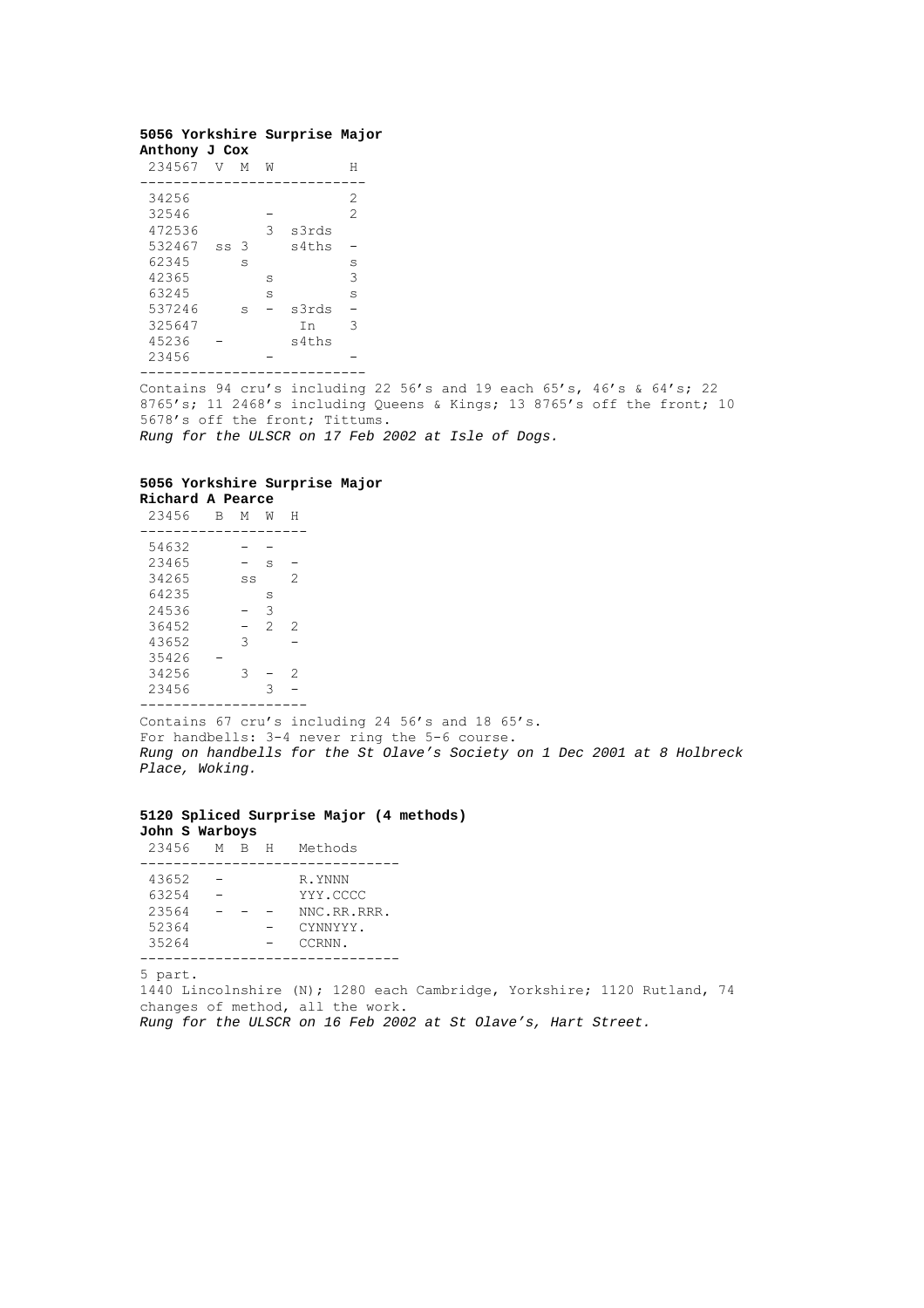### **5088 Spliced Surprise Major (5 methods) Neil R Aspland**

| 23456 | М | W | Н | Methods     |
|-------|---|---|---|-------------|
| 42356 |   |   |   | NSYSR.      |
| 35426 |   |   |   | RY.NRNCRS.  |
| 43526 |   |   |   | SYRNC.      |
| 52436 |   |   |   | RN.YNC.     |
| 45236 |   |   |   | RSCYN.      |
| 63254 |   |   |   | SRNYRS.C.R. |
| 26354 |   |   |   | YCNSCCN.    |
| 35264 |   |   |   | RN.R.       |
| 23564 |   |   |   | CYYCSSY.    |
|       |   |   |   |             |

3 part.

1152 Rutland; 1056 Lincolnshire (N), 960 each Cambridge, Superlative, Yorkshire; 143 changes of method, all the work. Contains 87 cru's. *Rung on handbells for the St Olave's Society on 6 Sep 2001 at 52 Burrows Road, Kensal Green.*

#### **5088 Spliced Surprise Major (5 methods) Philip G K Davies**

| 23456 | M | W | H | Methods       |
|-------|---|---|---|---------------|
|       |   |   |   |               |
| 52436 |   |   | З | YYYY.R.B.B.   |
| 42356 |   | 2 |   | RRRRRR.B.YYY. |
| 56423 | 2 |   |   | R.B.C.CCC     |
| 25463 |   |   |   | CYCN.NNC      |
| 53462 |   |   | 2 | CNY.NNNN.B.   |
| 45362 |   |   |   | YYRYC.        |
| 23564 |   |   |   | NCN.BBBBBBB.  |
|       |   |   |   |               |

3 part.

1152 each Bristol, Yorkshire; 960 each Cambridge, Lincolnshire (N); 864 Rutland; 74 changes of method, all the work. Contains 63 cru's, Tittums. *Rung on handbells, starting from the fourth line, for the ULSCR on 17 Feb 2002 at 52 Burrows Road, Kensal Green.*

*Also rung (as written) for the ULSCR on 11 Apr 2002 at St Olave's, Hart Street.*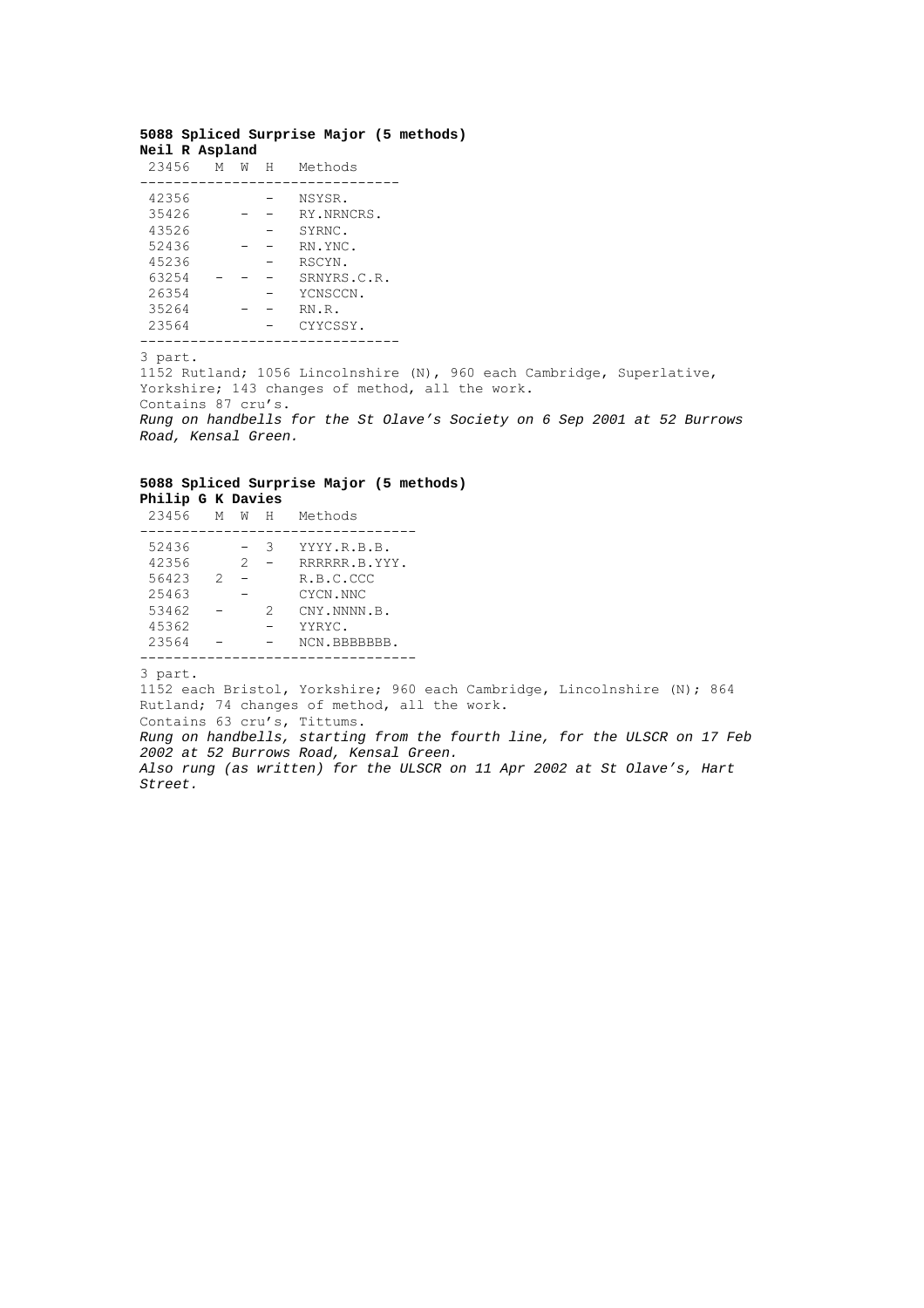| 23456 |                | M B | <b>M</b>       | H                        | Methods            |
|-------|----------------|-----|----------------|--------------------------|--------------------|
| 23564 | 2              |     | 2              | -                        | SPY.B.RRLRR.B.YPS. |
| 24365 | $\overline{2}$ |     |                |                          | NSC.B.CYNP.        |
| 32465 |                |     |                |                          | RYL.               |
| 34625 |                |     |                | $2^{\circ}$              | LS.YCC.B.          |
| 65243 |                |     |                | $\overline{2}$           | L.LLRLL.L.B.       |
| 42356 |                |     |                |                          | CCY.S.R            |
| 54326 |                |     |                |                          | LY.SPP             |
| 62345 |                |     |                |                          | R.Y.NSP.           |
| 24653 |                |     |                |                          | CY.PC              |
| 45236 |                |     |                | 3                        | YN.NC.B.B.         |
| 26354 |                |     |                | $2^{\circ}$              | R.S.L.B.           |
| 53462 |                |     |                | $\mathcal{E}$            | L.S.R.B.B.         |
| 36524 |                |     |                |                          | CN.NY              |
| 36245 |                |     |                |                          | CP.YC.             |
| 42563 |                |     |                |                          | PSN.Y.R            |
| 64523 |                |     |                |                          | PPSS.R             |
| 32546 |                |     |                |                          | R.S.L.             |
| 53246 |                |     |                |                          | LYR.               |
| 34256 |                |     | 2              |                          | PNYC.B.CSN         |
| 25346 |                |     |                |                          | RP.NSP.            |
| 26543 | $\overline{2}$ |     |                |                          | L.B.YL.            |
| 23645 |                |     |                |                          | NN.BBB.PCP.        |
| 63425 |                |     |                |                          | PCP.BBB.NN.        |
| 43265 |                |     | $\overline{2}$ | $\overline{\phantom{0}}$ | LY.B.L.            |
| 52364 |                |     |                |                          | PSN.PR.            |
| 35264 |                |     |                | -                        | RYL.               |
| 46253 |                |     |                | $-$                      | R.C.R.             |
| 32654 |                |     |                |                          | SNS.NL.            |
| 65324 |                |     |                |                          | LN.SNS.            |
| 23456 |                |     |                |                          | R.C.R              |
|       |                |     |                |                          |                    |

#### **5024 Spliced Surprise Major (8 methods) Neil R Aspland**

672 each London, Rutland; 640 each Lincolnshire (N), Pudsey, Superlative; 608 Bristol; 576 each Cambridge, Yorkshire; 129 changes of method, all the work.

Contains 78 cru's.

*Rung on handbells for the St Olave's Society on 21 Oct 2001 at 8 Holbreck Place, Woking.*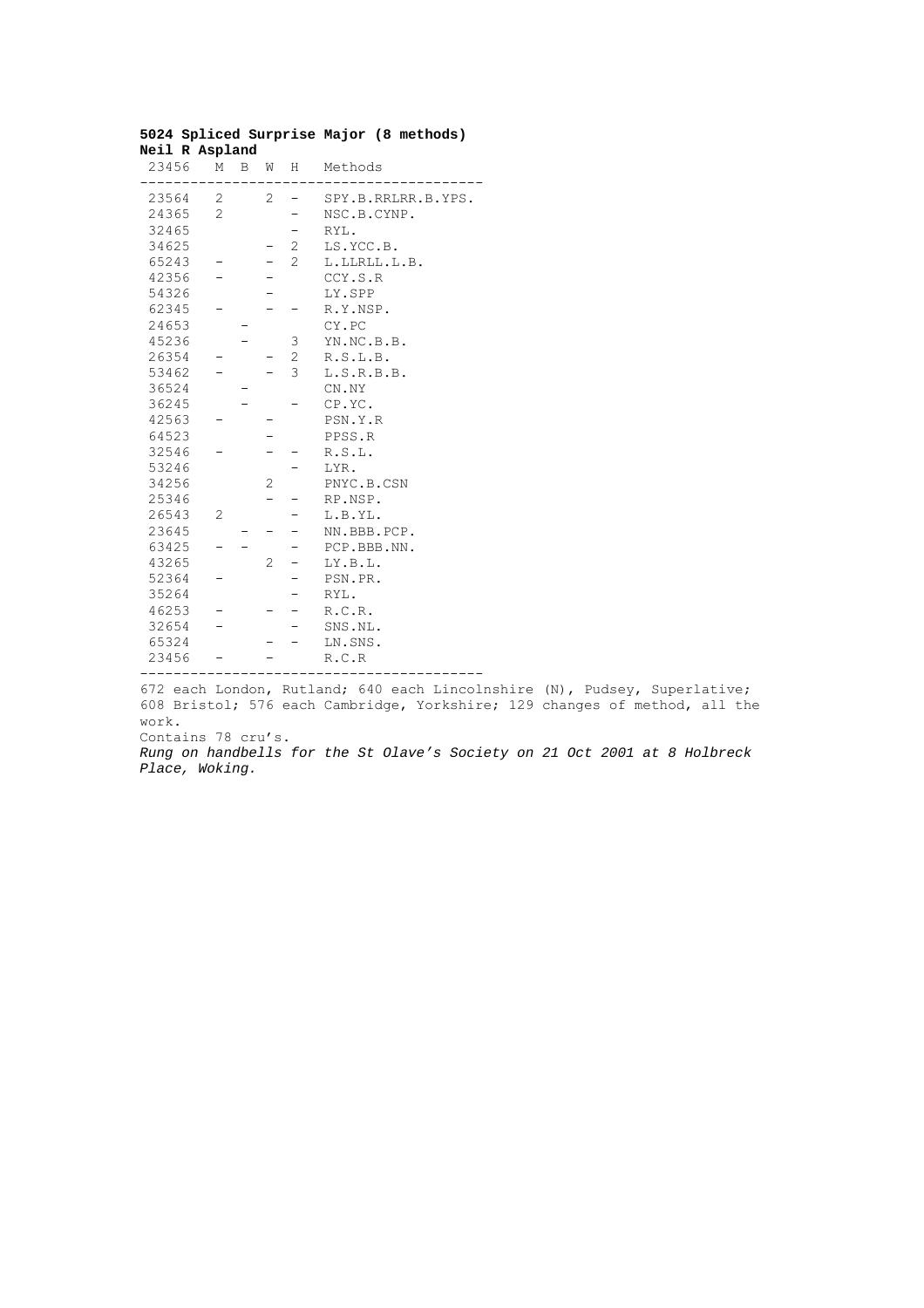# **Quarter Peals 01-02**

# **UL**

Washington DC, USA, Old Post Office Tower, Nancy Hanks Center, 20 April 02, 1259 Grandsire Caters:

Roger D Bailey 1, Gregory Watson 2, Philip A B Saddleton 3, Jane Garner 4, Elizabeth Cranfield 5, Mark C Bennett 6, Michael J Trimm (C) 7, John Mudd 8, Terry M Astill 9, Adrian R Udal 10.

Washington DC, USA, Cathedral Church of SS Peter & Paul, 21 April 02, 1280 Bristol Surprise Major: 1-2 Nicholas W Jones 3-4 Ann Martin 5-6 Michael J Trimm 7-8 Roger Bailey (C)

On the ULSCR Tour to Eastern USA

St Olave, Hart Street, 25 April 02, 1312 Yorkshire Surprise Major: Helen J Mansfield 1, Ed J Webb 2, Nicholas M Bishop 3, David H W Ottley 4, Quentin A Jackson 5, Rebecca S Bruce 6, Mark A S Jones 7, Oliver D Cross (C) 8. First Yorkshire: 4 An 18th Birthday compliment for Jane Ottley

St Bartholomew the Great, Smithfield, EC1,  $26<sup>TH</sup>$  May 02, 1260 Doubles, 1 extent Stedman; 2 each St Simons, St Martins; 2.5 Grandsire; 3 Plain Bob: Jennifer R Pick 1,Quentin A Jackson 2, David J Hills 3,David H W Ottley 4,Oliver D Cross (C) 5.

For evensong

# **SOS**

Spitalfields, London E1, Christ Church, 3<sup>RD</sup> March 02, 1296 Spliced Surprise Minor (3) methods- some Norwich, Beverley and Surfleet):

Thomas E Hinton 1, Jennifer A Holden 2, Jennifer R Pick 3, Andrew P F Bradford 4, Fiona M Edwards 5, Oliver D Cross (C) 6.

Southwark, Greater London, Cathedral Church of St Saviour, 25 February 02, 1346 Cambridge Surprise Maximus:

Penelope J V Sharpe 1, Joanna Dorling 2, Jennifer R Pick 3, Carole Hurst 4, Louisa A Holt 5, Andrew P F Bradford 6, Ian G Mills 7, Rebecca S Bruce 8, Eleanor J Kippin 9, Mark C Bennett 10, Oliver D Cross (C) 11, Ian R Fielding 12. First blows of Surprise Maximus: 3

Westminster, WC2, St Clement Danes, 10 February 02 1344 Cambridge Surprise Major: Helen Mansfield 1, Gary Barr 2, Alison Clarke 3, Jennifer Pick 4, Katherine Town 5, James Sawle (C) 6, Oliver Crossh 7, Philip Pratt 8. Rung in memory of HRH Princess Margaret